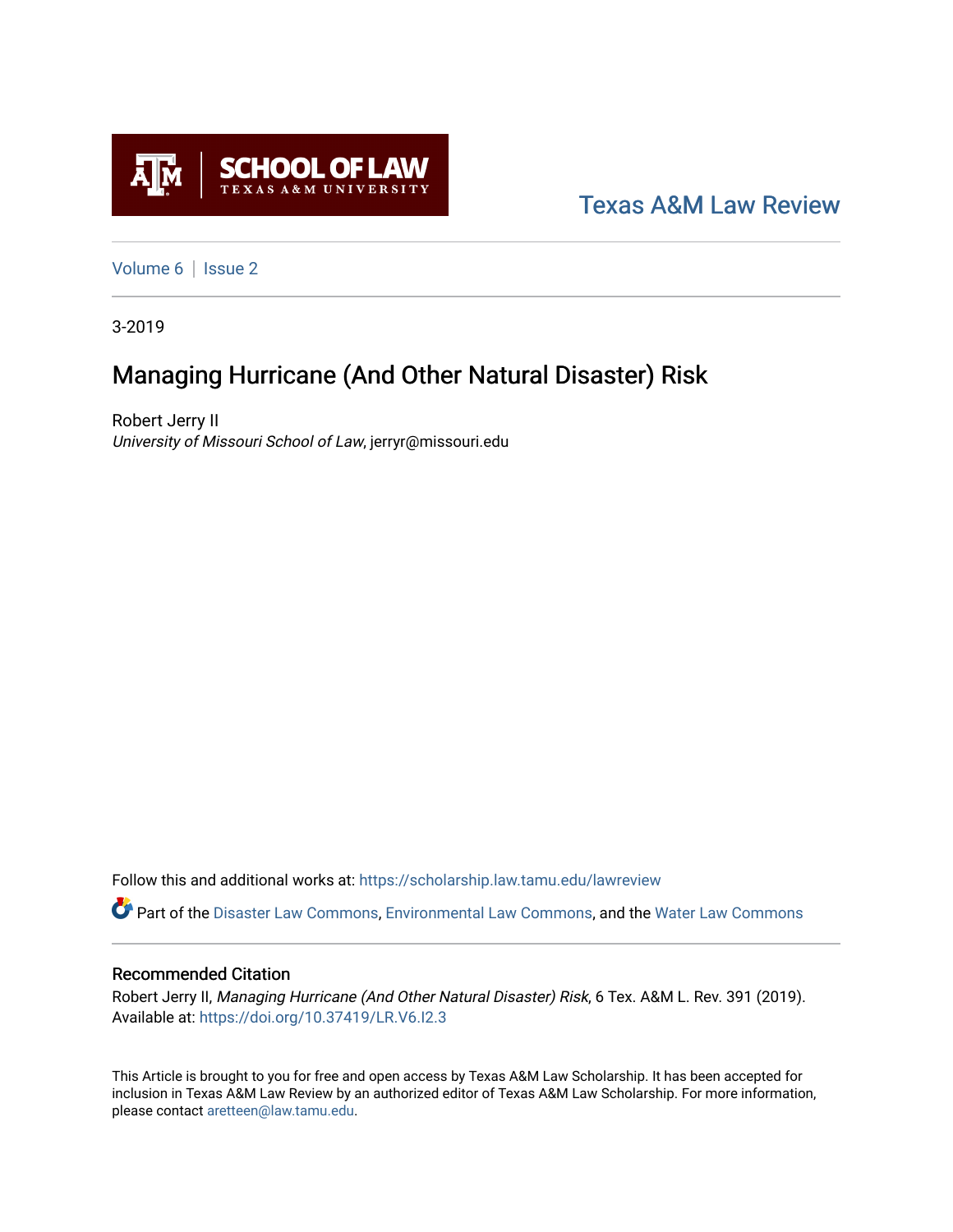# **MANAGING HURRICANE (AND OTHER NATURAL DISASTER) RISK**

*by: Robert H. Jerry, II*\*

### TABLE OF CONTENTS

|    |                                                   | 391 |
|----|---------------------------------------------------|-----|
| Н. | THE ELEMENTS OF NATURAL DISASTER RISK             |     |
|    | MANAGEMENT AND RECOVERY                           | 402 |
|    | A. The Current "National Preparedness" Framework  | 402 |
|    | B. Insurance and the National Preparedness        |     |
|    |                                                   | 407 |
|    | 1. Recovery, Prevention, and Mitigation           | 407 |
|    | 2. Ex Ante Risk Management and Ex Post            |     |
|    |                                                   | 411 |
|    | 3. Private Versus Public Risk Management          | 412 |
|    | C. The Natural Disaster Risk Management-Recovery  |     |
|    |                                                   | 413 |
|    | III. HURRICANES, THE MATRIX, AND NATURAL DISASTER |     |
|    |                                                   | 415 |
|    | A. Underinvestment in Prevention                  | 416 |
|    | B. Limitations of Private Insurance               | 427 |
|    | C. Ineffective Government Intervention to Support |     |
|    | Private Insurance Markets                         | 433 |
|    | D. Incomplete and Mismatched Disaster Relief      | 439 |
|    | IV. THE NATURAL DISASTER RISK MANAGEMENT          |     |
|    |                                                   | 446 |

#### I. INTRODUCTION

No one living in a coastal county in Texas should need to be told that hurricanes are dangerous.<sup>1</sup> From the 1900 Galveston hurricane,<sup>2</sup>

<sup>391</sup> DOI: https://doi.org/10.37419/LR.V6.I2.3

<sup>\*</sup> Isidor Loeb Professor, University of Missouri School of Law. This Article is based on comments I made at a symposium, titled "Natural Disasters, Stakeholder Engagement and Dispute Resolution," held at the Texas A&M University School of Law, Fort Worth, Texas, on April 13, 2018. I express my deep appreciation to the following for their generous support during my work on this project: the Lawrence G. Crahan & Linda S. Legg Faculty Research Fellowship; the Edgar Mayfield Faculty Research Fellowship; and the Charles H. Rehm Faculty Research Fellowship. I also thank Matthew Neuman, Missouri Law '19, for his superb research assistance, and the Shook, Hardy & Bacon law firm, which provided funding for Matthew's work through the Shook, Hardy & Bacon Research Assistant Program.

<sup>1.</sup> An alarming number of people disregard hurricane warnings and evacuation orders at great personal peril. *See, e.g.*, LINDA I. GIBBS & CASWELL F. HOLLOWAY, HURRICANE SANDY AFTER ACTION: REPORT AND RECOMMENDATIONS TO MAYOR MICHAEL R. BLOOMBERG 8–10 (2013), *available at* http://www.nyscal.org/files/2013/ 06/Hurricane-Sandy-After-Action-May-20131.pdf (explaining that "thousands of people did not leave the evacuation zone" after Mayor Bloomberg issued a mandatory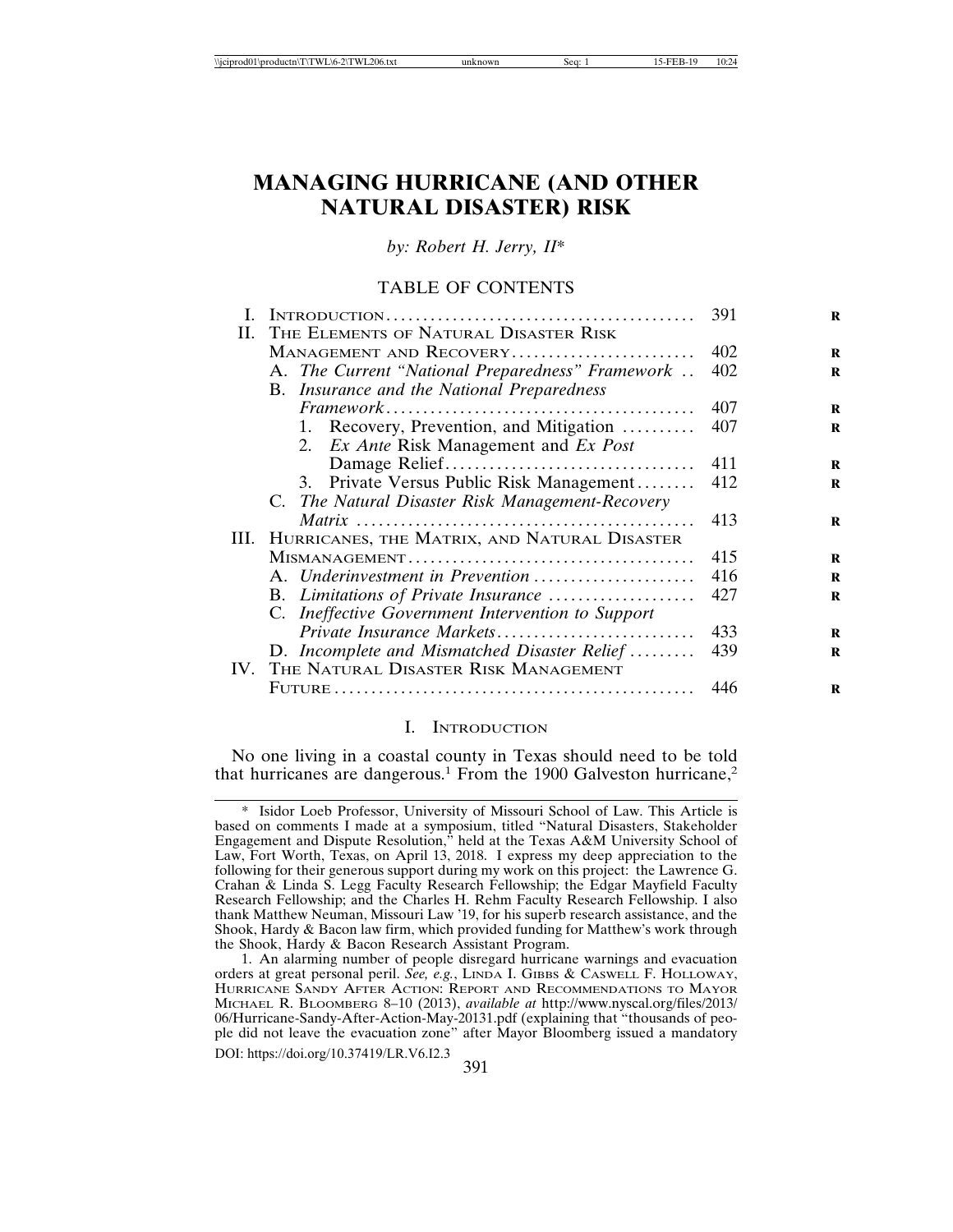which produced the largest number of fatalities of any natural disaster event in U.S. history,<sup>3</sup> to Hurricane Harvey in 2017,<sup>4</sup> which may rank as the second-most costly catastrophe in our nation's history,<sup>5</sup> Texans have endured some of the costliest natural disasters to ever inflict havoc in the U.S.

If the second-most populous state in the nation were the only state to endure such calamities, there would be great reason for concern.<sup>6</sup> Texas, however, is not alone. The hurricane risk presents itself along the entire U.S. coastline from Cutler, Maine to Brownsville, Texas.<sup>7</sup>

2. *See generally* ERIK LARSON, ISAAC'S STORM: A MAN, A TIME, AND THE DEADLIEST HURRICANE IN HISTORY (1999) (recounting the damage of an unanticipated hurricane).

3. The death toll from the Galveston hurricane is unknown, but estimates put the number at approximately 12,000. Christopher Ingraham, *Hurricane Maria Was One of the Deadliest Natural Disasters in U.S. History, According to a New Estimate*, WASH. POST (June 2, 2018), https://www.washingtonpost.com/news/wonk/wp/2018/06/02/hur ricane-maria-was-one-of-the-deadliest-natural-disasters-in-u-s-history-according-to-anew-estimate [https://perma.cc/2LUL-CT3G] (Galveston hurricane death toll of 12,000 exceeds recent estimate of Hurricane Maria's death toll of 4,645). Estimates of the death toll in Hurricane Maria have risen since the storm. After initially putting the number of deaths at sixty-four, in August 2018 the government of Puerto Rico endorsed a recent analysis of the death toll estimating that 2,975 people died as a result of the disaster and its effects. *See* Sheri Fink, *Nearly a Year After Hurricane Maria, Puerto Rico Revises Death Toll to 2,975*, N.Y. TIMES (Aug. 28, 2018), https://www.ny times.com/2018/08/28/us/puerto-rico-hurricane-maria-deaths.html [https://perma.cc/ 8SMK-CWBC].

4. Hurricane Harvey struck the Texas coast as a Category 4 hurricane, but its extreme impact came when "[t]he storm then stalled, with its center over or near the Texas coast for four days, dropping historic amounts of rainfall of more than 60 inches over southeastern Texas." ERIC S. BLAKE & DAVID A. ZELINSKY, HURRICANE HAR-VEY, NAT'L HURRICANE CTR. 1 (2018), *available at* https://www.nhc.noaa.gov/data/ tcr/AL092017\_Harvey.pdf. The storm was also deadly with at least sixty-eight direct deaths and thirty-five indirect deaths. *Id.* at 8.

5. *Billion-Dollar Weather and Climate Disasters: Table of Events*, NAT'L CTRS. FOR ENVTL. INFO., https://www.ncdc.noaa.gov/billions/events/US/1980-2018 (last visited Aug. 31, 2018) [https://perma.cc/6BCU-FHTC]. As of August 2018, Hurricane Harvey's CPI-adjusted cost was \$127.5 billion, behind only Hurricane Katrina at \$165.0 billion. *Id. But see Facts + Statistics: Hurricanes*, Ins. Info. Inst., https:// www.iii.org/fact-statistic/facts-statistics-hurricanes (last visited Dec. 12, 2018) [https:// perma.cc/7XDV-L7MD] (indicating that when loss estimates become final, Harvey's total costs will range between \$50 and \$72 billion, making Harvey the sixth-costliest hurricane on record).

6. The three most populous states are California, Texas, and Florida. *U.S. and World Population Clock*, U.S. CENSUS BUREAU, https://www.census.gov/popclock/ (last visited June 22, 2018) [https://perma.cc/29Q6-M9ZB]. Each state is subject to significant natural disaster risk.

7. *See* Ian Livingston, *The Regions Most At-Risk for Atlantic Hurricanes in 3 Maps*, WASH. POST (Sept. 14, 2015), https://www.washingtonpost.com/news/capital-

evacuation during Hurricane Sandy, and forty-three New Yorkers died). Warnings go unheeded for a variety of reasons, including personal perception of risk, evacuation logistics, past storm experience, confusion surrounding official warnings, and an unwillingness to separate from pets. Gregg C. Bowser & Susan L. Cutter, *Stay or Go: Examining Decision Making and Behavior in Hurricane Evacuations*, 57 ENV'T 28, 30–38 (2015). Thus, repeated reminders to the public of the dangers of hurricanes are important.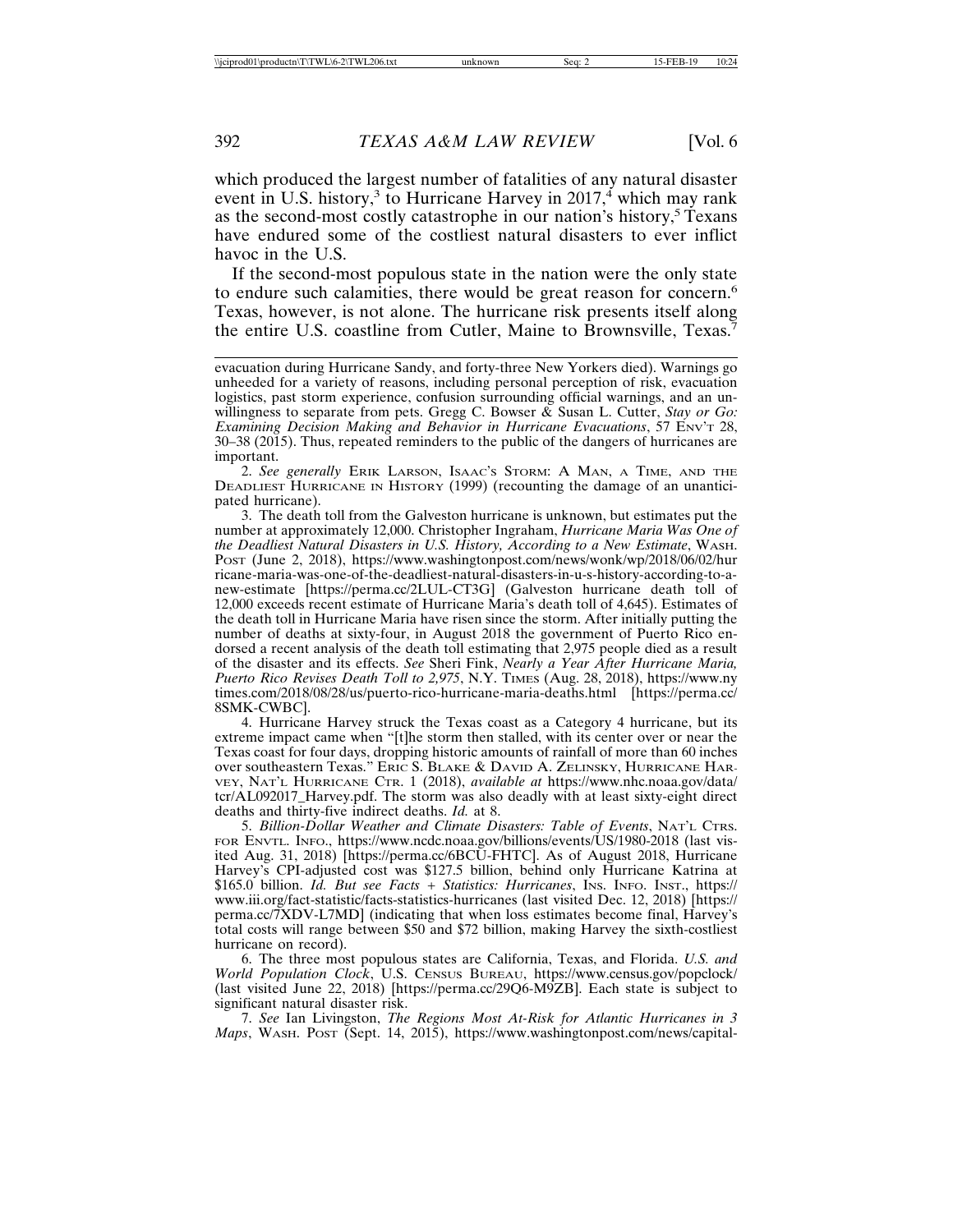This risk is not best measured by miles; this run of coast is the land area in the U.S. that has the largest population<sup>8</sup> and property densities.9 Florida has the most exposure because 79% of Florida's total insured property is on the coasts,<sup>10</sup> but New York and Texas have high exposures, too.<sup>11</sup> Compounding the concern is that the risk of hurricane damage is increasing and shows no signs of abating. A growing consensus exists among scientists that warmer oceans increase the amount of water vapor entering the atmosphere, which, although it may not increase the number of hurricanes, increases the intensity of those that form.12 In addition, melting glaciers and polar ice caps are

weather-gang/wp/2015/09/14/the-regions-most-at-risk-for-atlantic-hurricanes-in-3 maps/?utm\_term=.d09f5e47a012 [https://perma.cc/H8US-B73P]. Hurricanes typically weaken into tropical storms by the time they reach the colder waters of New England, but storms of this intensity can cause immense damage. EDWARD AGUADO & JAMES E. BURT, UNDERSTANDING WEATHER AND CLIMATE 364–65 (4th ed. 2007). The Great Hurricane of 1938 stands as the most devastating recorded hurricane; it caused extensive damage in Long Island and Connecticut. *See* Aimee Tucker, *Worst Hurricanes in New England History*, NEW ENGLAND TODAY (Feb. 26, 2018), https://newengland.com/today/living/new-england-history/worst-hurricanes-in-new-england-history/ [https://perma.cc/2BFD-4SJ9]. If the 1938 hurricane were to repeat itself today, it would be a catastrophe of enormous proportions, probably the worst in economic terms in the history of our planet. *See* John Rather, *Dreading A Replay of the 1938 Hurricane*, N.Y. TIMES (Aug. 28, 2005), https://www.nytimes.com/2005/08/28/nyregion/ nyregionspecial2/dreading-a-replay-of-the-1938-hurricane.html [https://perma.cc/ Y4ZE-5KP3]. *See Hurricane Preparedness, Rio Grande Valley: Hurricane History*, NAT'L WEATHER SERV., https://www.weather.gov/bro/hurrprep\_history (last visited June 22, 2018) [https://perma.cc/CA53-ZRGY] (detailing nine notable storms, including Hurricane Dolly (2008), Hurricane Ike (2008), and Hurricane Alex (2010)).

8. KRISTEN CROSSETT ET AL., NAT'L OCEANIC AND ATMOSPHERIC ADMIN., POP-ULATION TRENDS ALONG THE COASTAL UNITED STATES: 1980–2008 7, 14, 18, 20 (2004), *available at* https://aamboceanservice.blob.core.windows.net/oceanserviceprod/programs/mb/pdfs/coastal\_pop\_trends\_complete.pdf. In 2003, the national average population density was ninety-eight persons per square mile. *Id.* at 7. The population densities of the Gulf of Mexico, Southeast, and Northeast coastal counties were 164, 224, and 641 persons per square mile, respectively. *Id.* at 14, 18, 20.

9. *See* Ashley C. Freeman & Walker S. Ashley, *Changes in the U.S. Hurricane Disaster Landscape: The Relationship Between Risk and Exposure*, 88 NAT. HAZARDS 659, 663–67 (2017) (analyzing housing unit data within 50-kilometer increments from the coast and concluding that "[housing unit] density and subsequent growth in that density near the coastline is aligning more people and their property with the risks from tropical cyclone hazards—including hurricane induced storm surge and winds which could cause more frequent and higher magnitude disasters in the future").

10. Tim Doggett, *The Growing Value of U.S. Coastal Property at Risk*, AIR (Apr. 23, 2015), http://www.air-worldwide.com/Publications/AIR-Currents/2015/The-Grow ing-Value-of-U-S—Coastal-Property-at-Risk/ [https://perma.cc/PBA7-NCCP].

11. *Id.* (noting the percentage of insured value in coastal counties in the states of New York and Texas as 62% and 26%, respectively). The total value of coastal property in New York is \$2.92 trillion, and the numbers for Florida and Texas (the second and third largest by number on the Gulf and East Coasts) are \$2.86 trillion and \$1.18 trillion, respectively. *Id.*

12. Kevin E. Trenberth et al., *Hurricane Harvey Links to Ocean Heat Content and Climate Change Adaptation*, 6 EARTH'S FUTURE 730, 739 (2018) (citing research and concluding that "a warming ocean will facilitate more [tropical cyclone] activity and more rainfall and flooding"). Post-Harvey research on the extent to which that hurricane's record rainfall is attributable to global warming has set the percentage, de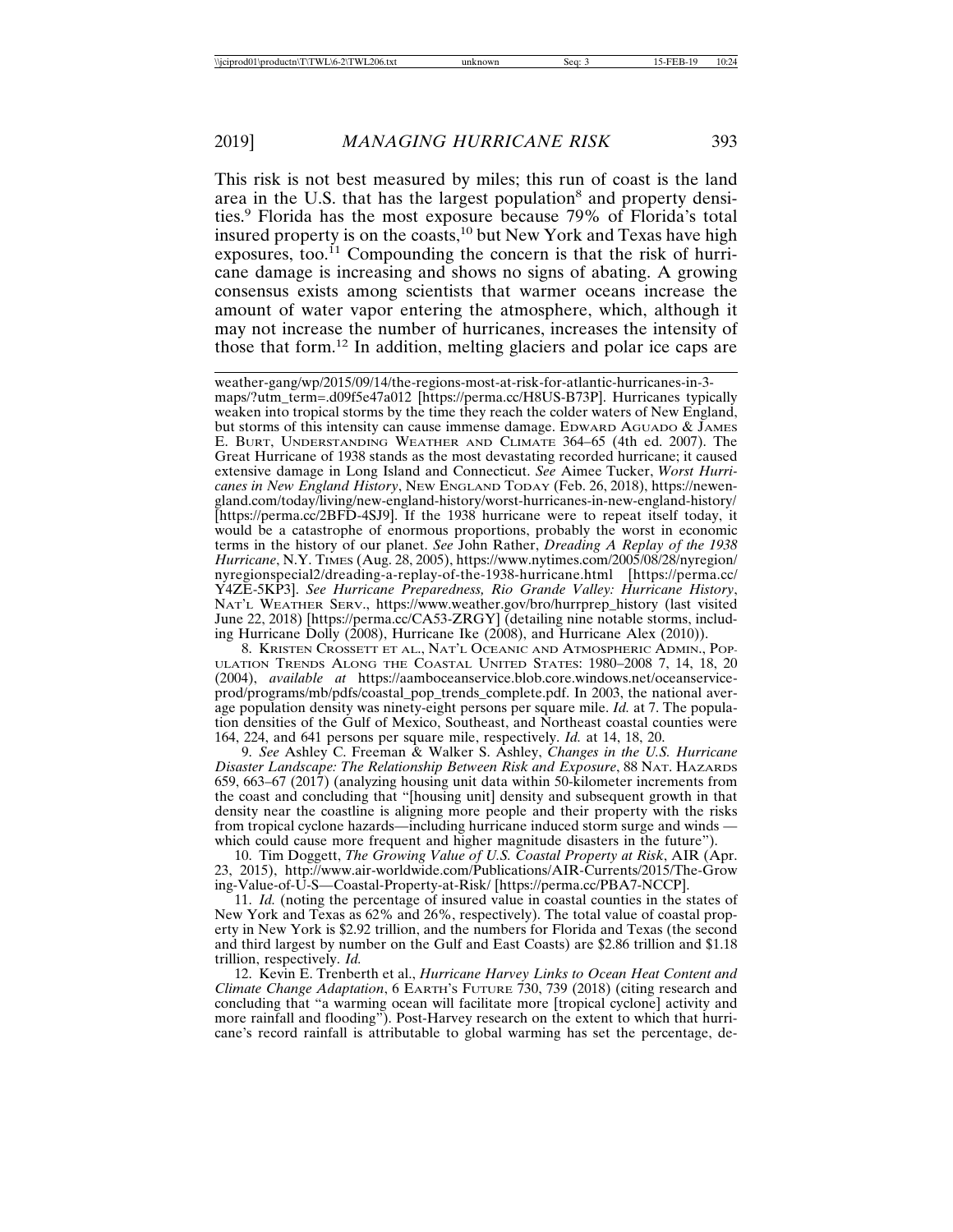causing sea levels to rise,<sup>13</sup> which leads to more severe coastal flooding when intense storms make landfall.<sup>14</sup> As the storm risk increases, human behavior is adding to the exposure. One provider of catastrophe risk-modeling software and consulting services predicts that total values insured will double every decade in U.S. coastal areas due to growing residential and commercial density and increasing construction expenses.<sup>15</sup>

pending on the study, in a range of roughly 15–40%. If the number were 35%, this would mean that climate change increased Harvey's rainfall totals by roughly 15 inches, an increase that led to enormous additional devastation. *Id.* Whether ocean warming increases the number of hurricanes that form is less well understood, but the link between ocean warming and intensity is clear: "We thus expect [tropical cyclone] intensities to increase with warming, both on average and at the high end of the scale, so that the strongest future storms will exceed the strength of any in the past." Sobel et al., *Human Influence on Tropical Cyclone Intensity*, 353 SCI. 242, 242 (2016). Water vapor is the fuel for hurricanes. ALAN P. TRUJILLO & HAROLD V. THURMAN, ESSEN-TIALS OF OCEANOGRAPHY 185 (8th ed. 2005) ("Tropical cyclones begin as low-pressure cells that break away from the equatorial low-pressure belt and grow as they pick up heat and energy for the warm ocean. Surface winds feed moisture (in the form of water vapor) into the storm. When water evaporates, it stores tremendous amounts of latent heat of evaporation, which is released as latent heat of condensation when the water vapor condenses to form liquid water (rain). The release of vast amounts of water's latent heat of condensation powers tropical cyclones.").

13. *See, e.g.*, ARCTIC MONITORING & ASSESSMENT PROGRAMME, SNOW, WATER, ICE AND PERMAFROST IN THE ARCTIC: SUMMARY FOR POLICY-MAKERS 4 (2017), *available at* https://www.amap.no/documents/doc/Snow-Water-Ice-and-Permafrost.- Summary-for-Policy-makers/1532 ("The loss of land-based ice has accelerated in recent decades. Since at least 1972, the Arctic has been the dominant source of global sea-level rise. [70%] of the Arctic's contribution to sea-level rise comes from Greenland, which on average lost 375 gigatons of ice per year—equivalent to a block of ice measuring 7.5 kilometers or 4.6 miles on all sides—from 2011 to 2014."). *See generally Sea Level Rise Viewer*, OFFICE FOR COASTAL MGMT., https://coast.noaa.gov/digitalcoast/tools/slr.html (last visited June 25, 2018) [https://perma.cc/HH3M-A4WP] (depicting sea level rise scenarios for U.S. coastal locations).

14. Mir Emad Mousavi et al., *Global Warming and Hurricanes: The Potential Impact of Hurricane Intensification and Sea Level Rise on Coastal Flooding*, 104 CLI-MATIC CHANGE 575, 577-78 (2011). Coupled with coastline subsidence, the problem is further exacerbated. *See, e.g.*, Daniel Glick, *The Big Thaw*, NAT'L GEOGRAPHIC, https://www.nationalgeographic.com/environment/global-warming/big-thaw/ (last visited June 25, 2018) [https://perma.cc/Y3K6-36PM] ("In southern Louisiana, coasts are literally sinking by about three feet (a meter) a century, a process called subsidence. A sinking coastline and a rising ocean combine to yield powerful effects. It's like taking the global sea-level-rise problem and moving it along at fast-forward.").

15. AIR, THE COASTLINE AT RISK: 2013 UPDATE TO THE ESTIMATED INSURED VALUE OF U.S. COASTAL PROPERTIES 3 (2013), *available at* https://www.air-worldwide.com/publications/white-papers/documents/the-coastline-at-risk-2013. A case-inpoint is the 1926 Great Miami Hurricane that crossed southern Florida, entered the Gulf, and then made landfall again in Pensacola before crossing coastal Mississippi and Louisiana. *See Great Miami Hurricane of 1926*, NAT'L WEATHER SERV., https:// www.weather.gov/mfl/miami\_hurricane (last visited June 25, 2018) [https://perma.cc/ 2AXG-4FA7]. At the time, the City of Miami and the surrounding area were developing rapidly, and despite the fact that the city had a Weather Bureau Office, little advance warning was given to a population largely unaccustomed to such storms; 372 people died. *Id.* If the 1928 hurricane were to repeat itself today, economic losses would be approximately \$140–157 billion, larger than any hurricane disaster to date.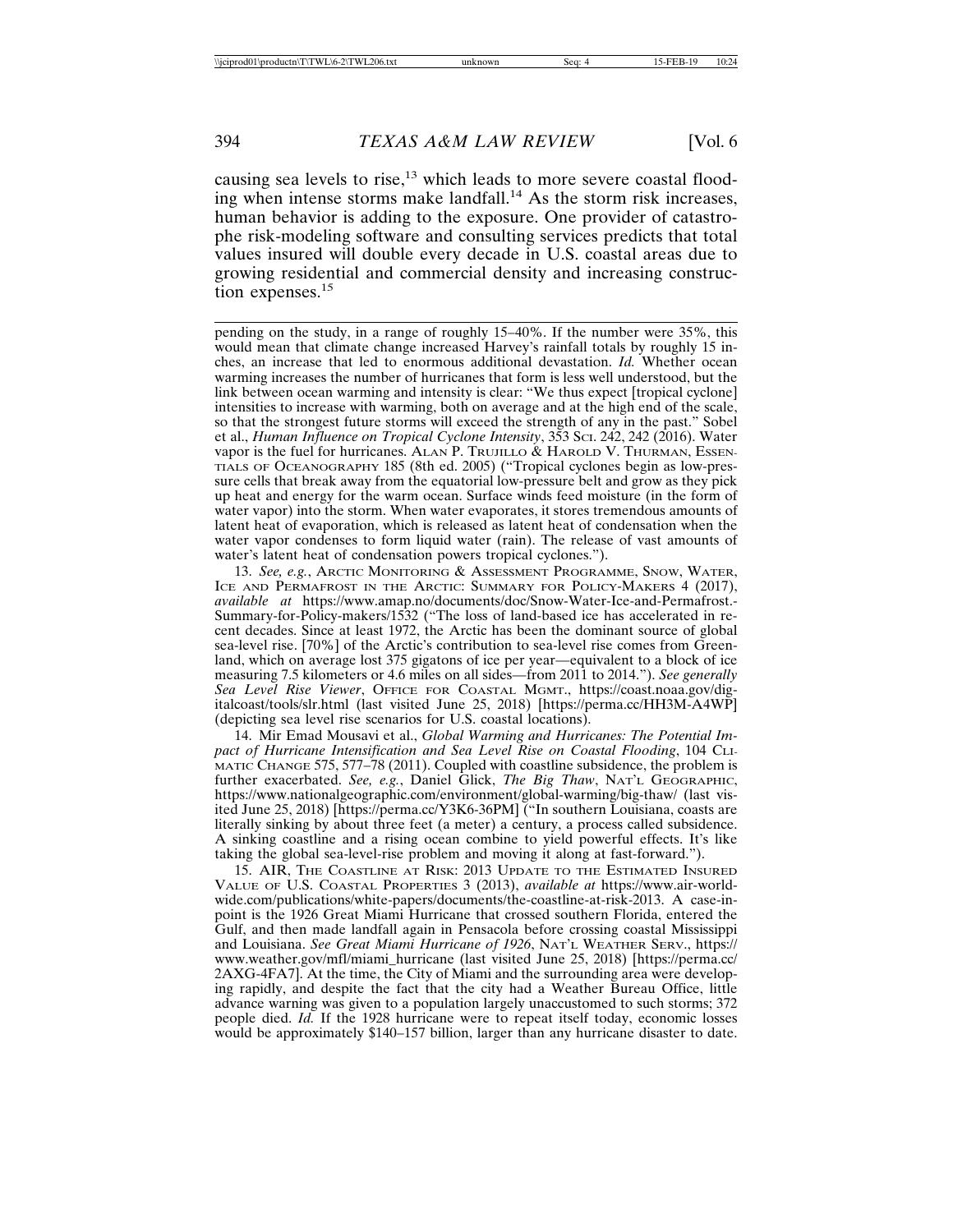When discussing risk, numeracy is important, and small sample sizes—both in numbers and years—are problematic. But it is impossible to look at changes in the lists of the costliest catastrophes over the past decade and fail to conclude that a major problem confronts us. As of 2018, of the ten largest catastrophes in U.S. history in terms of insured losses, eight were hurricanes, seven had occurred since 2000,<sup>16</sup> and three of them, all among the six largest, occurred in 2017.<sup>17</sup> If

Roger A. Pielke et al., *Normalized Hurricane Damage in the United States: 1900–2005*, 9 NAT. HAZARDS REV. 29, 35 (normalizing damage to 2005 conditions).

16. *See Facts + Statistics: U.S. Catastrophes*, INS. INFO. INST., https://www.iii.org/ fact-statistic/facts-statistics-us-catastrophes (last updated Dec. 7, 2018) [https:// perma.cc/N6KM-D3EL] (listing seven post-2000 hurricanes—Katrina 2005; Maria 2017; Irma 2017; Sandy 2012; Harvey 2017; Ike 2008; Wilma 2005; the pre-2000 hurricane on the list is Andrew 1992; the remaining two are the 9/11/01 attacks and the 1994 Northridge, California earthquake).

17. *See Billion-Dollar Weather*, *supra* note 5 (listing, in order, in CPA-adjusted dollars, Katrina 2005, \$165.0 billion; Harvey 2017, \$127.5 billion; Maria 2017, \$91.8 billion; Sandy 2012, \$72.2 billion; Irma 2017, \$51.0 billion). *But see Facts + Statistics: U.S. Catastrophes*, *supra* note 16 (indicating that when estimates become final, Maria will be the second-costliest hurricane in U.S. history, Irma will be the fourth, and Harvey will be the sixth). Moody's estimates that total economic losses were Harvey, \$133.5 billion; Maria, \$120 billion; and Irma, \$84.2 billion. *See* Leslie Scism & Erin Ailworth, *Moody's Pegs Florence's Economic Cost at \$38 Billion to \$50 Billion*, WALL ST. J. (Sept. 21, 2018), https://www.wsj.com/articles/moodys-pegs-florences-economiccost-at-38-billion-to-50-billion-1537572161 [https://perma.cc/7K3B-K94L]. When loss figures are finalized for the 2018 season, Hurricanes Florence and Michael may be intermingled on this the foregoing list. *See id.* Before Hurricane Andrew, which made landfall near Homestead, Florida in 1992, the most damaging hurricane in U.S. history was Hurricane Hugo, which made landfall north of Charleston, South Carolina in 1989 and caused what would in 2017 be \$14 billion of damage. See COSTLIEST U.S. TROPICAL CYCLONE TABLES UPDATED, NAT'L HURRICANE CTR. (2018) [hereinafter COSTLIEST TABLE], *available at* https://www.nhc.noaa.gov/news/UpdatedCostliest.pdf; *Hurricane Hugo*, NAT'L WEATHER SERV., https://www.weather.gov/ilm/hurricanehu go (last updated Sept. 21, 2014) [https://perma.cc/U65W-KKKL]; *Hurricanes in History*, NAT'L HURRICANE CTR., https://www.nhc.noaa.gov/outreach/history/ (last visited June 26, 2018) [https://perma.cc/AUW8-ZYUW]. Pre-Andrew experts thought that the maximum damage that could be caused by a hurricane was about \$14 billion (in current dollars). Hurricane Andrew was transformational in that it was the first major hurricane to hit a highly-developed coastline and, with \$47.8 billion in total cost (in current dollars), was the costliest natural disaster in U.S. history at the time. *See* COSTLIEST TABLE, *supra*. More shocking is that the eye of Andrew was a glancing blow for Miami, which would have produced losses roughly four times those actually incurred if it had been a direct hit on downtown Miami. Ryan Yousefi, *100-Year Hurricane Could Cost \$250 Billion if It Hit Miami*, MIAMI NEW TIMES (Apr. 16, 2015), http://www.miaminewtimes.com/news/100-year-hurricane-could-cost-250-billion-if-ithit-miami-7572520 [https://perma.cc/8ERA-4AM2] ("In 1992, Andrew made landfall south of Miami near Homestead, the final bill to fix the damages ended up being around \$15 billion in insured losses but, had Andrew struck just 50 miles north of Homestead, the losses would have been four-times that, or nearly \$60 billion at the time."). With the new understanding taught by Andrew, experts began modeling the next "big one" without thinking about the possibility of a series of smaller hurricanes hitting in quick succession. *See* PATRICIA JONES KERSHAW & BYRON MASON, LES-SONS LEARNED BETWEEN HURRICANES: FROM HUGO TO CHARLEY, FRANCES, IVAN, AND JEANNE 5–6 (2005), *available at* https://www.nap.edu/read/11528/chapter/2#5 ("Floridians experienced . . . 'hurricane fatigue[,]'" and state resources were over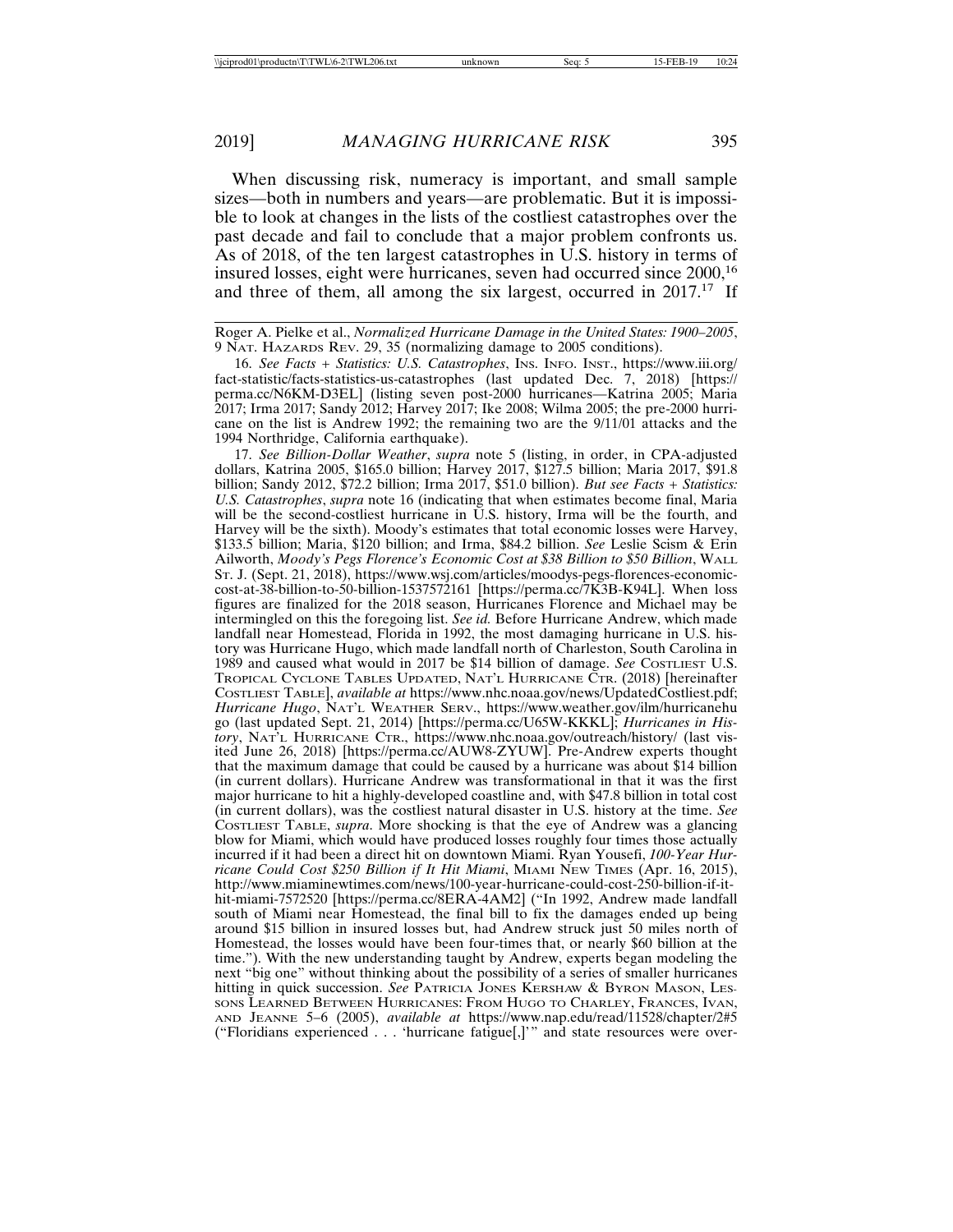measured in terms of insured losses, Hurricane Harvey will rank as the sixth costliest disaster in U.S. history, which understates the total destruction of this storm because it presented as a flood event rather than a wind event.18 Only 20% of properties that suffered flood damage during Harvey were insured.<sup>19</sup> In terms of total economic losses insured and uninsured—Harvey rivals the losses caused by Hurricane Katrina in 2005, which is likely to remain the costliest catastrophe in U.S. history, at least until the next hurricane season is over. Two hurricanes in the 2018 season—Florence and Michael—were so severe that they may reorder these lists, which only underscores the enormity of the problem squarely in our midst.<sup>20</sup>

If one adds the Pacific coastal counties, which have a tsunami exposure due to the earthquake risk in that area,<sup>21</sup> to the counties on the

18. As of August 2018, overall insurers have paid more than \$19 billion for Harvey-related claims. *13th Annual Hurricane Tour Returns to Texas Coast*, Ins. COUNCIL TEX. (Aug.17, 2018) https://www.insurancecouncil.org/4DCGI/cms/review.html?Ac tion=CMS\_Document&DocID=639&MenuKey=123[https://perma.cc/7MF4-RU6T]. The number may rise to the vicinity of \$30 billion. See *RMS Estimates Hurricane Harvey Insured Losses From Wind, Storm Surge and Inland Flood Damage Will Be Between USD \$25 and \$35 Billion*, RMS, https://www.rms.com/newsroom/press-re leases/press-detail/2017-09-09/rms-estimates-hurricane-harvey-insured-losses-fromwind-storm-surge-and-inland-flood-damage-will-be-between-usd-25-and-35-billion (last visited June 26, 2018) [https://perma.cc/M9LN-6VUY].

19. Heather Long, *Where Harvey Is Hitting Hardest, 80 Percent Lack Flood Insurance*, WASH. POST (Aug. 29, 2017), https://www.washingtonpost.com/news/wonk/wp/ 2017/08/29/where-harvey-is-hitting-hardest-four-out-of-five-homeowners-lack-floodinsurance/?utm\_term=.9883283e5527 [https://perma.cc/DA7T-9R5D] ("Only 17[%] of homeowners in the eight counties most directly affected by Harvey have flood insurance policies, according to a Washington Post analysis of Federal Emergency Management Agency data.").

20. One estimate puts Hurricane Florence's economic cost at \$38–50 billion. *See* Scism & Ailworth, *supra* note 17. Although Hurricane Michael was the most powerful hurricane to strike the U.S. since Hurricane Andrew in 1992, because it hit an area of the Florida panhandle relatively less-populated and less-developed than most of the Gulf Coast, economic losses, though severe, will be less than other storms. One estimate places Michael's economic losses at \$25 billion. *See* Brian K. Sullivan & Katherine Chiglinsky, *Hurricane Michael's Cost: \$25B With up to \$8B in Insured Losses*, CLAIMS J. (Oct. 12, 2018), https://www.claimsjournal.com/news/southeast/2018/10/12/ 287298.htm [https://perma.cc/H3SE-JF5Y]. Insured losses in both storms, as with Harvey, may not be especially severe because most of the economic loss was uninsured flood loss.

21. *See* PAULA K. DUNBAR & CRAIG S. WEAVER, NAT'L TSUNAMI HAZARD MITI-GATION PROGRAM, UNITED STATES AND TERRITORIES NATIONAL TSUNAMI HAZARD ASSESSMENT: HISTORICAL RECORD AND SOURCES FOR WAVES – UPDATE 2, *available at* https://nws.weather.gov/nthmp/documents/Tsunami\_Assessment\_2016Update.pdf

whelmed after being stretched thin for so long responding to the four smaller hurricanes). In 2004 and 2005, eight hurricanes—Charley, Frances, Ivan, Jeanne, Dennis, Katrina, Rita, and Wilma—hit Florida. While none was nearly as strong as Andrew, their cumulative impact was greater than Andrew's. *See* COSTLIEST TABLE, *supra*. By one calculation, one out of every five homes in Florida suffered some damage in at least one of the eight hurricanes. Tom Gallagher, *We Must Improve Property Insurance Options*, TALLAHASSEE DEMOCRAT (Apr. 16, 2006), https://www.myfloridacfo. com/pressoffice/Newsletter/2006/041706/April\_1706ALT2.htm [https://perma.cc/522S-TQRP].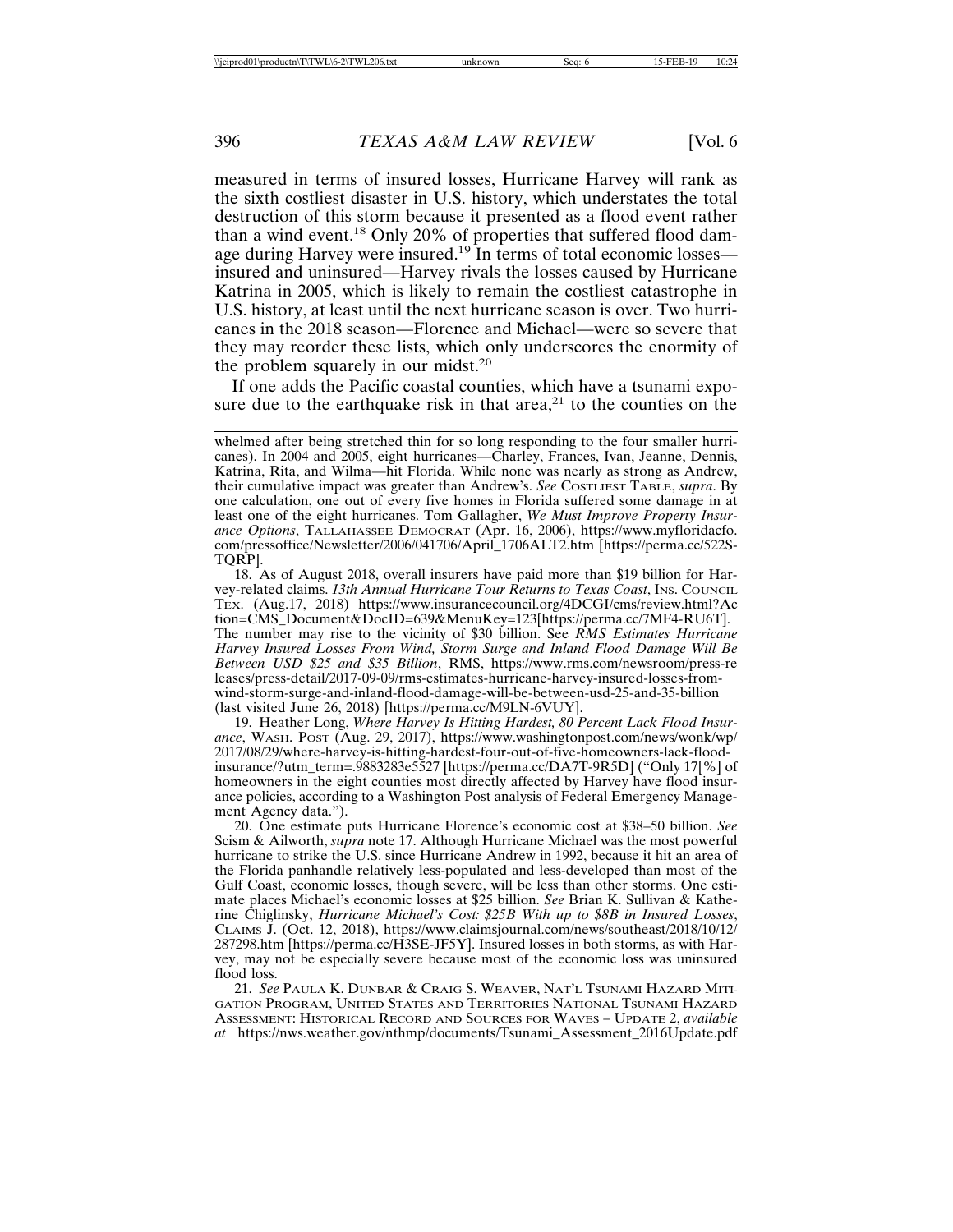Maine-Texas coastline, 123.3 million people, according to the 2010 census, which constitutes 39% of the nation's population, live in highrisk coastal counties.22 This number is expected to increase by eleven million in the 2020 census.<sup>23</sup> Because people have demonstrated an affinity for occupying land on or near the coasts, this population growth will almost certainly increase the amount and values of property at risk along the coasts as well.

If hurricanes were the only major disaster hazard in the country, we would have plenty of reason for grave concern, but that is not the situation.24 Global climate change, which adds teeth to hurricanes, has significant implications for non-coastal areas as well. When increased atmospheric humidity combines with increased temperatures over land and a reduced average temperature differential between the earth's poles and the equator, more precipitation falls in single large storms instead of in a series of smaller storms, which leads to increasingly intense cycles of droughts and floods.<sup>25</sup> Different areas of the

(noting tsunami hazard for different U.S. regions by reference to historical record and earthquake probabilities); ROBERT W. CHRISTOPHERSON, GEOSYSTEMS 511 (6th ed. 2006) ("A warning system . . . is in operation for nations surrounding the Pacific, where the majority of tsunamis occur. A warning is issued whenever seismic stations detect a significant quake or landslide under water, where it might generate a tsunami."). A hurricane landfall in southern California is possible, but highly unlikely; the only known hurricane to make landfall in California occurred in San Diego in 1858. *See* Sean Breslin, *What's the Likelihood of a Hurricane Hitting California?*, WEATHER CHANNEL (July 21, 2015), https://weather.com/storms/hurricane/news/cali fornia-hurricane-chances [https://perma.cc/NG2N-PDEV]. The cold waters of the Pacific almost always prevent hurricanes from maintaining intensity all the way to the West Coast and make it virtually impossible to sustain strength north of southern California. *Id.* But these tropical systems can still be intense and cause widespread destruction along the coast.

22. NOAA, NATIONAL COASTAL POPULATION REPORT: POPULATION TRENDS FROM 1970 TO 2020 (Mar. 2013), *available at* https://aamboceanservice.blob.core.wind ows.net/oceanservice-prod/facts/coastal-population-report.pdf [https://perma.cc/ B54A-TFGZ].

23. *Id.*

25. *See the Impact of Climate Change on Natural Disasters*, EARTH OBSERVA-TORY, NASA, https://earthobservatory.nasa.gov/Features/RisingCost/rising\_cost5.php (last visited June 27, 2018) [https://perma.cc/W7RD-VUYS].

<sup>24.</sup> The Robert T. Stafford Disaster Relief and Emergency Assistance Act, 42 U.S.C. § 5121 *et seq.* (2018), defines "major disaster" as any devastating emergency resulting from a natural calamity or an accidental or man-caused event. 42 U.S.C. § 5122(2) (2018) ("'Major disaster' means any natural catastrophe (including any hurricane, tornado, storm, high water, wind-driven water, tidal wave, tsunami, earthquake, volcanic eruption, landslide, mudslide, snowstorm, or drought), or, regardless of cause, any fire, flood, or explosion, in any part of the United States, which in the determination of the President causes damage of sufficient severity and magnitude to warrant major disaster assistance under this chapter to supplement the efforts and available resources of States, local governments, and disaster relief organizations in alleviating the damage, loss, hardship, or suffering caused thereby."). The Post-Katrina Emergency Management Reform Act of 2006 adopts the same definition. 6 U.S.C. § 701(6) (2018).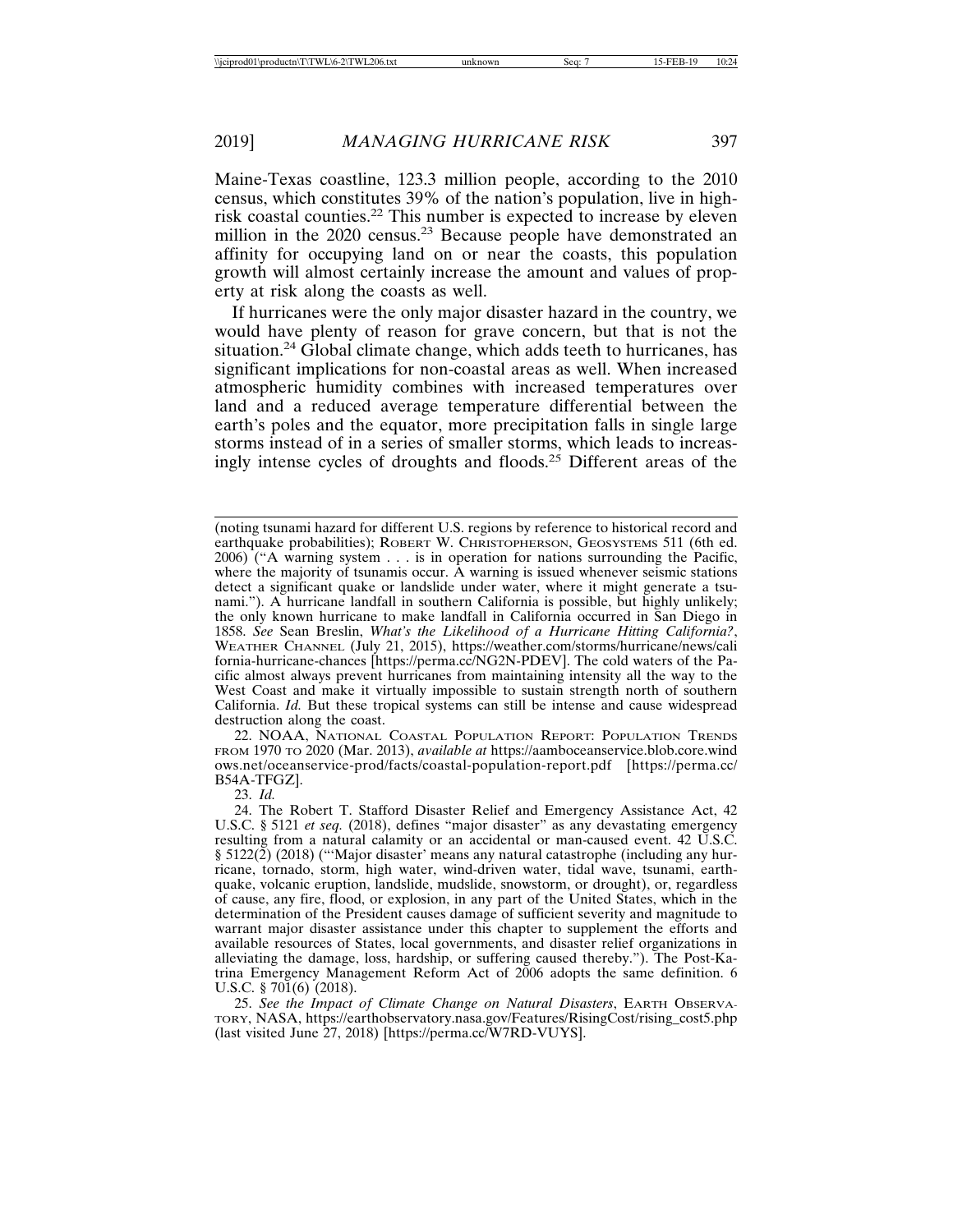country also face the risk of tsunamis,<sup>26</sup> non-hurricane-induced flooding,<sup>27</sup> landslides,<sup>28</sup> earthquakes,<sup>29</sup> wildfires,<sup>30</sup> volcanoes,<sup>31</sup> tornadoes,<sup>32</sup>

26. *See* PAULA K. DUNBAR & CRAIG S. WEAVER, NAT'L TSUNAMI HAZARD MITI-GATION PROGRAM, UNITED STATES AND TERRITORIES NATIONAL TSUNAMI HAZARD ASSESSMENT: HISTORICAL RECORD AND SOURCES FOR WAVES – UPDATE 2, https:// nws.weather.gov/nthmp/documents/Tsunami\_Assessment\_2016Update.pdf [https:// perma.cc/E69Q-P32T] (noting tsunami hazard for different U.S. regions by reference to historical record and earthquake probabilities).

27. *See, e.g.*, Tim Craig & Angela Fritz, *Immense Rains Are Causing More Flash Flooding, and Experts Say It's Getting Worse*, WASH. POST (June 24, 2018), https:// www.washingtonpost.com/national/immense-rains-are-causing-more-flash-floodingand-experts-say-its-getting-worse/2018/06/24/ [https://perma.cc/ZNY5-KQH8] (describing increases in observed heavy precipitation events). Obviously, this is also largely a consequence of local geographic factors. *See generally FEMA Flood Map Service Center: Welcome!*, FEMA, https://msc.fema.gov/portal (last visited June 27, 2018) [https://perma.cc/VF34-MZPG] (displaying flood hazard information from the National Flood Insurance Program by input location).

28. *See Landslide Overview Map of the Conterminous United States*, USGS, https:/ /pubs.usgs.gov/pp/p1183/figures/map.jpg (last updated Dec. 1, 2016) [https://perma.cc/ N9M6-2P4N] (showing, at a coarse scale, areas susceptible to landslides). *See also Which States Are Prone to Landslides—And How Can You Prepare?*, NBC NEWS (Mar. 24, 2014), https://www.nbcnews.com/storyline/deadly-mudslide/which-statesare-prone-landslides-how-can-you-prepare-n60761 [https://perma.cc/M5EW-9X8C] ("Slides can occur in all 50 states, but regions like the Appalachian Mountains, the Rocky Mountains and the Pacific Coastal Ranges have 'severe landslide problems,' according to the USGS.").

29. *See Seismic Hazard Maps and Site-Specific Data*, USGS, https://earthquake.usgs.gov/hazards/hazmaps/ (last visited June 27, 2018) [https://perma.cc/JR2R-7BMN] (showing high hazard areas not only along the west coast of the U.S., but also in other pockets across the country). "Active seismic regions include the West Coast, the Wasatch Front of Utah northward into Canada, the Central Mississippi Valley, the southern Appalachians, and portions of South Carolina, [and] upstate New York . . . ." CHRISTOPHERSON, *supra* note 21, at 383.

30. *See Learn More About Wildfires*, NAT'L GEOGRAPHIC, https://www.national geographic.com/environment/natural-disasters/wildfires/ (last visited June 27, 2018) [https://perma.cc/7HSP-5KAL] (noting that "Montana, Idaho, Wyoming, Washington, Colorado, Oregon, and California experience some of the worst conflagrations in the U.S."). More than 100,000 wildfires burn four to five million acres of land in the U.S. each year. *Id. See also, supra* notes 27–28. Also, increased temperatures over land in some parts of the country is increasing the number of wildfires and the extent of the damage caused by them. The consensus of experts is that climate change is one of the contributing causes to the recent increase in wildfires in the western U.S. *See* A. L. Westerling, *Warming and Earlier Spring Increase Western U.S. Forest Wildfire Activity*, 313 SCI. 940, 940–41 (2006) (finding an increase in large wildfires in the western United States beginning in the 1980s associated with increased spring and summer temperatures and also a wildfire season increase of seventy-eight days, comparing 1970 to 1986 with 1987 to 2003); Chelsea Harvey, *Here's What We Know About Wildfires and Climate Change*, SCI. AM. (Oct. 13, 2017), https://www.scientificamerican .com/article/heres-what-we-know-about-wildfires-and-climate-change/ [https:// perma.cc/H3GJ-AGUQ] (noting that increased temperatures result in drier fuel for fires, cause an increased frequency of lightning strikes that start fires, extend the duration of the fire season, and alter wind patterns that drive fires). In recent years, the wildfire risk has taken on much greater urgency, especially in California. By mid-August 2018, the Meocino Complex fire had become the largest wildfire in California history, with eleven people killed and hundreds of thousands of acres destroyed. *See California Fire Coverage*, L.A. TIMES, http://www.latimes.com/local/california/la-mecalifornia-fires-blog-htmlstory.html (last visited Dec. 10, 2018) [https://perma.cc/6F7L-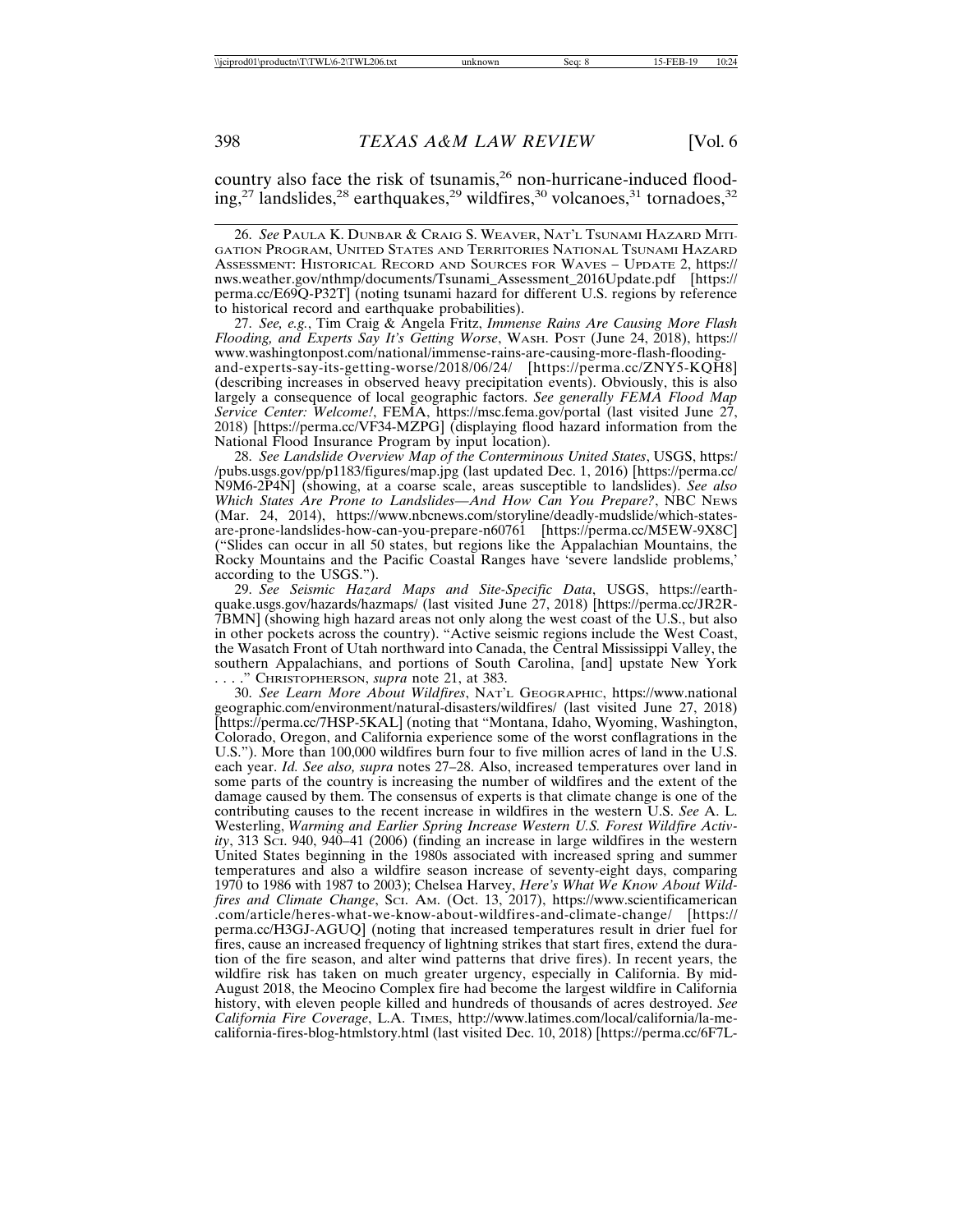C6J4]. Multiple variables are combining in the western states, and especially in California, to increase the frequency, intensity, and damage of wildfires. One of the most important variables is population growth, which is pushing suburban growth to the edges of forested areas. *See* Priya Krishnakumar & Joe Fox, *Why the 2017 Fire Season Has Been One of California's Worst*, L.A. TIMES, http://www.latimes.com/projects/lame-california-fire-seasons/ (last updated Dec. 5, 2017) [https://perma.cc/K27R-B875] (explaining that wildland-urban interface areas are high-risk because of the close proximity of housing and vegetation). *See generally* Roger B. Hammer et al., *Demographic Trends, the Wildland–Urban Interface, and Wildfire Management*, 22 SOC'Y & NAT. RES. 777 (discussing the demographic processes leading to an expansion of population in the wildland-urban interface). In these wildland-urban interfaces, emergency officials stress the importance of a "defensible space," a buffer area that guards the home from ignition due to nearby burning material, among other construction techniques and development standards. *See* NAT'L FIRE PROTECTION ASS'N, COMMU-NITY WILDFIRE SAFETY THROUGH REGULATION: A BEST PRACTICES GUIDE FOR PLANNERS AND REGULATORS 20–21 (2013), *available at* https://www.nfpa.org/-/media/ Files/Public-Education/By-topic/Wildland/WildfireBestPracticesGuide.ashx?la=EN. In addition, weak forest management practices, including the suppression of natural fires, for many years have led to the accumulation of flammable underbrush. S. ROSS GORTE, THE RISING COST OF WILDFIRE PROTECTION 2–3 (2013), *available at* http:// pagosaspringscdc.org/wp-content/uploads/2013/07/Rising-Costs-of-Wildfire-Protec tion-Headwaters.pdf (attributing the accumulation of forest fuels largely to "20th century fire suppression policies that sought to eliminate all wildfires" and noting that "current levels of fuel reduction treatments are inadequate to even stabilize the current fuel levels, since forests continue to grow, adding more biomass to the lands"). Building codes have received more attention in recent years, but older construction tends to have characteristics that fuel the spread of wildfires once they reach inhabited areas. *See, e.g.*, STEPHEN L. QUARLES ET AL., UNIV. CAL. AGRIC. & NAT. RE-SOURCES, PUB. NO. 8393, HOME SURVIVAL IN WILDFIRE–PRONE AREAS: BUILDING MATERIALS AND DESIGN CONSIDERATIONS 13–14 (2010), *available at* https://anrcata log.ucanr.edu/pdf/8393.pdf (explaining that deck board choice, deck design, and deck maintenance can minimize a deck's exposure to embers and that California requires minimum performance standards for deck boards on new homes). *See also* Tim Wallace et al., *Three of California's Biggest Fires Ever Are Burning Right Now*, N.Y. TIMES (Aug. 10, 2018), https://www.nytimes.com/interactive/2018/08/10/us/californiafires.html [https://perma.cc/PX59-MQ3G] (noting that "[i]n 2010, California became one of the few states in the country to adopt a mandatory statewide building code to help reduce fire risk in wildfire-prone areas"). Addressing the core contributing factors to the increasing wildfire risk is not easy. For example, as wildfires increase in frequency and intensity, the priorities for investment within forest management programs shift as budgets are shifted from programs to improve forest management, which reduces wildfire risk, to the expenses of firefighting. *See* OFFICE OF ENVTL. HEALTH HAZARD ASSESSMENT, CAL. ENVTL. PROTECTION AGENCY, INDICATORS OF CLIMATE CHANGE IN CALIFORNIA 188 (2018), *available at* https://oehha.ca.gov/media/ downloads/climate-change/report/2018caindicatorsreportmay2018.pdf ("As large wildfires increase in size and number and the fire season has grown longer, firefighting consumes more of the annual resource management budgets for federal and state lands that otherwise could be spent on sustainable programs for fuel management and forest health.")

31. *See U.S. Volcanoes and Current Activity Alerts*, USGS, https://volcanoes.usgs .gov/index.html (last updated Nov. 27, 2018) [https://perma.cc/JQ7X-5GZV] (showing a map of volcanoes and current activity across the western U.S. mainland, Hawaii, and Alaska). Hawaii's Kilauea Volcano provides a recent example of the destructive and disruptive nature of volcanic eruptions; the long-lasting eruption prompted evacuations and destroyed hundreds of homes over the course of weeks. *"A Lot of Tears": Lava Destroys as Many as 700 Homes in Hawaii*, CBS NEWS, https://www.cbsnews .com/news/hawaii-kilauea-volcano-big-island-lava-destroys-as-many-as-700-homes-in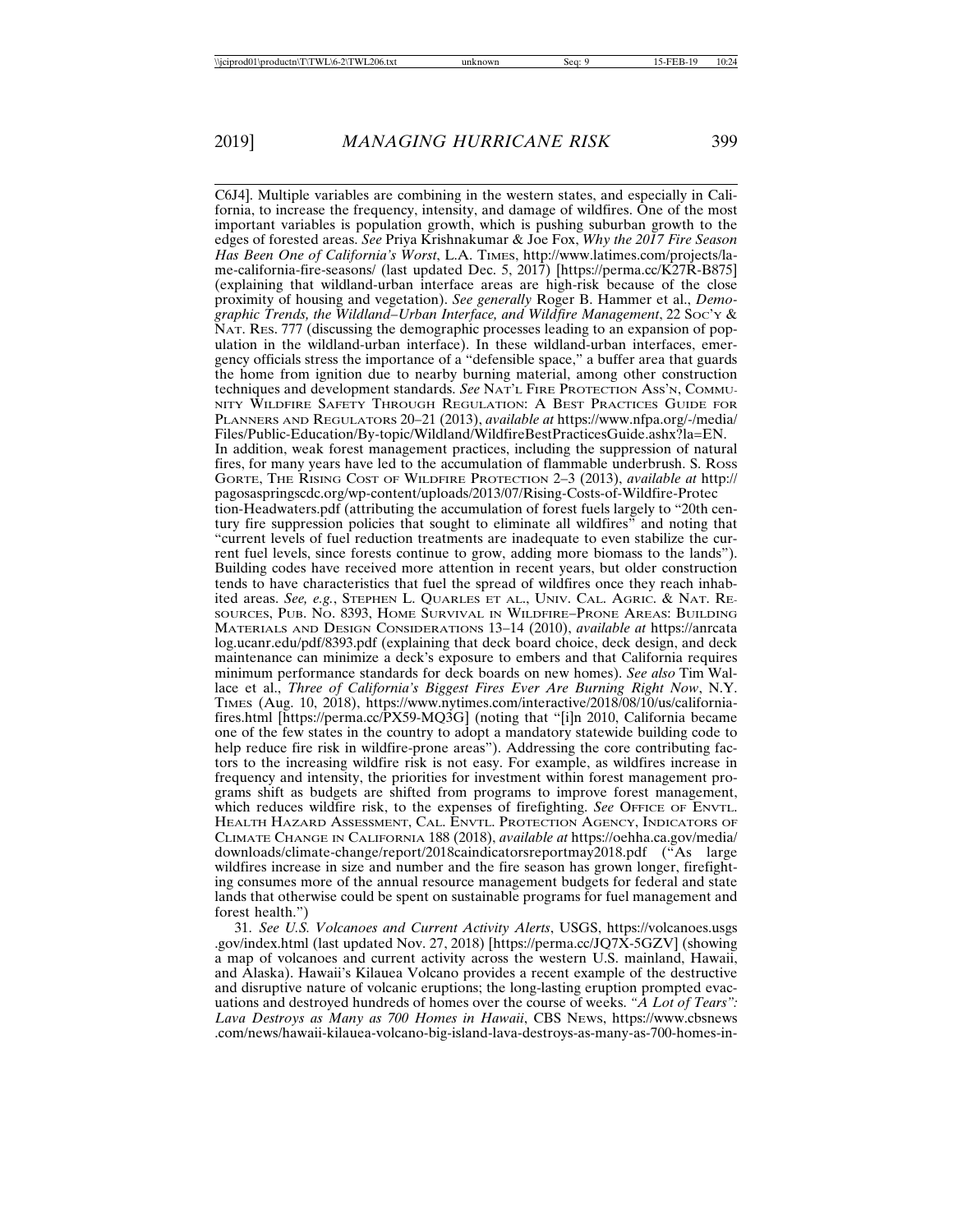severe thunderstorms and wind,<sup>33</sup> hail,<sup>34</sup> blizzards and snowfall,<sup>35</sup> ice storms,<sup>36</sup> and extreme temperature events.<sup>37</sup> Not all of these perils

hawaii/ (last updated June 12, 2018) [https://perma.cc/4D56-TEQ2]. By comparison, Mount St. Helens erupted in May 1980 in a violently explosive manner, killing fiftyseven people. *See* Alan Taylor, *Mount St. Helens and the Fear of Not Knowing*, AT-LANTIC (May 18, 2018), https://www.theatlantic.com/science/archive/2018/05/mt-sthelens-volcano-before-the-internet/560684/ [https://perma.cc/UD6Z-MGVG] ("It was preceded by the largest landslide ever recorded. It shortened the volcano by about 1,300 feet, generated a blast heard 200 miles away, and spent nine hours spewing 500 million tons of ash 15 miles into the sky, which then fell across at least 11 states and parts of Canada.").

32. *See U.S. Tornado Climatology*, NAT'L CTRS. FOR ENVTL. INFO., https://www. ncdc.noaa.gov/climate-information/extreme-events/us-tornado-climatology (last visited June 27, 2018) [https://perma.cc/CWL7-F395] (noting an average of 1,253 tornadoes in the U.S. each year). The highest number of tornadoes occur in Tornado Alley—"a nickname given to an area in the southern plains of the central United States"—and in Florida. *Tornado Alley*, NAT'L CTRS. FOR ENVTL. INFO., https://www. ncdc.noaa.gov/climate-information/extreme-events/us-tornado-climatology/tornado-al ley (last visited June 27, 2018) [https://perma.cc/8WH2-Q6UK].

33. *See Severe Weather 101: Thunderstorm Basics*, NAT'L SEVERE STORMS LAB., https://www.nssl.noaa.gov/education/svrwx101/thunderstorms/ (last visited June 27, 2018) [https://perma.cc/CKT4-M2ZR] (noting that severe thunderstorms—those with hail larger than an inch, winds above 57.5 miles per hour, or tornadoes—are most common from Texas to southern Minnesota).

34. *See* Jonathan Belles, *We're Coming up on the Peak of Activity in Hail Alley*, WEATHER CHANNEL (May 18, 2018), https://weather.com/storms/severe/news/hail-cli matology-united-states [https://perma.cc/654F-K65H] (noting that "[s]evere hail occurs most often in a triangular region from west Texas to northwest Missouri to the western Dakotas").

35. *See* Nick Wiltgen, *The Snowiest Place in Each State*, WEATHER CHANNEL (Oct. 27, 2016), https://weather.com/safety/winter/news/snowiest-places-most-snow [https:// perma.cc/RT5B-VHNN] (identifying the highest snowfall totals over a 30-year period for each state and noting large differences between regions). The National Weather Service classifies a "blizzard event" as having "[s]ustained wind or frequent gusts greater than or equal to 35 mph will accompany falling and/or blowing snow to frequently reduce visibility to less than 1/4 mile for three or more hours." *National Weather Service Expanded Winter Weather Terminology*, NAT'L WEATHER SERV., https://www.weather.gov/bgm/WinterTerms (last visited June 27, 2018) [https:// perma.cc/4MQD-EAV6]. The frequency of blizzards is on the rise. Jill S.M. Coleman & Robert M. Schwartz, *An Updated Blizzard Climatology of the Contiguous United States (1959–2014): An Examination of Spatiotemporal Trends*, 56 J. APPLIED METE-OROLOGY & CLIMATOLOGY 173, 176 ("Seasonal blizzard frequencies displayed a distinct upward trend, with a more substantial rise over the past two decades."). Blizzard occurrence has become more widespread but is most associated with the northern Great Plains. *Id.*

36. *See* Chris Dolce & Jon Erdman, *The Nation's Worst Ice Storms*, WEATHER CHANNEL (Jan. 11, 2017), https://weather.com/storms/winter/news/top-10-worst-icestorms-20131205 [https://perma.cc/L3PW-YPVR] (discussing storms across many states). Ice storms are characterized by "damaging accumulations of ice" that often result in severe travel dangers. *Ice Storm*, NAT'L WEATHER SERV., https://forecast. weather.gov/glossary.php?word=ice%20storm (last visited June 27, 2018) [https://per ma.cc/8E9J-KSQ7].

37. *See* Rebecca Lindsey, *Influence of Global Warming on U.S. Heat Waves May Be Felt First in the West and Great Lakes Regions*, CLIMATE.GOV (Apr. 2, 2018), https://www.climate.gov/news-features/featured-images/influence-global-warming-usheat-waves-may-be-felt-first-west-and [https://perma.cc/9RGR-V775] (noting heat wave clusters in the West, Northern Plains, Southern Plains, and Great Lakes regions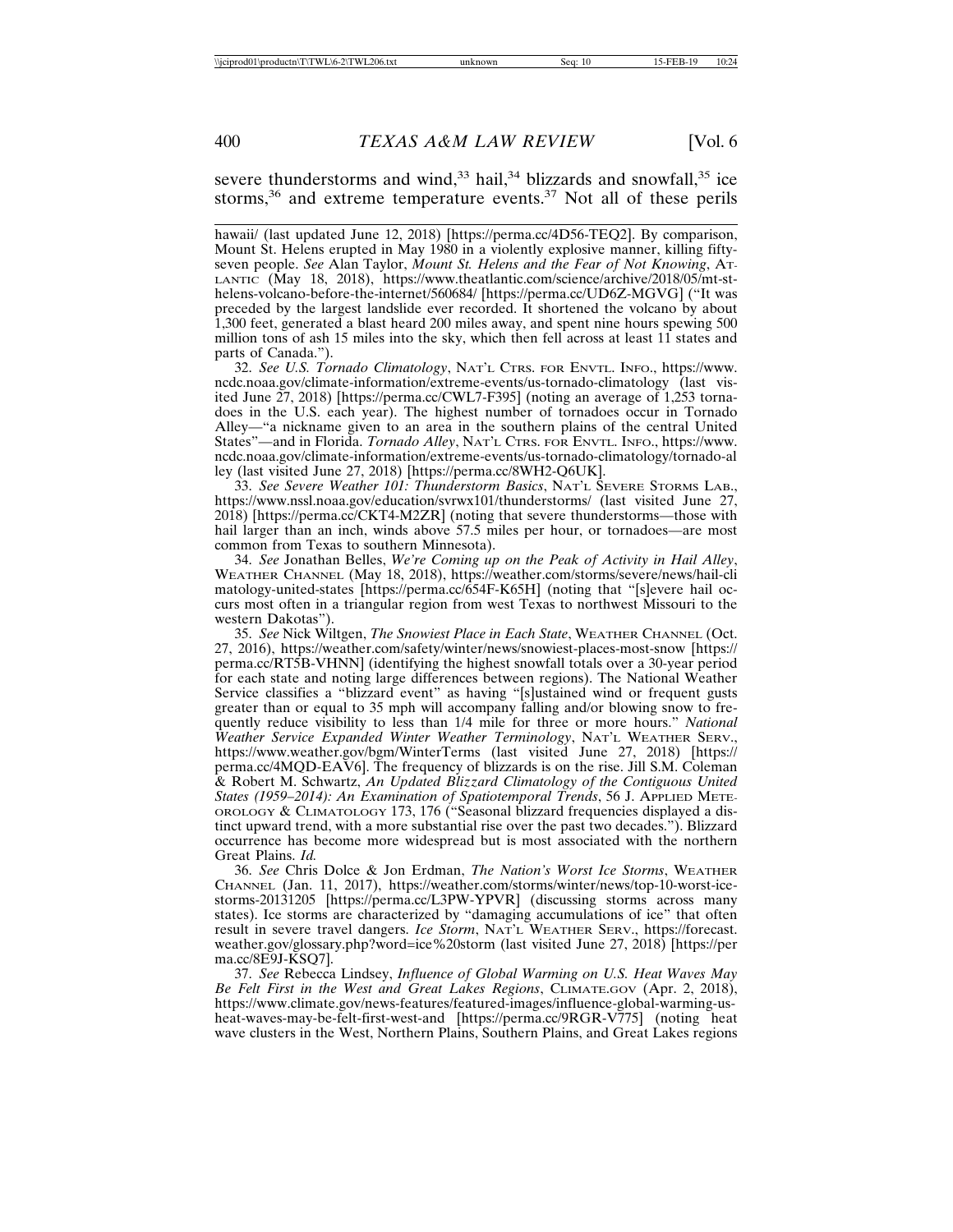carry a high risk of fatalities, although all carry some risk. The good news is that only 1.1% of the total U.S. land area is at high mortality risk due to exposure to two or more natural disaster hazards.<sup>38</sup> The bad news is that more than one-third of the U.S. population lives in that 1.1% of land area.<sup>39</sup> Worse, a majority of the U.S. population is exposed to at least one major natural disaster hazard, which carries the potential for widespread destruction of property and life.40 The combined geographic coverage of these individual natural hazards essentially blankets the U.S. and could potentially impact the entire population.41 And the frequency and intensity trend lines for natural disasters generally are not encouraging; 2017 set a record for the costliest year ever for natural disasters, with \$306 billion in total damage.<sup>42</sup>

With the data showing that hurricanes are the most likely and serious of all of these disasters, we return to Hurricane Harvey.43 No one living in Texas—especially in the cities of Houston, Port Arthur, Bridge City, Rockport, Wharton, Conroe, Port Aransas, and Victoria, or more generally in the counties of Harris, Aransas, Nueces, Jefferson, Orange, Victoria, Calhoun, Matagorda, Brazoria, Galveston, Fort Bend, Montgomery, and Wharton—needs to be told that the U.S. needs a better approach to managing hurricane and other natural disaster risk, both in terms of pre-disaster planning and post-disaster recovery.44 Texans are not alone, as survivors of Hurricanes Katrina,

38. *See* MAXX DILLEY ET AL., WORLD BANK HAZARD MGMT. UNIT, NATURAL DISASTER HOTSPOTS: A GLOBAL RISK ANALYSIS 9 (2005), *available at* http://docu ments.worldbank.org/curated/en/621711468175150317/Natural-disaster-hotspots-Aglobal-risk-analysis.

39. *See id.*

40. *See id.* at 11 (showing on a map that between 51% and 75% of the U.S. population is in the highest risk areas from one or more hazards).

41. *See generally* Kate Baggaley, *Where in the United States Is Nature Most Likely to Kill You?*, POPULAR SCI. (June 14, 2017), https://www.popsci.com/natural-hazardrisk [https://perma.cc/R5AN-ARW3].

42. Chris Mooney & Brady Dennis, *Extreme Hurricanes and Wildfires Made 2017 the Most Costly U.S. Disaster Year on Record*, WASH. POST (Jan. 8, 2018), https://www. washingtonpost.com/news/energy-environment/wp/2018/01/08/hurricanes-wildfiresmade-2017-the-most-costly-u-s-disaster-year-on-record/ [https://perma.cc/H2VU-AUHR].

43. *See supra* notes 5–16 and accompanying text.

44. *See* Audrey Carlsen & K.K. Rebecca Lai, *Where Harvey Hit Hardest Up and Down the Texas Coast*, N.Y. TIMES (Sept. 1, 2017), https://www.nytimes.com/interac tive/2017/09/01/us/hurricane-harvey-damage-texas-cities-towns.html [https://perma.cc/ 64Z6-TSZ5]; Matt Keyser, *Report Highlights Top 20 Areas Hit Hardest by Hurricane*

over areas with high population densities and highlighting that "more people in the United States die each year from heat-related illness than any other weather disaster"); Michael J. Allen & Scott C. Sheridan, *Spatio-Temporal Changes in Heat Waves and Cold Spells: An Analysis of 55 U.S. Cities*, 37 PHYSICAL GEOGRAPHY 189, 203–05 (analyzing extreme cold events over two periods for various U.S. cities and emphasizing that "[w]ith increasingly mild winters, populations may become desensitized to cold spells"); Jon Erdman, *America's Coldest Outbreaks*, WEATHER CHANNEL (Jan. 17, 2018), https://weather.com/storms/winter/news/america-coldest-outbreaks [https:// perma.cc/7GX4-BCP3].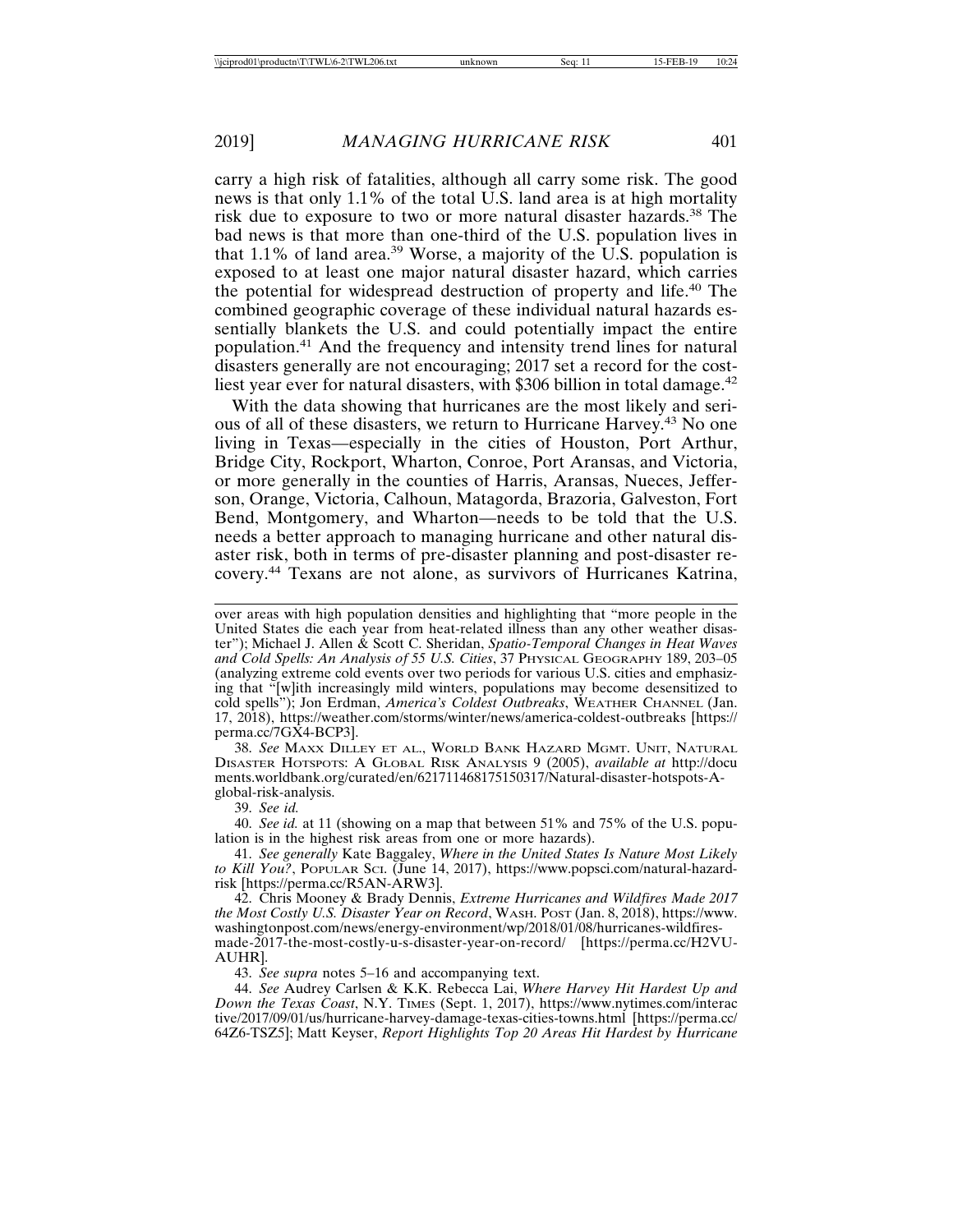Sandy, Irma, Maria, Florence, Michael, and others will be quick to agree. This Article primarily examines hurricane risk through the optic of insurance, but, as the discussion will show, a much larger lens is needed if we are to have a chance of improving our management of this enormous, and growing, problem.

#### II. THE ELEMENTS OF NATURAL DISASTER RISK MANAGEMENT AND RECOVERY

#### A. *The Current "National Preparedness" Framework*

Because natural disasters are so vast in their consequences, strategies to deal with them must be varied, interdependent, and coordinated. The need for national planning to prepare for international threats has long been understood, but the appreciation of the national security and welfare implications of catastrophic natural disasters has developed more recently.<sup>45</sup>

Although some examples of planning in response to national threats can be found in the history of World War  $I<sub>1</sub><sup>46</sup>$  the civil defense efforts during World War II marked the first significant attempt to coordinate national civil preparedness.47 These efforts continued during the Cold

46. *See* JAMES F. MISKEL, DISASTER RESPONSE AND HOMELAND SECURITY: WHAT WORKS, WHAT DOESN'T 41 (2006) (noting that the War Department established the first "institutionalized disaster relief program" in 1917 through Special Regulation Number 67, Regulations Governing Flood Relief Work of the War Department—these regulations set out "the basic policies that would be applied . . . to all natural disasters").

*Harvey*, KHOU 11 (Nov. 21, 2017), https://www.khou.com/article/weather/harvey/re port-highlights-top-20-areas-hit-hardest-by-hurricane-harvey/285-493668432 [https:// perma.cc/854C-VNSH].

<sup>45.</sup> War and terrorism are the primary examples, but the coordinated national response to the global Y2K threat and current concerns over election security in response to Russian efforts to hack the 2016 domestic elections show that cybersecurity belongs on this list. *See* Graham Lanktree, *U.S. Government at Risk of "Terrifying" Hacking Attack, but Trump Won't Do More to Fix the Problem*, NEWSWEEK (July 5, 2017, 11:14 AM), https://www.newsweek.com/trump-wont-raise-hacking-putin-yet-usgovernment-massively-vulnerable-says-63206 [https://perma.cc/RH9F-US5P]. Proposed action by the federal government suggests that cybersecurity threats will be addressed more efficiently in the future. *See* Lily Hay Newman, *DHS Will Shore Up Cybersecurity for America's Infrastructure*, WIRED (July 31, 2018), https://www. wired.com/story/dhs-national-risk-management-center/ [https://perma.cc/VTV9-29 HU] (reporting on the proposed creation of a National Risk Management Center and the DHS Cyber Incident Response Teams Act of 2018).

<sup>47.</sup> U.S. DEP'T OF HOMELAND SEC., QUADRENNIAL HOMELAND SECURITY RE-VIEW REPORT: A STRATEGIC FRAMEWORK FOR A SECURE HOMELAND 11 (2010), *available at* https://www.dhs.gov/xlibrary/assets/qhsr\_report.pdf ("The National Security Act of 1947 brought together the Department of War and the Department of the Navy into a single integrated entity that became the Department of Defense. The Act also created the National Security Council and a position on the President's staff that would later become the National Security Advisor. The innovation was to bring together under one overall concept the consideration of foreign affairs and military policy, which had been, up until that time, two largely separate governmental domains.").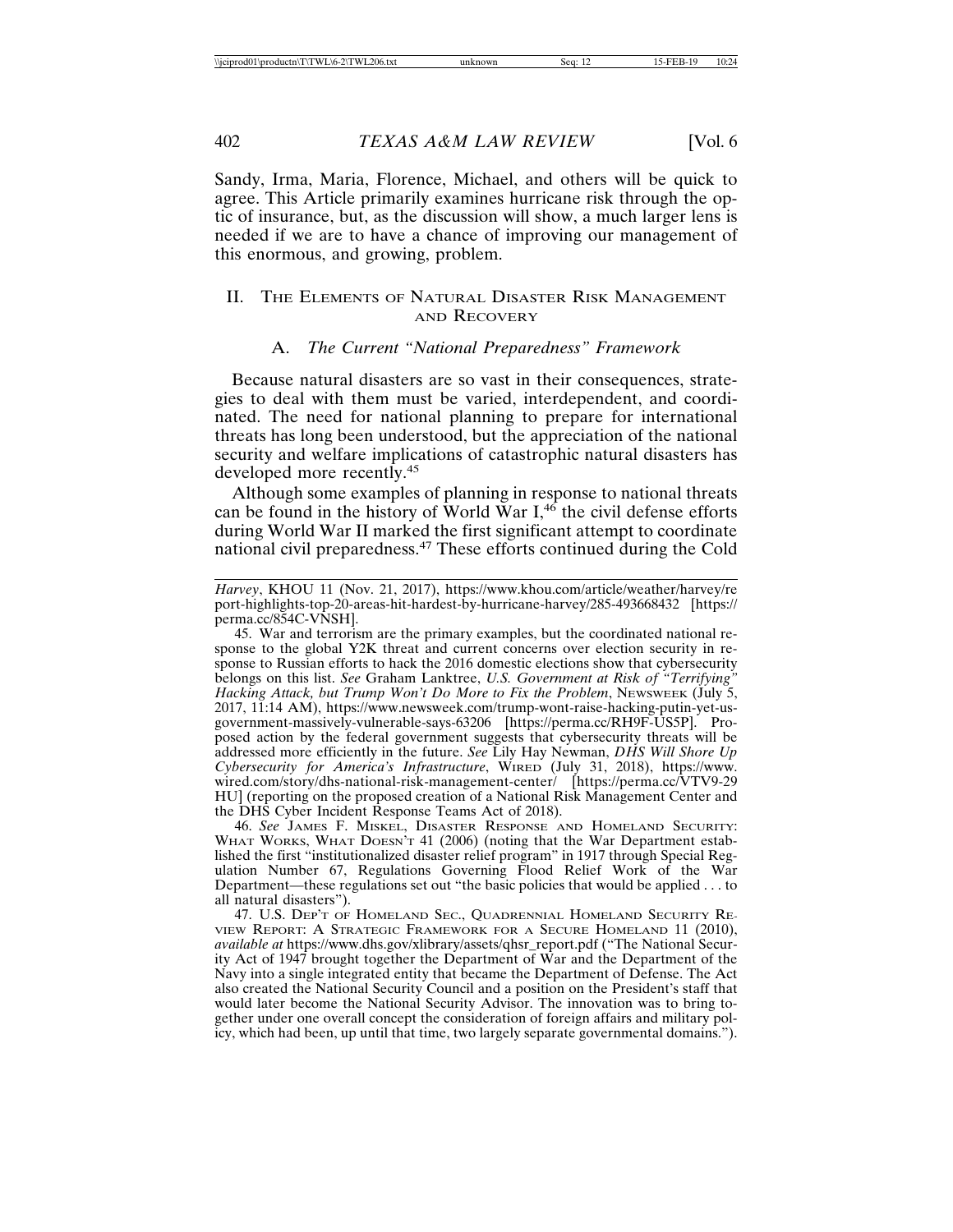War,<sup>48</sup> and the rise of terrorism—manifested most vividly in the World Trade Center and Pentagon attacks<sup>49</sup>—elevated homeland security's prominence among the federal government's priorities.50 Indeed, the September 11, 2001 attacks focused the national preparedness conversation in ways that had not occurred since World War II.<sup>51</sup>

It was not, however, until Hurricane Katrina made landfall in the coastal areas of Louisiana, Mississippi, and Alabama in 2005 that natural disasters became part of the national preparedness conversation.52 As Hurricane Katrina came ashore, the lack of effective state and local planning became obvious; many citizens were unprepared or unwilling to implement disaster response strategies, and the federal government's response was late, disorganized, and frequently ineffective.53 In direct reaction to these failures, Congress passed the Post-

49. Attacks on the U.S.S. Cole in 2000 and the World Trade Center in 1993, the domestic terrorist attack in Oklahoma City in 1995, and the U.S. embassy bombings in Kenya and Tanzania in 1998 heightened civic attention on the potentially catastrophic implications of a terrorist attack. *See* Chris Weller, *Startling Maps Show Every Terrorist Attack Worldwide Over the Last 20 Years*, BUSINESS INSIDER (Nov. 1, 2017, 10:16 AM), https://www.businessinsider.com/global-terrorist-attacks-past-20 years-in-maps-2017-5 [https://perma.cc/26NQ-VJLG]; *Historic Timeline*, NAT'L COUNTERTERRORISM CTR., https://www.dni.gov/nctc/timeline.html (last visited Aug. 26, 2018) [https://perma.cc/3W7N-CQ7F].

50. HOMELAND SEC. NAT'L PREPAREDNESS TASK FORCE, CIVIL DEFENSE AND HOMELAND SECURITY: A SHORT HISTORY OF NATIONAL PREPAREDNESS EFFORTS 23–25 (2006), *available at* https://training.fema.gov/hiedu/docs/dhs%20civil%20de fense-hs%20-%20short%20history.pdf (noting that post-September 11, 2001, "there was near universal agreement within the Federal government that homeland security required a major reassessment, increased funding, and administrative reorganization").

51. *See* Kathleen J. Tierney, *Recent Developments in U.S. Homeland Security Policies and Their Implications for the Management of Extreme Events*, *in* HANDBOOK OF DISASTER RESEARCH 406 (Havidán Rodríguez et al. eds., 2007) ("The creation of the Department of Homeland Security (DHS) was perhaps the most visible policy response to the events of September 11. The government reorganization that accompanied the formation of DHS was the largest in U.S. history since President Truman created the Department of Defense in 1947, incorporating all or part of 22 federal agencies, 40 different federal entities, and approximately 180,000 employees.").

52. For a discussion of the history of national preparedness planning, see Irwin Redlener & David A. Berman, *National Preparedness Planning: The Historical Con*text and Current State of the U.S. Public's Readiness, 1940–2005, 59 J. INT'L AFFAIRS 87 (2006).

53. FRANCES FRAGOS TOWNSEND ET AL., THE FEDERAL RESPONSE TO HURRI-CANE KATRINA: LESSONS LEARNED 33–50 (2006), *available at* https://permanent.access.gpo.gov/lps67263/katrina-lessons-learned.pdf (detailing the "week of crisis" as Hurricane Katrina made landfall and overwhelmed past response efforts before concluding that "[t]he Federal government's problems responding to Hurri-

<sup>48.</sup> GEORGE D. HADDOW & JANE A. BULLOCK, INTRODUCTION TO EMERGENCY MANAGEMENT 2–3 (2d ed. 2006) (noting that state and local authorities played a large role in emergency management during this period, but also describing the establishment of the Office of Defense Mobilization for efficiently handling resource needs and the role of the Federal Civil Defense Administration in dispensing technical guidance; these agencies merged in 1958).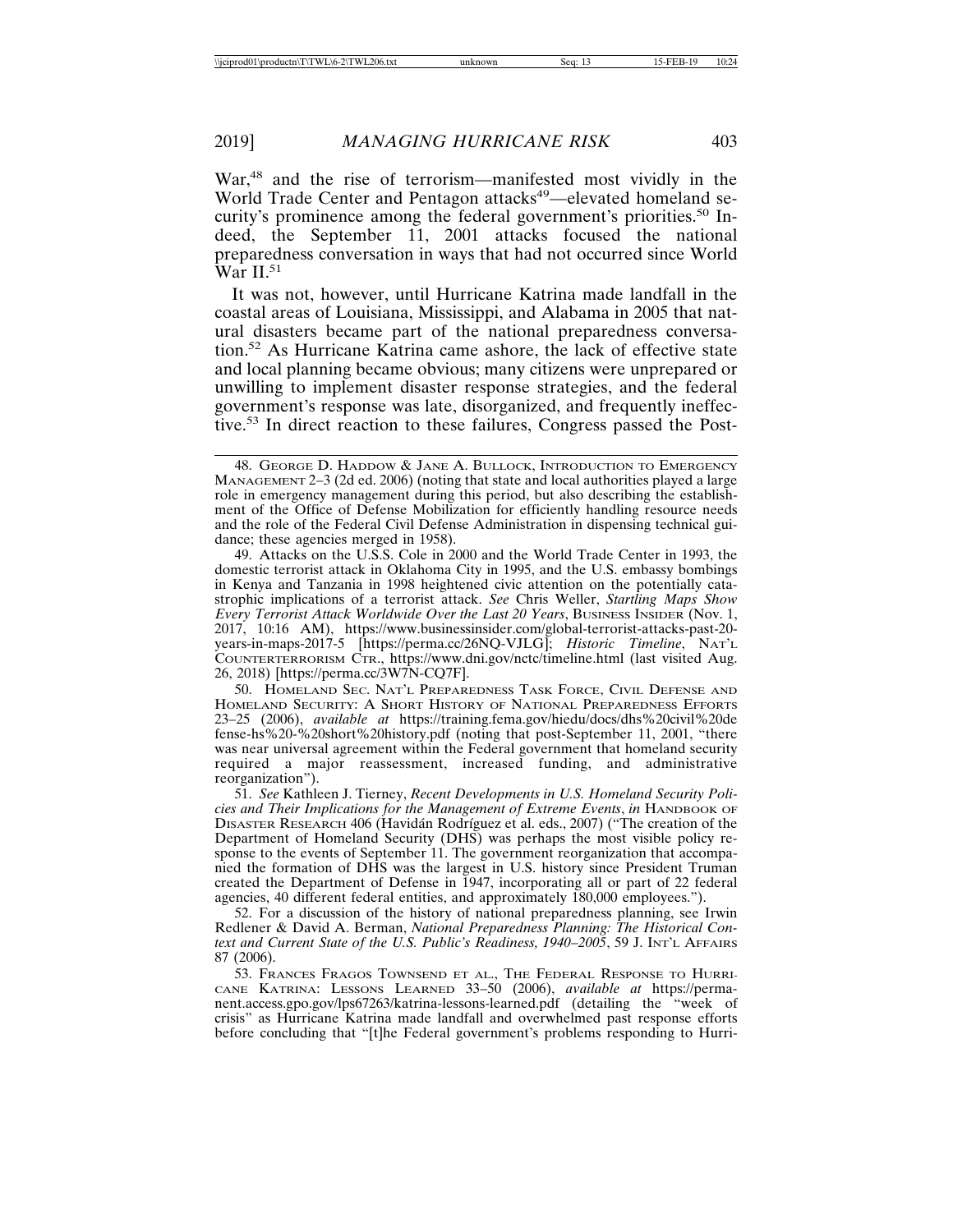Katrina Emergency Management Reform Act (the "Act") in 2006.<sup>54</sup> In this Act, Congress, among other things, substantially reorganized the Federal Emergency Management Agency ("FEMA"), gave it new authority to remedy apparent gaps in local, state, and federal response efforts, and identified "preparedness, protection, response, recovery, and mitigation" as  $FEMA$ 's five core missions.<sup>55</sup> Notably, these five missions, viewed as a whole, established a federal governmental role in all phases of a natural disaster, including pre-disaster planning and preparation, civil protection as a disaster unfolds, and post-disaster relief.

Under the authority of this Act, President Obama issued "Presidential Policy Directive 8: National Preparedness,"56 which articulated a goal of creating "[a] secure and resilient Nation with the capabilities required across the whole community to prevent, protect against, mitigate, respond to, and recover from the threats and hazards that pose the greatest risk."57 This directive embraced an integrated, compre-

55. The five-part mission language comes from the 2006 statute reforming FEMA in the wake of Hurricane Katrina. *See infra* note 60. Today, most policy analysts describe homeland security in terms of the five missions stated in PPD-8 and which appear in the 2006 statute: prevention (of the events themselves); protection (of citizens against the events as they occur); mitigation (of the consequences of the events); response (to the events as they occur); and recovery (in the aftermath of the events). With terrorism, the national focus is on prevention. With natural disasters, thus far the national focus has been on after-the-fact response and recovery. Jason Barnosky, *Before the Storm: Shifting Federal Disaster Policy Toward Mitigation, BROOKINGS* (Feb. 19, 2015), https://www.brookings.edu/blog/fixgov/2015/02/19/before-the-stormshifting-federal-disaster-policy-toward-mitigation/ [https://perma.cc/4N8J-M5KN]. The 2006 statute marked an important point in the evolution in the understanding of the elements of emergency management. For many years before the statute, the mantra of emergency management was "mitigation, preparedness, response, and recovery." The George W. Bush administration, responding to heightened focus on terrorism catastrophes, sought to replace "mitigation" with "prevention." Congress did not do this in the 2006 statute, but did add protection to the four factors; obviously, "protecting" the homeland had much more resonance after the 9/11 attacks.

56. U.S. DEP'T HOMELAND SEC., PRESIDENTIAL POLICY DIRECTIVE/PPD-8: NA-TIONAL PREPAREDNESS, *available at* https://www.dhs.gov/presidential-policy-directive-8-national-preparedness. *See* JARED T. BROWN, CONG. RES. SERV., PRESIDENTIAL POLICY DIRECTIVE 8 AND THE NATIONAL PREPAREDNESS SYSTEM: BACKGROUND AND ISSUES FOR CONGRESS (2011), *available at* https://fas.org/sgp/crs/homesec/ R42073.pdf.

57. The 2011 Obama directive retained both "mitigation" and "prevention" among the five goals, added "protection," and deleted "preparedness." The directive listed these five elements as part of creating a "secure and resilient nation." Perhaps because the term "security" has a closer logical nexus to war, terrorism, cyberattacks, and other similar threats to the homeland, FEMA appears to stress resilience as the primary objective of its natural disaster relief strategies. *See Resilience*, FEMA, https:/ /www.fema.gov/resilience (last visited Dec. 10, 2018) [https://perma.cc/LR5L-FHSC]. "Resiliance," however, is also a term emphasized in the mission statements of the

cane Katrina illustrate greater systemic weaknesses inherent in our current national preparedness system: the lack of expertise in the areas of response, recovery, and reconstruction").

<sup>54.</sup> U.S. GOV'T ACCOUNTABILITY OFF., GAO-09-59R, ACTIONS TO IMPLEMENT THE POST-KATRINA ACT 2 (2008).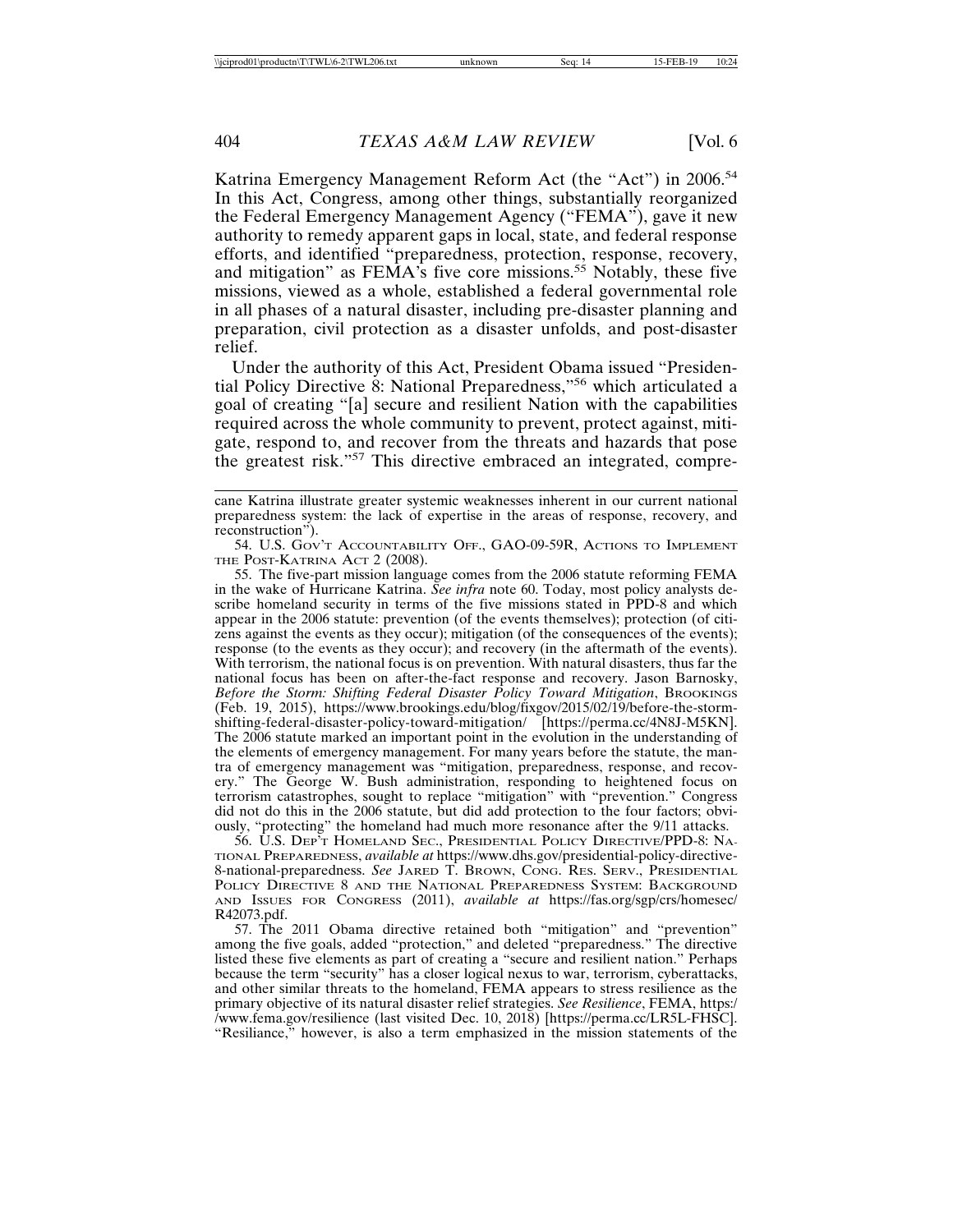hensive, "all hazards, capability-based approach" to national preparedness.58 It recognized that threats to national security come from a diverse range of hazards, including natural disasters, pandemics, terrorist acts, accidents—such as dam failures, chemical spills, and infrastructure failures—and cyber-attacks. The directive also recognized that the U.S. needs a coherent overarching strategy to respond to all these hazards.<sup>59</sup> Although the nomenclature of national preparedness has evolved and will continue to do so, the current lexicon of catastrophe risk management appears in Figure 1.

Department of Homeland Security, as this term also aptly describes the nation's preparation for terrorism and other kinds of internationally-based threats. *See Resilience*, DEP'T HOMELAND SEC., https://www.dhs.gov/topic/resilience (last visited Dec. 10, 2018) [https://perma.cc/EDM7-8FJB]. FEMA describes resilience as "a culture of preparedness through insurance, mitigation, preparedness, continuity, and grant programs." *Id.* Separately, in explaining the National Preparedness Goal, FEMA identifies 32 activities, called "core capabilities," that "address the greatest risks to the nation," and the National Preparedness Goal organizes the thirty-two activities into "five mission areas," which are the same five missions in the Obama 2011 policy directive.

<sup>58.</sup> U.S. DEP'T HOMELAND SEC., NATIONAL PREPAREDNESS GOAL 3 (1st ed. 2011), *available at* https://www.fema.gov/pdf/prepared/npg.pdf. The directive was amplified in a report published by the Department of Homeland Security later that year. *See* U.S. DEP'T HOMELAND SEC., NATIONAL PREPAREDNESS GOAL 1 (1st ed. 2011), *available at* https://www.fema.gov/pdf/prepared/npg.pdf. The report was modified in 2015. *See generally* U.S. DEP'T HOMELAND SEC., NATIONAL PREPAREDNESS GOAL (2d ed. 2015), *available at* https://www.fema.gov/media-library-data/1443799615171- 2aae90be55041740f97e8532fc680d40/National\_Preparedness\_Goal\_2nd\_Edition.pdf. This directive and efforts to implement it should be viewed as an extension of a history of national preparedness initiatives dating back to World War II. *See* Redlener & Berman, *supra* note 52.

<sup>59.</sup> *Id.*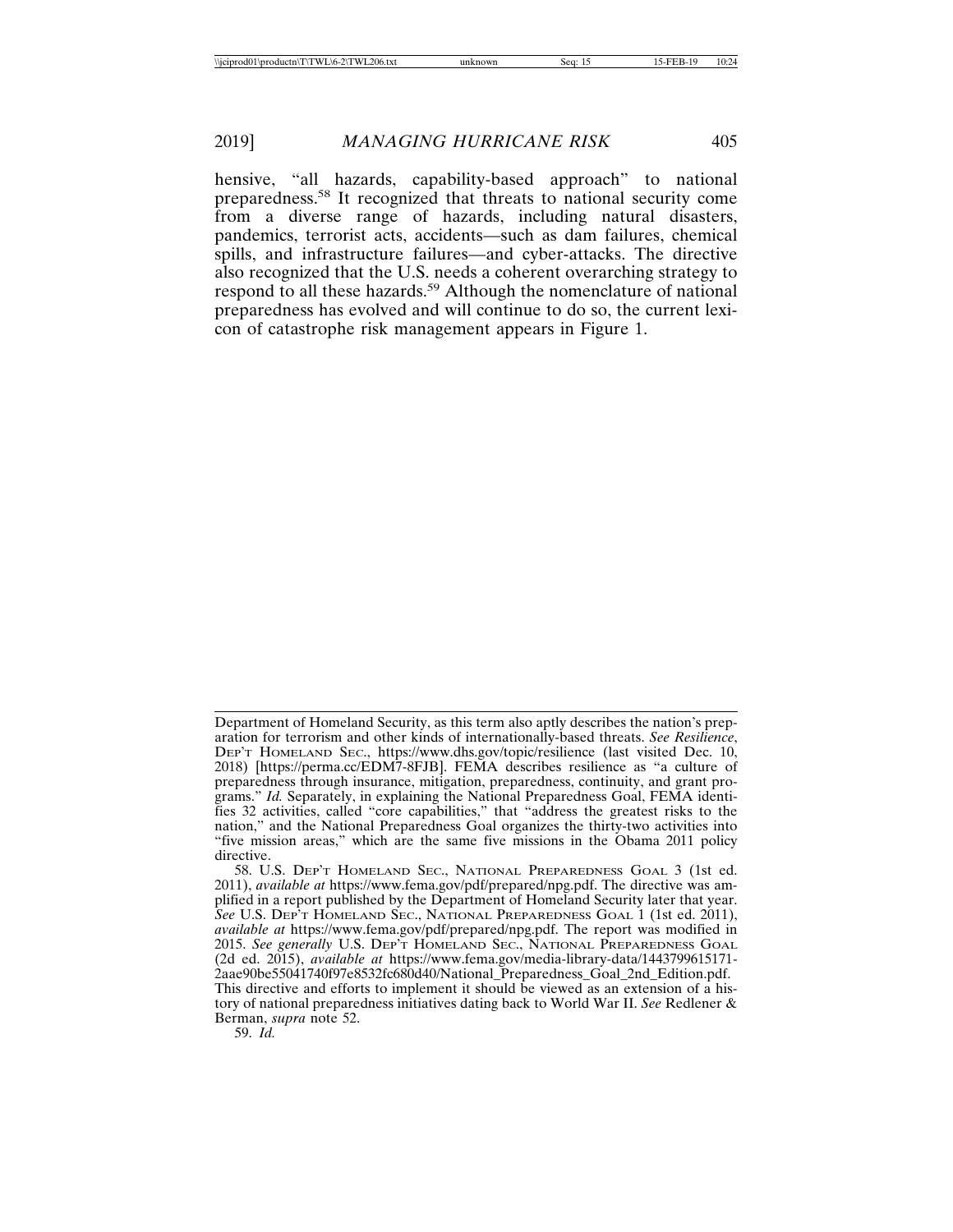#### FIGURE 1

### **The Current National Preparedness Framework for Catastrophe Risk Management**



Consistent with the Act and the Obama policy directive, this framework recognizes five core missions in managing catastrophe risks.<sup>60</sup> *Prevention* refers to avoiding or stopping an occurrence; this mission is most commonly implicated with terrorism and other human-induced assaults on the country.<sup>61</sup> *Protection* refers to securing or hardening the means through which a nation defends citizens, property, systems, networks, and other assets from the effects of such occurrences as they unfold.<sup>62</sup> *Mitigation* refers to steps a nation takes to lessen the

<sup>60.</sup> In some discussions, each of these missions is described as a "framework." For example, the Congressional Research Service has described the National Preparedness System as involving five "National Planning Frameworks," which are the same as the five core missions. *See* JARED T. BROWN, CONG. RESEARCH SERV., R42073, PRES-IDENTIAL POLICY DIRECTIVE 8 AND THE NATIONAL PREPAREDNESS SYSTEM: BACK-GROUND AND ISSUES FOR CONGRESS 10 (2011).

<sup>61.</sup> An example of this is civic education to encourage citizens to report strange packages left unattended in public spaces, airports, etc.

<sup>62.</sup> An example of this is retrofitting computer systems, servers, and components to resist attacks from cyber-hackers.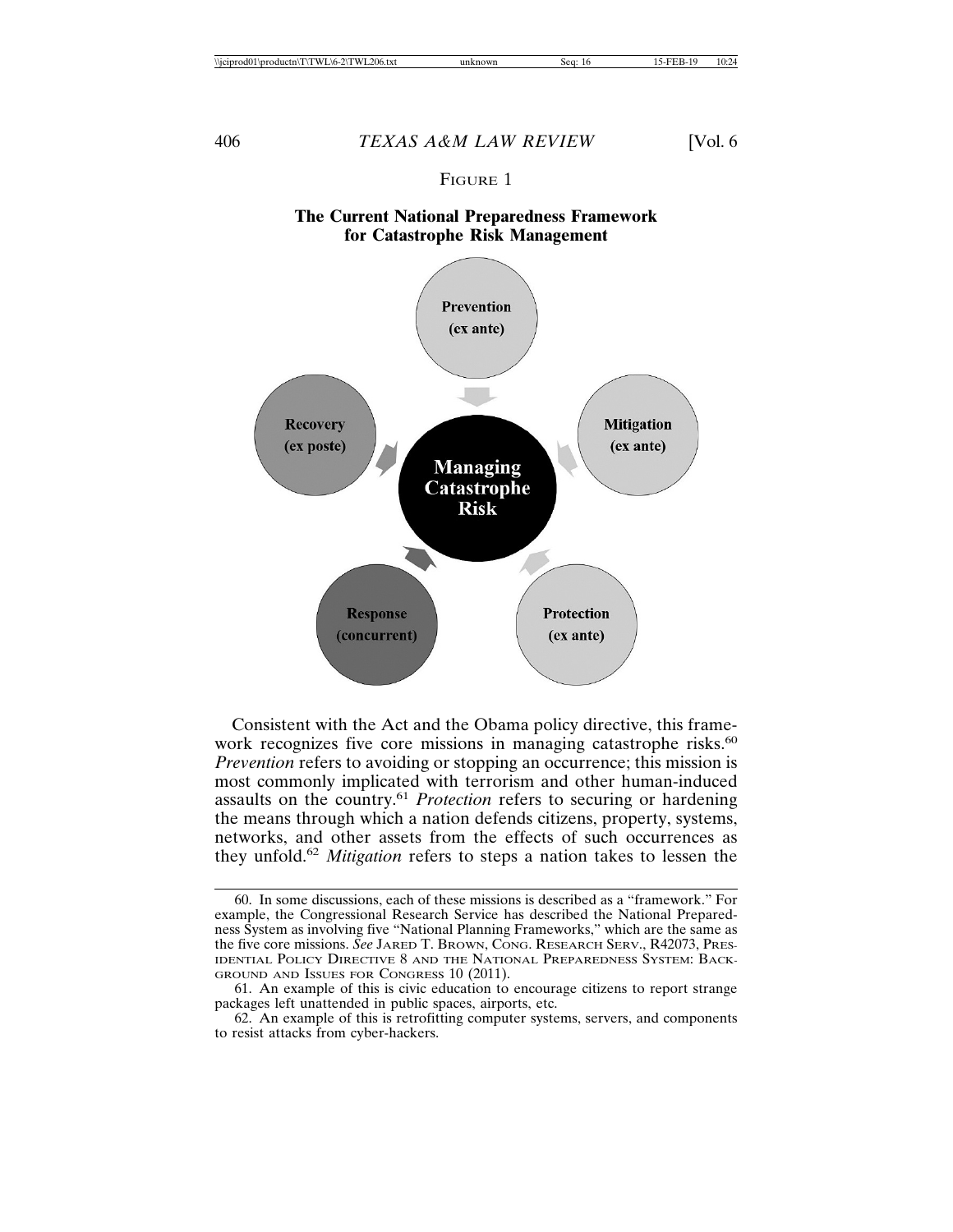impact on people and property of future disasters.<sup>63</sup> *Response* refers to the actions a nation takes as a disaster unfolds to save lives and protect property and other assets and to meet human needs in the aftermath of an occurrence.<sup>64</sup> *Recovery* refers to restoring and rebuilding in the aftermath of an occurrence.<sup>65</sup> Although the boundaries among some of these missions are imprecise, they provide a coherent framework for the discussion and organization of planning, policymaking, and strategy implementation.

#### B. *Insurance and the National Preparedness Framework*

#### 1. Recovery, Prevention, and Mitigation

Insurance is closely related to three of the national preparedness missions: recovery, prevention, and mitigation. The most obvious connection is recovery; insurance companies pay proceeds to individuals and firms that suffer losses, and the recipients use these funds to rebuild, rehabilitate, and sometimes relocate. Recovery is the post-event phase, whereas the decision to purchase insurance is made *ex ante* as part of the process of preparing for a possible catastrophe. The timing of the purchase is related to insurance law's fortuity requirement, which holds that insurance cannot be purchased after a loss, once a loss is in progress, or once it is known that a loss will occur or will soon begin to occur.<sup>66</sup> For individuals with losses and public officials responsible for rebuilding communities and their infrastructures, insurance has an important connection to recovery. When, however, an individual chooses to purchase insurance, the transaction has a close nexus to mitigation. The prospective insured is interested in transferring risk to the insurer by paying a premium in exchange for the insurer's promise to pay recovery expenses if the insured suffers a loss, so that the insured's out-of-pocket expenses in the recovery phase will be reduced. What, at least in theory, makes this exchange feasible and affordable is the insurer's ability to pool the insured's risk with large numbers of similarly situated insureds. The insurer—with the knowledge afforded by the law of large numbers that not all insureds in the pool will suffer losses in a given policy term—is able to charge all insureds in the pool a premium that is a fraction of an insured's poten-

<sup>63.</sup> An example of this is retrofitting homes with hurricane shutters and roof straps to reduce hurricane damage.

<sup>64.</sup> The activities of first-responders (i.e., police, fire, Coast Guard, National Guard, etc.) in rescue, temporary relocation, etc. are examples of the implementation of this mission.

<sup>65.</sup> Debris removal, loans and grants, permanent relocation assistance, insurance payments, etc. are examples of implementation of this mission.

<sup>66.</sup> *See* ROBERT H. JERRY & DOUGLAS S. RICHMOND, UNDERSTANDING INSUR-ANCE LAW 368–76 (6th ed. 2018).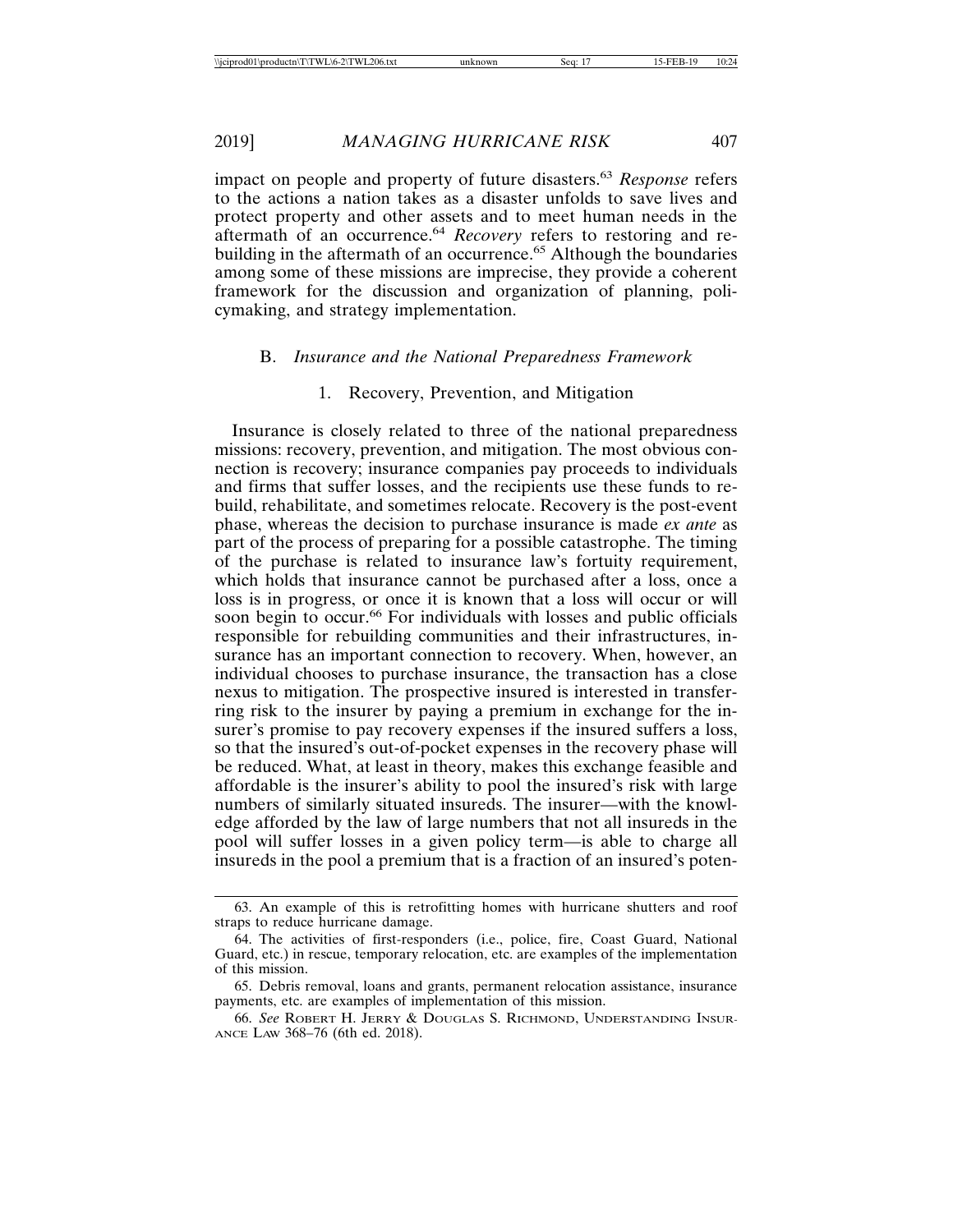tial total loss, thereby making the insured's insurance purchase affordable.<sup>67</sup>

Insurance is also indirectly related to prevention. The business of insurance is first and foremost the business of managing risks; insureds purchase insurance to substitute security for uncertainty, which is a financial cost that deters us from valuable activities, a psychological burden, or both. But to the extent individuals and firms can prevent events that cause loss, they will not need insurance to compensate for loss. Similarly, to the extent individuals and firms succeed in reducing the probability that loss-producing events will happen, the insurance they purchase should cost less. Thus, individuals and firms invest substantial resources in trying to prevent events that cause loss. The insurance industry supports those efforts by studying risks and losses, educating policyholders about how to reduce risk, and structuring their products—such as deductibles, copayments, and self-insured retentions—to incentivize policyholders to engage in loss-prevention activities.

Prevention, if understood as averting the occurrence of the loss-producing event itself, is irrelevant as a risk management technique for natural disasters. It is not yet—and may never be—possible to control the timing, nature, or magnitude of hurricanes and other natural disasters.68 If, however, prevention is understood as preventing an event's *consequences* from *becoming* a catastrophe, the concept of prevention is highly relevant to natural disasters. For example, in almost every natural disaster situation, putting physical distance between persons and property and the source of a disaster reduces the risk of loss when the event occurs. Prevention options exist in some other situations as well. For example, human negligence sometimes causes wildfires, but wildfire prevention education has demonstrated net benefits by reduc-

<sup>67.</sup> This necessitates disaggregation of risk, or the avoidance of correlated risks, so that all insureds in the pool will not suffer similar losses in the event of a disaster. For a discussion of the law of large numbers, see *id*. at 13.

<sup>68.</sup> There is a possibility that an asteroid strike could end almost all life on the planet. *See* Brett Line, *Asteroid Impacts: 10 Biggest Known Hits*, NAT'L GEOGRAPHIC (Feb. 15, 2013), https://news.nationalgeographic.com/news/2013/13/130214-biggest-as teroid-impacts-meteorites-space-2012da14/ [https://perma.cc/QG3E-WS6R] (cataloging the ten biggest known asteroid impacts). The risk is high if "risk" is defined as the probability of the occurrence times the magnitude of the loss, while considering coping capacity. *See* ULRICH RANKE, NATURAL DISASTER RISK MANAGEMENT: GEOSCI-ENCES AND SOCIAL RESPONSIBILITY 491 (2015); David J. Eicher, *Why the Asteroid Threat Should be Taken Seriously*, ASTRONOMY (Apr. 2, 2015), http://www.astron omy.com/bonus/asteroidday [https://perma.cc/47AM-JC2N]. Modern technology may prevent the catastrophic event. For a discussion on how spacecraft systems can be used to prevent impacts, see DETECTING & MITIGATING THE IMPACT OF EARTH-BOUND NEAR-EARTH OBJECTS INTERAGENCY WORKING GROUP, NAT'L SCIENCE & TECHNOLOGY COUNCIL, NATIONAL NEAR-EARTH OBJECT PREPAREDNESS STRAT-EGY AND ACTION PLAN 4–5 (2018), *available at* https://www.whitehouse.gov/wp-con tent/uploads/2018/06/National-Near-Earth-Object-Preparedness-Strategy-and-Action -Plan-23-pages-1MB.pdf.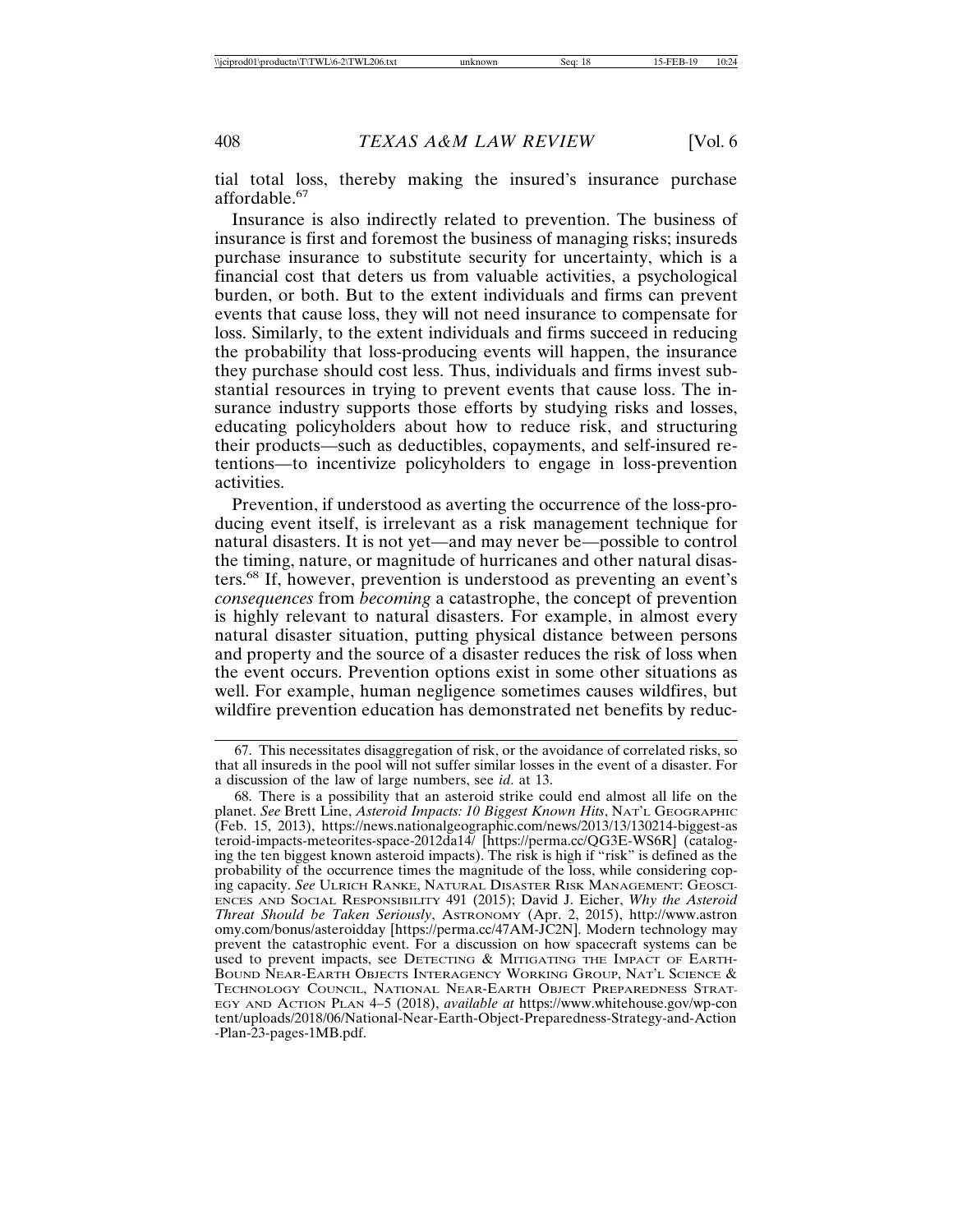ing the occurrence of some kinds of wildfires.<sup>69</sup> Additionally, rain and snowmelt that cause flooding are uncontrollable, but sometimes watershed, stream, and river management practices can prevent some land areas from flooding during these uncontrollable weather events. When insurers reduce premiums in response to insureds' efforts to prevent adverse events or to divert or minimize an event's consequences, insurance incentivizes investment in prevention.

A related but distinct risk management tool is mitigation—reducing the magnitude of loss once it occurs. This strategy is so familiar in our daily lives that most of us overlook its presence: sprinkler systems in our buildings will not prevent fires from breaking out, but they will reduce their consequences; seat belts, air bags, and no-crush passenger compartments will not prevent auto accidents, but they do reduce the likelihood of injury when an accident occurs; carbon monoxide and smoke alarms will not prevent furnace malfunctions and house fires, but they do provide warnings that help save lives. Every kind of natural disaster is susceptible to loss-reduction strategies. For example, faulty forest-management practices and antiquated building codes and zoning regulations magnify the impact of wildfires, and revising or updating these practices and regulations can reduce the amount of wildfire loss.<sup>70</sup> Building codes can mitigate the impact of earthquakes,<sup>71</sup> and early warning systems can reduce the risk to life when the system spots a tornado.<sup>72</sup> Severe hot and cold weather is uncontrollable, but public and private programs to assist vulnerable populations—the eld-

<sup>69.</sup> *See, e.g.*, Jeffrey P. Prestermon et al., *Net Benefits of Wildfire Prevent Education Efforts*, 56 FOREST SCI. 181, 188 (2010) (concluding that wildfire education efforts have statistically significant, beneficial effects on the number of wildfires ignited by debris burning, campfire escapes, smoking, and children, with a benefits-to-costs ratio for Florida wildfires from 2002 to 2007 of an average of 35:1).

<sup>70.</sup> *See, e.g.*, Thomas Curwen, *California's Deadliest Wildfires Were Decades in the Making*, L.A. TIMES (Oct. 22, 2017, 5:00 AM), http://www.latimes.com/local/califor nia/la-me-fire-perspectives-20171022-story.html [https://perma.cc/3T6M-PTY9] (describing the position that fire management is a "societal and political problem" and that part of the solution involves "allowing more controlled burns, and . . . applying the same citywide codes and zoning requirements to rural subdivisions").

<sup>71.</sup> *See e.g.*, NAT'L INST. OF BLDG. SCIS. BLDG. SEISMIC SAFETY COUNCIL, EARTH-QUAKE-RESISTANT DESIGN CONCEPTS: AN INTRODUCTION TO THE NEHRP RECOM-MENDED SEISMIC PROVISIONS FOR NEW BUILDINGS AND OTHER STRUCTURES 7–11 (2010), *available at* https://www.fema.gov/media-library-data/20130726-1759-25045- 5477/fema\_p\_749.pdf (detailing the history of seismic requirements for building codes and the impact of the federal National Earthquake Hazards Reduction Program on improvements to today's building codes).

<sup>72.</sup> Timothy A. Coleman et al., *The History (and Future) of Tornado Warning Dissemination in the United States*, 92 BAMS 567, 568 (2011). *See also* Mildred F. Perreault, *Does Scary Matter?: Testing the Effectiveness of New National Weather Service Tornado Warning Messages*, 65 COMM. STUD. 484, 488–89 (describing more recent efforts by the National Weather Service to create more effective warning messages that "include more frightening information (when appropriate) and more detail on tornado path and recommended actions").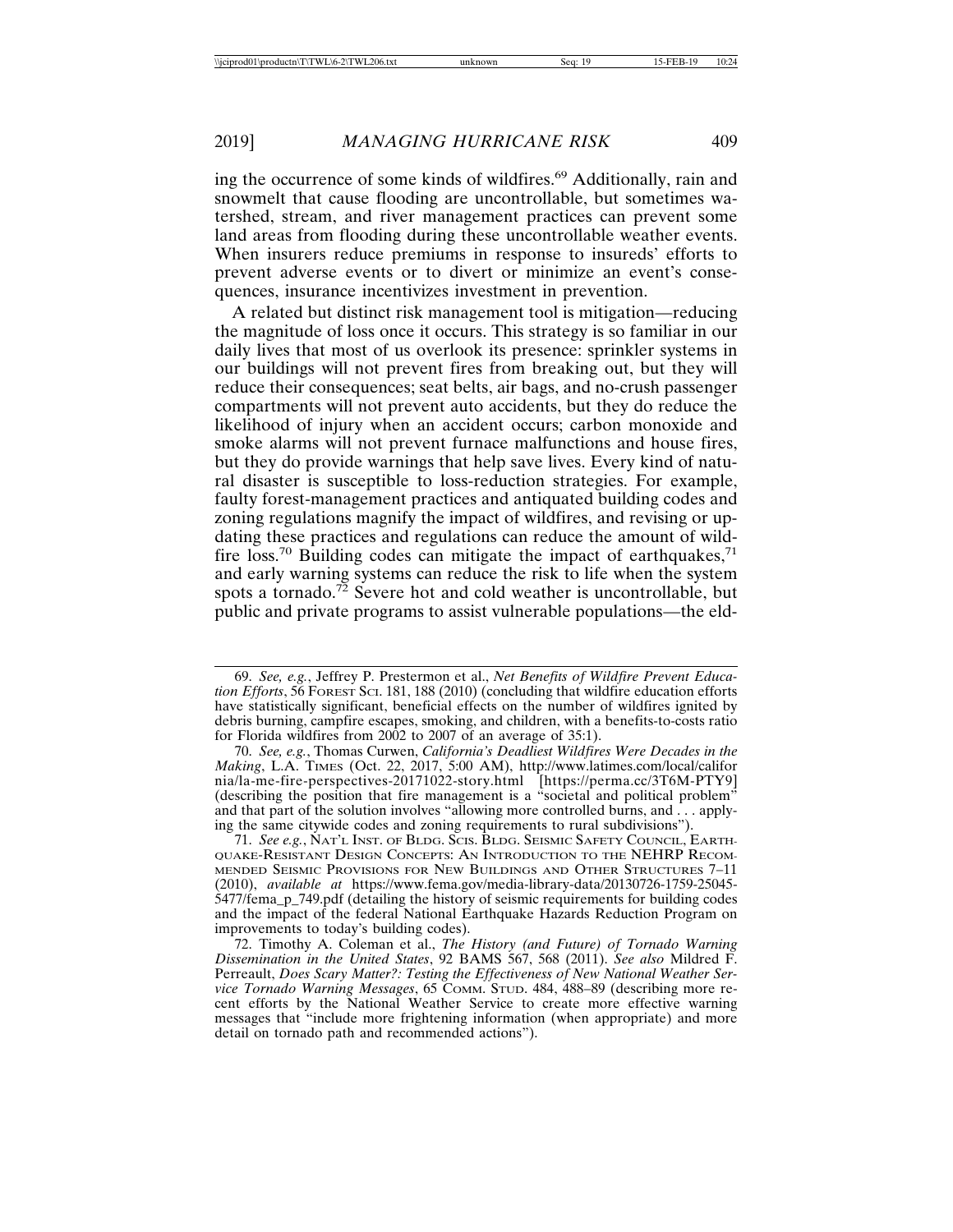erly or the homeless, for example—can reduce the risk of injury or death.

Whether the foregoing strategies' categorization in the national preparedness lexicon should be prevention or mitigation is arguable;<sup>73</sup> regardless, loss-reduction and mitigation strategies are the first lines of defense against natural disasters. The purchase of insurance enters the picture only when one of two things happens: either (a) purchasers exhaust all options for loss reduction and mitigation and none remain for implementation; or (b) the marginal costs of implementing additional loss-reduction or mitigation options exceed the costs of purchasing insurance in markets where such products are available. If insurance providing compensation for loss is cheaper than the cost of implementing a loss-reduction or mitigation strategy, the rational economic actor will decline to implement the strategy and will purchase insurance instead.

In an efficient market, price adjustments by the insurer will influence how much investment insureds make in loss reduction and mitigation. An insurance company selling a policy that covers a particular kind of loss should offer the policyholder a premium reduction if the policyholder invests in one or more strategies that reduce the amount of loss that will occur should the loss-producing event happen. If the premium reduction is more than the cost of implementing the lossreduction or mitigation strategy, the rational policyholder should implement the strategy in order to maximize gains. But, if an insurer offers a premium reduction that is less than the cost of implementing the loss-reducing or mitigation strategy, the rational policyholder should decline to invest in the strategy and should purchase insurance instead. As in any market, price affects the amount of the product buyers will purchase; in insurance markets, this means that insurance premiums directly affect insureds' risk management choices.

Thus, in an efficient market, insurance works hand-in-hand with loss-prevention strategies to incentivize policyholders to take optimal steps to reduce the costs of hurricanes and natural disasters. Unfortunately, as discussed in Part III, the risk-management choices made in today's markets fall well short of this efficiency ideal.

<sup>73. &</sup>quot;Prevention" and "mitigation" are difficult concepts to distinguish from one another. For example, with respect to flood risk, choosing to move from a coastal area to live on a mesa in the southwest will prevent loss due to flood (or mitigate up to 100%), whereas moving inland from the coast will incrementally reduce the risk of hurricane-caused flooding in proportion to the distance moved if all other variables are held constant. An alternative possible distinction is as follows: A prevention strategy involves measures that keep people distant from flood waters, e.g., spatial planning and water-flow management, whereas a mitigation strategy involves measures that resist or accommodate the water, such as building codes that adapt a building to withstand the effects of flooding, e.g., building a structure on "stilts" so that flood water flows underneath it without destroying the first floor, at least if water levels stay below what is accommodated by the structural design.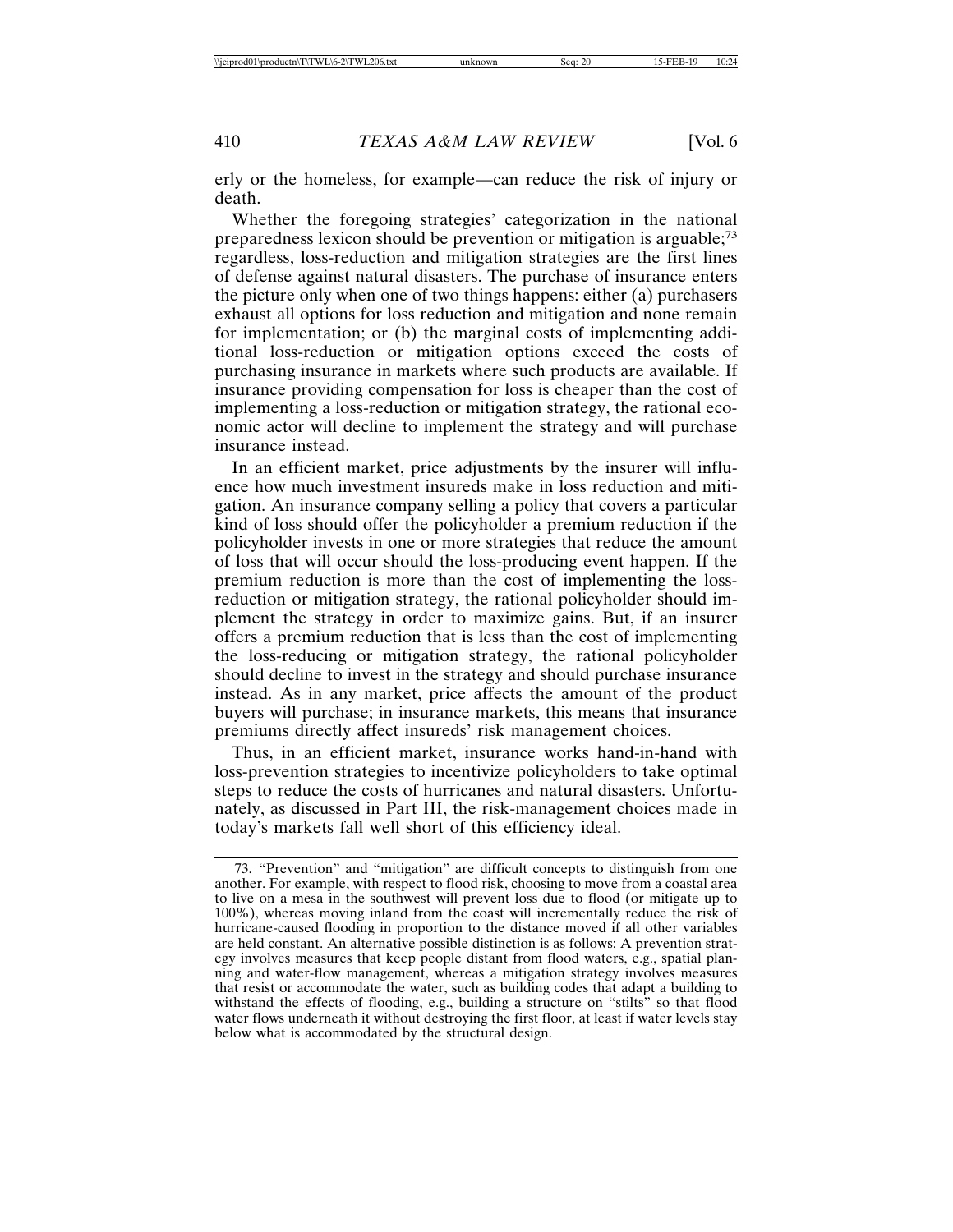#### 2. *Ex Ante* Risk Management and *Ex Post* Damage Relief

The five core missions in the modern national preparedness framework relate to each other sequentially: prevention, mitigation, and protection are pre-disaster—*ex ante*—activities; response activities are concurrent with the disaster; and recovery refers to post-disaster—*ex post*—activities.74 In other words, individuals and firms can either anticipate possible loss before it happens and act proactively to address the risk, wait for loss to happen and then respond to the consequences, or do some combination of both.

*Ex ante* strategies anticipate loss and seek to reduce either the likelihood of a loss-causing event or the magnitude of a loss. Individuals and firms engage in such activities, but so does government through direct investments and tools that require or incentivize private actors to do so. For example, government may require or incentivize *ex ante* strategies through tax incentives, direct subsidies (or cost-sharing), zoning regulations, land use planning rules, and building codes. These interventions are consistent with a long list of risk management strategies that government deploys throughout the economy, such as, for example, limited liability laws that cap losses for those taking entrepreneurial risks or provide valued goods and services in private markets; monetary policies and deposit insurance that reduce the risk of banking failures and associated volatilities in the economy; bankruptcy rules that shift default risk from debtors to creditors to prevent or ameliorate the financial collapse of individuals and firms; and product liability laws that manage the risk of product-caused injuries.<sup>75</sup>

Strategies that provide compensation to those who suffer the consequences of a loss-producing event are *ex post* damage relief techniques. Private insurance falls into this category, and government is also a major contributor to *ex post* compensation through direct insurance programs, such as flood insurance.76 In some settings, government regulations set the parameters for coverage provided by private insurers, which has the effect of determining compensation for injuries

<sup>74.</sup> An early use of the *ex ante-ex post* framework to describe national preparedness planning can be found in Howard Kunreuther, *Mitigating Disaster Losses Through Insurance*, 12 J. RISK & UNCERTAINTY 171 (1996).

<sup>75.</sup> For more information on this, see DAVID A. MOSS, WHEN ALL ELSE FAILS: GOVERNMENT AS THE ULTIMATE RISK MANAGER (2002).

<sup>76.</sup> Other examples include the Social Security system, *see id.* at 180–215; Medicare, *see* MEDICARE.GOV, https://www.medicare.gov/ (last visited Dec. 10, 2018) [https://perma.cc/U6HE-8XGN]; Medicaid, *see* MEDICAID.GOV, https://www.medi caid.gov/ [https://perma.cc/JH7N-96VB]; and crop insurance, see 5 ROBERT H. JERRY, II, NEW APPLEMAN ON INSURANCE LAW LIBRARY EDITION § 56 (2018). The risks of lacking sufficient income in old age or under conditions of disability are ameliorated by the Social Security program. The risks of lacking sufficient assets for medical and hospital expenses in old age or under conditions of indigency are ameliorated by the Medicare and Medicaid programs.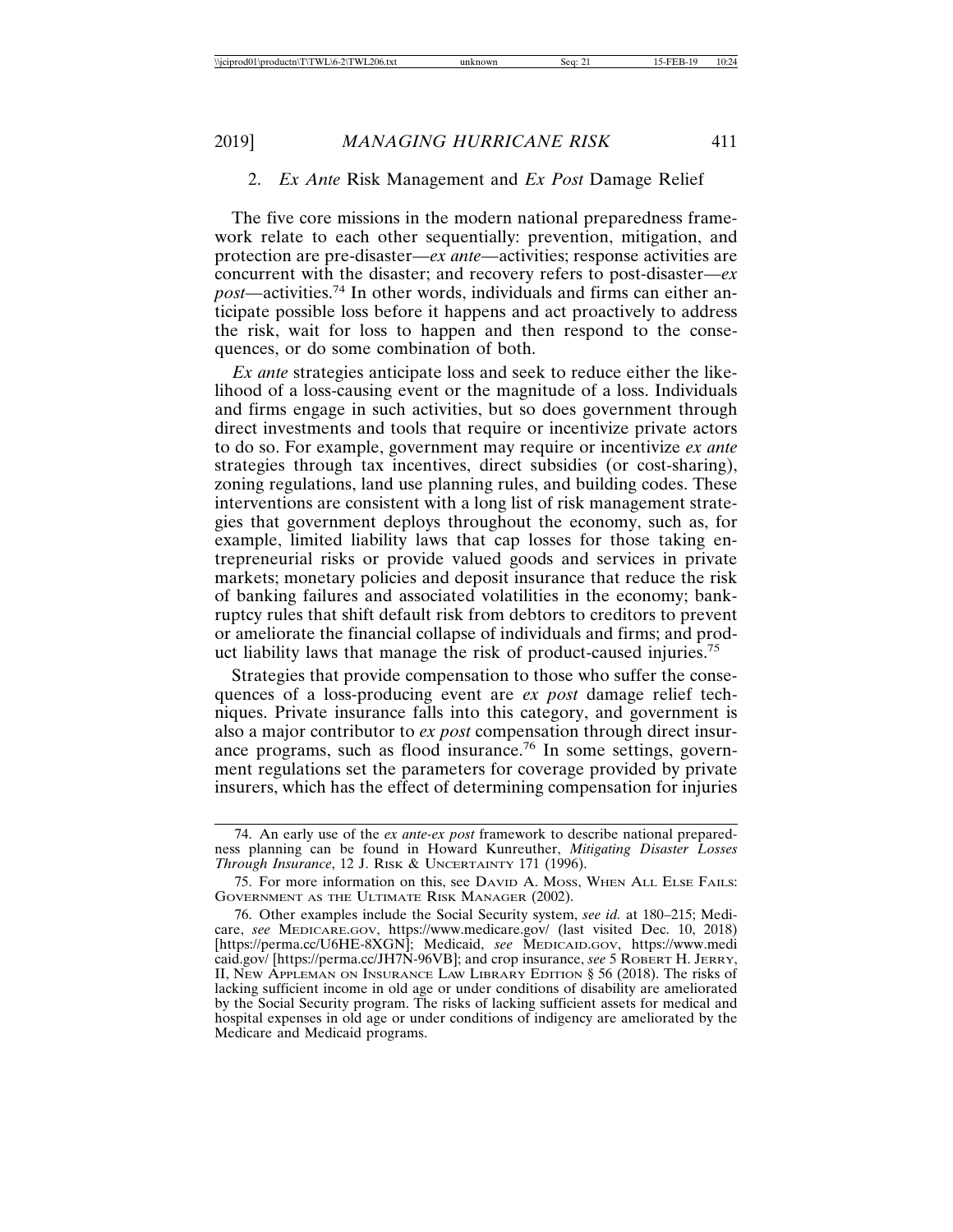and losses.77 Finally, government-provided disaster relief is a classic example of *ex post* risk management.<sup>78</sup>

Thus, strategies for risk management sort into *ex ante* and *ex post* categories. The aims of *ex ante* risk management strategies are to prepare for possible loss by preventing it where possible and mitigating its effects when encountered. The aims of *ex post* strategies are to enable recovery from the consequences already suffered. Insurance can also be understood as a method of *ex ante* preparation for *ex post* consequences. In an efficient market, insurance also serves to incentivize private investment in mitigation, thereby helping fulfill important *ex ante* goals. For *ex post* strategies, both insurance and disaster aid enable individuals and firms to rebuild or replace damaged property, to recover lost revenue streams, and to return to business or life as usual.

#### 3. Private Versus Public Risk Management

As indicated in the prior discussion, risk management activities—in addition to being categorized as *ex ante* or *ex post*—can be categorized based on whether they originate in the private or the public sector.<sup>79</sup> On the private side, individuals and firms prepare for disasters by investing in loss prevention and mitigation and by funding post-disaster recovery, either by purchasing insurance or by creating reserves for recovery (essentially self-insuring). Natural disaster risk management also occurs in the public sector. Although government often acts directly through various agencies to manage risk, it also acts indirectly through the influence it exercises on private actors.

In the private sector, the two insurance products most relevant to natural disaster losses are property insurance and business interruption insurance. Property insurance on buildings, homes, motor vehicles, and personal property can be obtained in homeowners, renters, and automobile policies, and some niche products, such as personal property floaters. Property insurance on commercial buildings and other kinds of business property is available in products tailored to commercial customers. Intangible assets are increasingly important in the modern e-economy, and a number of specialty products are now available to protect these kinds of assets. Business interruption insurance is an often overlooked but vitally important product in the commercial world. Business interruption insurance replaces income lost due to damage or loss of property on which the production of income depends. Property insurance replaces or repairs damage to tangible

<sup>77.</sup> Workers compensation insurance is an example. *See* MOSS, *supra* note 75, at 152–79.

<sup>78.</sup> *Id.* at 253–64.

<sup>79.</sup> For a discussion of public versus private sector roles, see Carolyn Kousky & Howard Kunreuther, *Defining the Roles of the Public and Private Sector in Risk Communication, Risk Reduction, and Risk Transfer*, RESOURCES FUTURE 1, 1 (2017).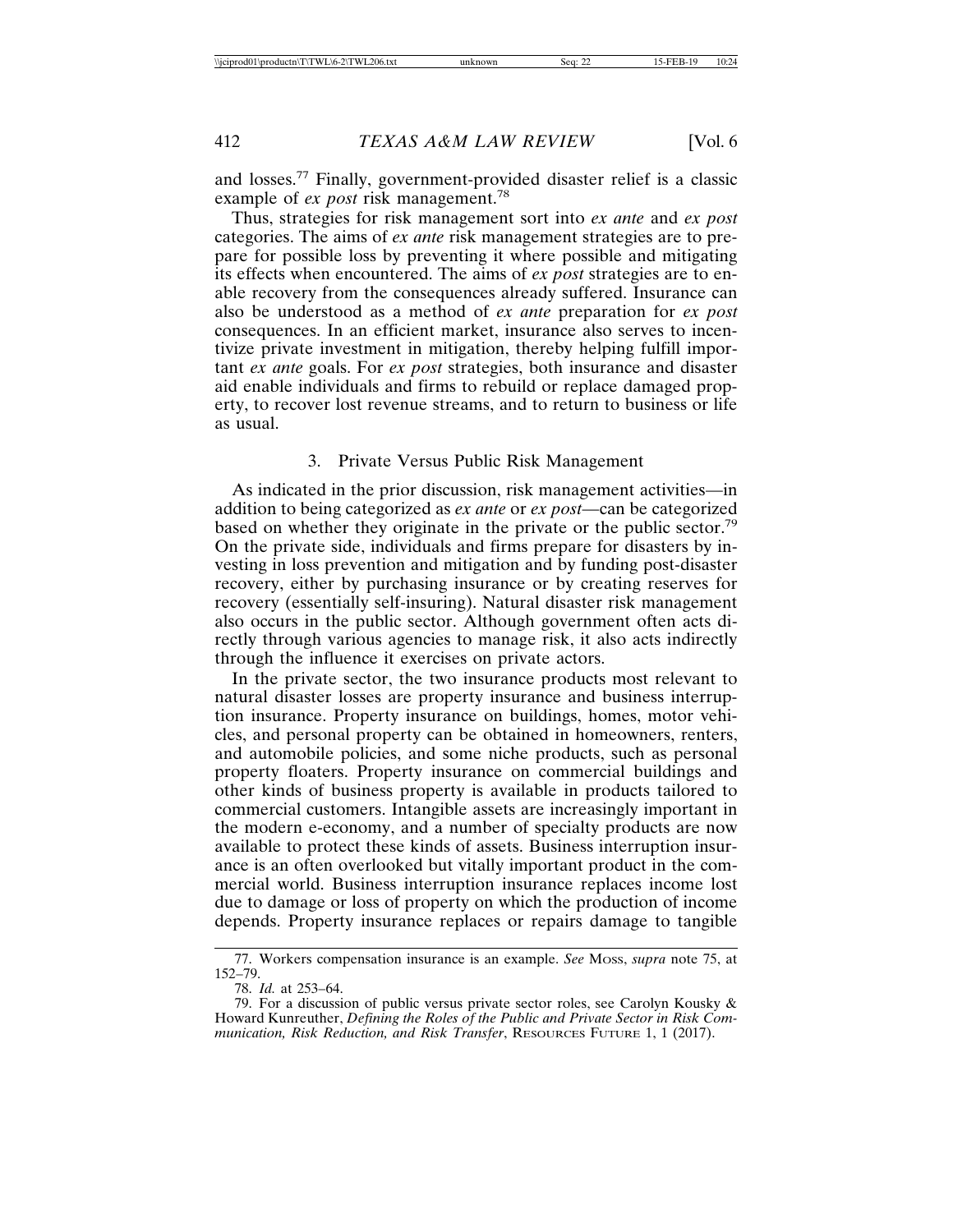property, but often the far greater losses are the interruption of revenue streams when business activity ceases because property on which the activity depends is destroyed or damaged.

A premise of the U.S. economic system is that an unregulated marketplace is the default, and the government intervenes only when the market fails to achieve valued goals or make socially acceptable allocations. The business of insurance is subject to this same premise, and much of the history of governmental intervention in insurance markets involves efforts to shore up private markets when they fail.<sup>80</sup> Yet the U.S. experience with hurricanes and other natural disasters demonstrates the incompleteness of the private market solution for *ex post* risk management. Moreover, that government should intervene after natural disasters strike and provide direct financial assistance to citizens has long been a deeply held expectation of the public.<sup>81</sup> Thus, at numerous points in the *natural disaster risk management-recovery matrix*, government intervention has lacked effectiveness, efficiency, and coherence.

#### C. *The Natural Disaster Risk Management-Recovery Matrix*

With risk management activities sorting along two dimensions—*ex ante* risk management versus *ex post* recovery and private efforts versus public efforts—essentially four different categories of risk management activities exist. These categories are interdependent; an investment or activity in one affects the others. Government has its own *ex ante* and *ex post* activities but can also seek to influence or control decisions made in the private categories. These relationships are illustrated in Figure 2.

<sup>80.</sup> *See* JERRY & RICHMOND, *supra* note 66, at 59.

<sup>81.</sup> *See* David A. Moss, *Courting Disaster? The Transformation of Federal Disaster Policy Since 1803*, *in* THE FINANCING OF CATASTROPHE RISK 307, 333, 343 (Kenneth A. Froot ed., 1999).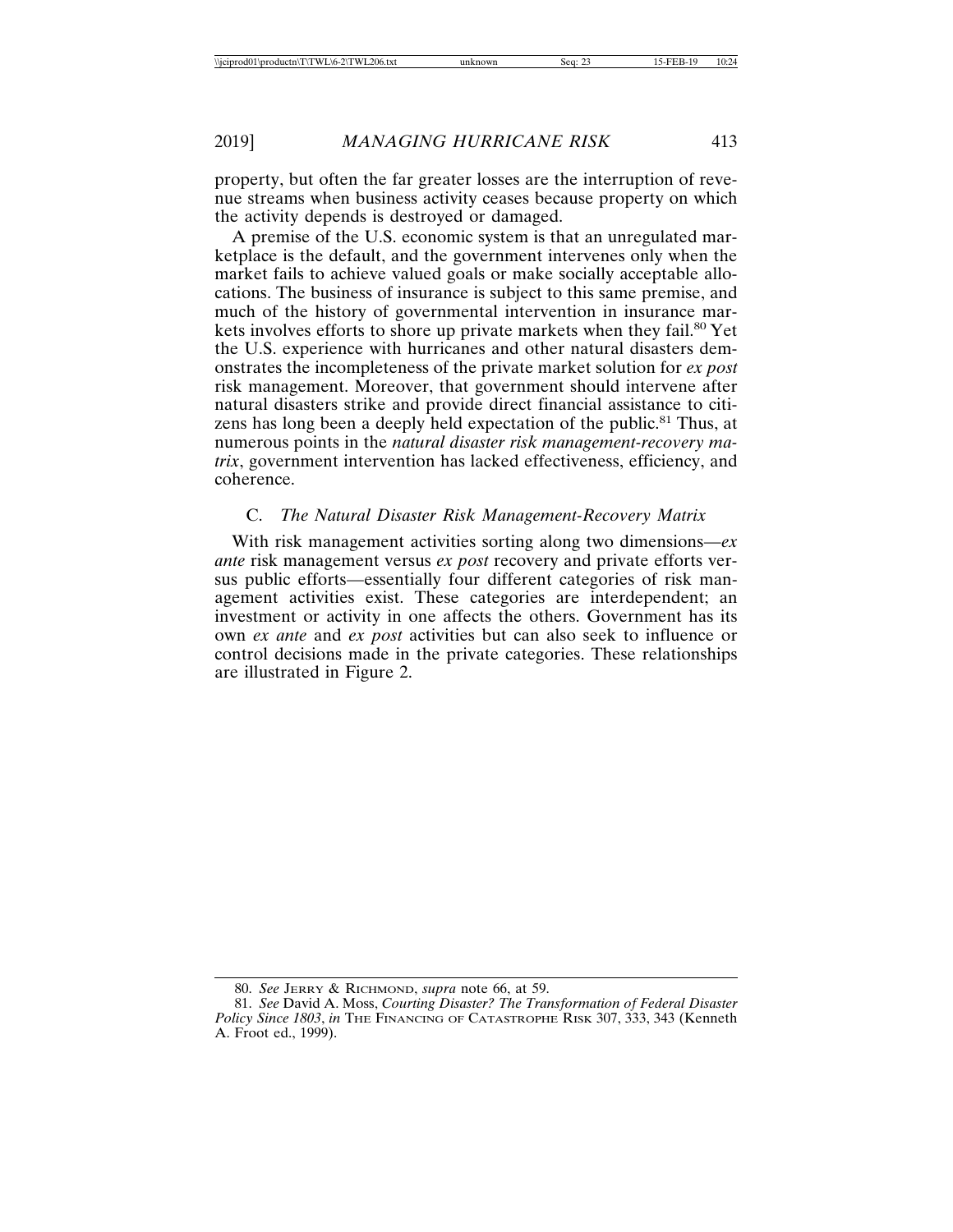### FIGURE 2



#### **The Risk Management-Recovery Matrix**<sup>82</sup>

82. *Notes*: a. To the extent private investment in prevention and mitigation occurs, public investment is unnecessary. In reverse, public investment in prevention and mitigation will deter private investment if the private sector expects public investment to occur.

b. In the bridge, government can deploy means of incentivizing, subsidizing, and requiring private investments in mitigation and prevention.

c. To the extent private insurance is supplied and purchased, and/or private disaster assistance is supplied, government insurance and directly-provided disaster relief is unnecessary. To the extent government insurance and/or disaster relief is provided, private insurance is unnecessary. Also, the expectation of disaster relief may deter the purchase of private insurance.

d. Government regulation of private market coverage terms, price, and eligibility to purchase affects the availability of private insurance.

e. Government regulation of private market policy limits in the private market and government provision of excess layers of coverage influences the availability of insurance in the private market.

f. In the private sector, choices are made as to whether to invest in prevention and mitigation practices or to transfer risk to insurers in private markets. Doing either reduces the need for investment in the other.

g. Government chooses whether to invest in prevention and mitigation on the one hand, or to provide insurance and/or disaster relief on the other. A choice to invest in one reduces the need to invest in the other.

h. Private sector decisions to invest in prevention or mitigation reduce the need for the government to provide *ex post* insurance and/or disaster relief. Availability of government insurance and/or disaster relief can deter private investment in prevention and mitigation.

i. Public investments in prevention and mitigation can reduce the need for private sector purchases of insurance. To the extent private insurance is available and purchased in private markets, direct public investment in prevention and mitigation might be reduced.

j. To the extent government regulation of private insurance markets influences private market insurance availability, private market decisions regarding how much to invest in prevention and mitigation are affected.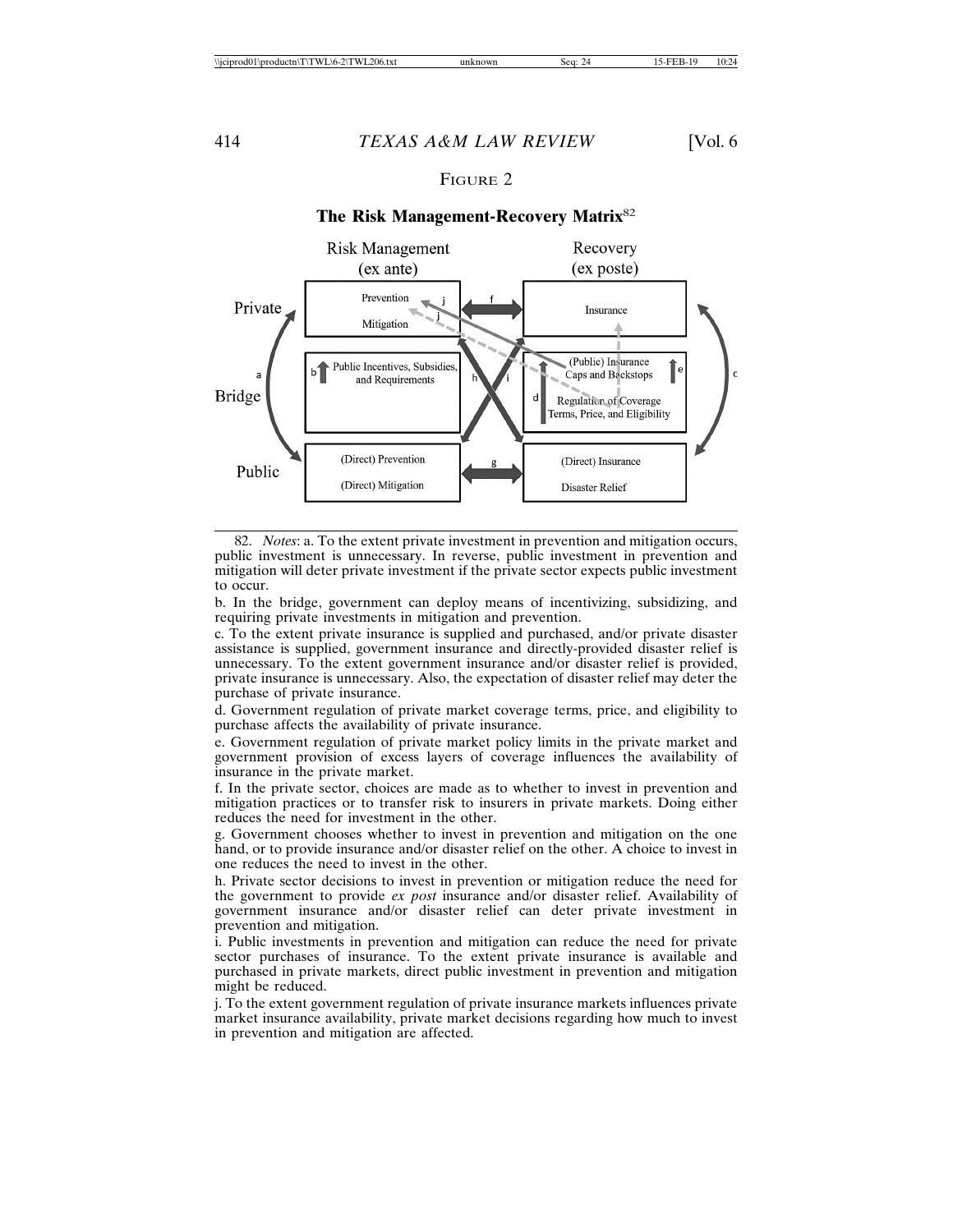In a perfect risk management world, markets send clear signals to market participants, and these participants react by always making benefit-optimizing decisions. Where tradeoffs exist in the returns from different choices in the matrix, market participants will identify and implement the best choices. This, however, is not how the world actually functions. First, *ex ante* and *ex post* risk management activities are not perfectly coordinated. Underinvestment in pre-disaster prevention and mitigation leads to failure to prevent or reduce loss, which results in excessive reliance on post-disaster compensation. Second, within the private sector, investments in loss prevention and mitigation are not perfectly coordinated with insurance purchases. Market signals are often inaccurate, imperfectly communicated, and incorrectly interpreted. This prevents market participants from making optimal choices about when to cease further investments in prevention and mitigation and to shift to risk transference through the insurance purchases. Third, the purchase of private insurance is not perfectly coordinated with government insurance and public expenditures to subsidize private insurance purchases, and government insurance or subsidies sometimes disrupt private markets or exceed what is necessary to relieve market failure. Fourth, investment in pre-loss prevention and mitigation and pre-loss insurance—both private and public is not perfectly coordinated with investment in post-loss disaster relief. Too little *ex ante* investment results in more costly expenditures for *ex post* relief. Fifth, within the prevention and mitigation facets, the mix of private spending and government subsidy is not perfectly coordinated within the prevention and mitigation areas of the matrix.

There are other tradeoffs in the matrix.<sup>83</sup> Finding the optimal balance in each of these intersections is complicated: the empirical measurements needed to identify the points of perfect coordination are difficult to make, and in some instances, are probably impossible to confidently make with accuracy. Yet there is no escaping the matrix. It is within this complex set of relationships where the public policy choices appear and where public and private actors make the decisions that determine the nation's preparedness for hurricanes and other natural disasters.

#### III. HURRICANES, THE MATRIX, AND NATURAL DISASTER MISMANAGEMENT

As explained above, multiple points exist within the matrix where different kinds of natural disaster risk management strategies intersect. At each intersection, a range of potential outcomes exist depend-

<sup>83.</sup> For a comparative analysis of the tradeoffs in national preparedness policy, see Cathy Suykens et al., *Dealing With Flood Damages: Will Prevent, Mitigation, and Ex Post Compensation Provide for a Resilient Triangle?*, 21 ECOLOGY & Soc'y 1 (2016) (discussing natural flood disaster policy in Belgium, Netherlands, England, and France).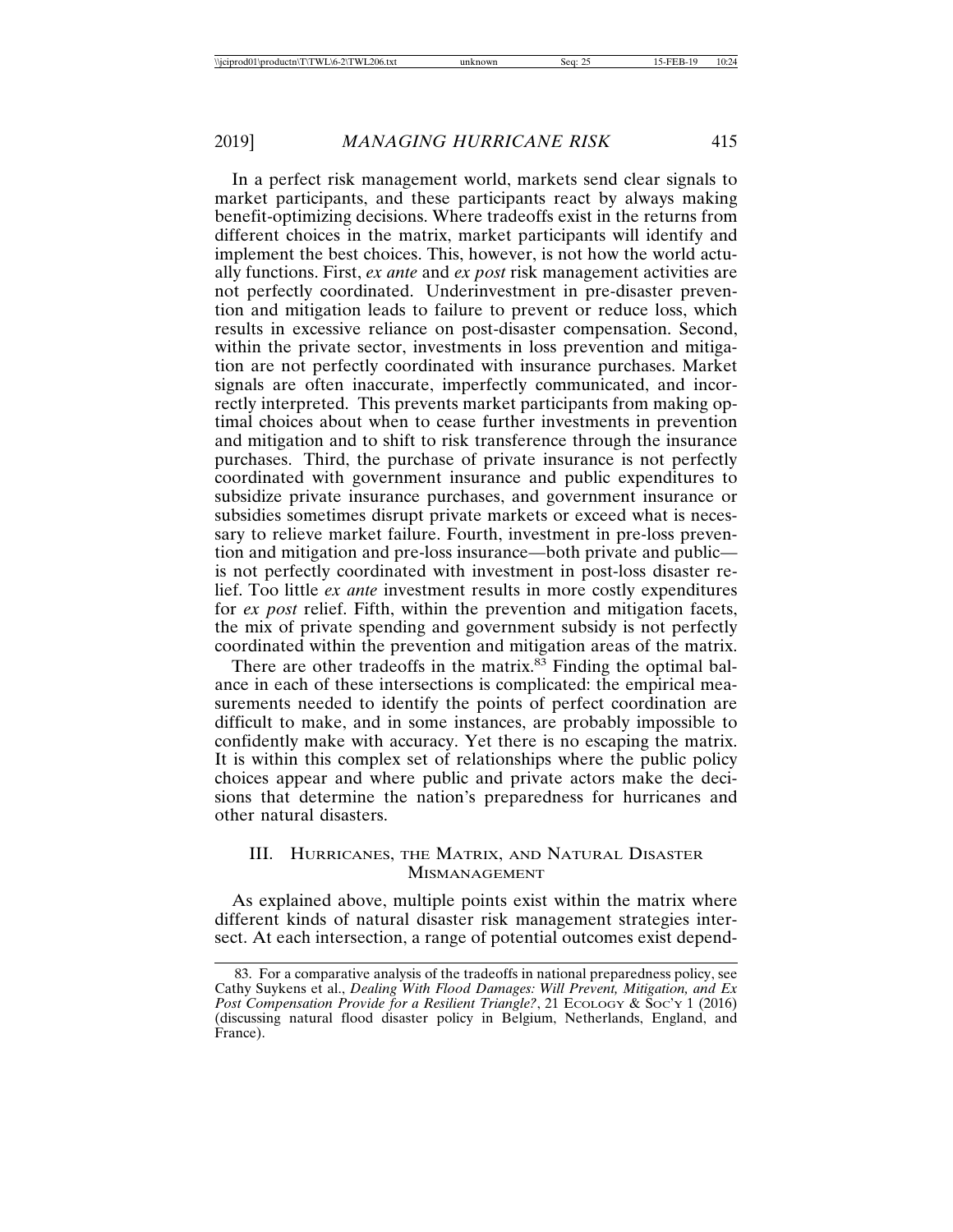ing on the chosen risk management strategy. This Section explores particularly challenging intersections in the matrix where four deficiencies in current approaches and strategies are especially salient: (1) underinvestment in prevention; (2) failures in private insurance markets; (3) ineffective government efforts to support private insurance markets; and (4) shortfalls in federal disaster relief programs. An important lesson of the matrix is that any effort to deal with any one of these challenges affects the others, which means that none of these problems can be effectively addressed in isolation.

#### A. *Underinvestment in Prevention*

Arguably the most important intersection in the matrix, and the one most confounding to current national preparedness policy, is the intersection where *ex ante* prevention and mitigation investments meet *ex post* recovery expenditures. To the extent investments in prevention and mitigation are successful, the need for post-event disaster relief and compensation declines. Unfortunately, current investments in prevention and mitigation are, by any fair measure, too low, which directly and significantly inflates the need for *ex post* recovery expenditures.

Part of the reason underinvestment in pre-loss prevention and mitigation occurs is directly related to the inherent proclivity of humans to underestimate hurricane risk.<sup>84</sup> Multiple cognitive biases contribute to these errors. First, humans tend to undervalue risks that are abstract or common and overvalue risks that are easily imaginable, horrific, beyond one's control, and widely publicized in the media.<sup>85</sup> As this heuristic manifests itself with hurricanes, humans tend to overestimate their preparedness, underestimate the probability that the disaster will affect them personally, and underestimate the scope of the potential damage.<sup>86</sup> This error not only produces underinvestment but also tends to cause public programs that encourage preparedness to underperform.<sup>87</sup>

87. *See* Amy K. Donahue et al., *Ready or Not? How Citizens and Public Officials Perceive Risk and Preparedness*, 44 AM. REV. PUB. ADMIN. 89S, 107S (2013).

<sup>84.</sup> Although this discussion is limited to hurricanes, most of the observations made in this discussion are equally pertinent to other kinds of natural disasters.

<sup>85.</sup> For more discussion, see GLYNIS M. BREAKWELL, THE PSYCHOLOGY OF RISK (2007); BRUCE SCHNEIER, BEYOND FEAR: THINKING SENSIBLY ABOUT SECURITY IN AN UNCERTAIN WORLD (2002).

<sup>86.</sup> *See* FM GLOBAL, FLIRTING WITH NATURAL DISASTERS: WHY COMPANIES RISK IT ALL 7 (2010), *available at* http://www.fmglobal-touchpoints.co.uk/wp-content/ uploads/2012/04/Flirting-with-Natural-Disasters-Why-Companies-Risk-It-All\_Flirting \_with\_natural\_disasters.pdf. This heuristic is also manifest when investments in loss mitigation are made; a tendency exists to overestimate the effectiveness of the mitigation efforts and allow excessive development in areas mistakenly assumed to be protected, which itself can lead to greater future loss. *See* Howard Kunreuther, *Disaster Mitigation and Insurance: Learning From Katrina*, 604 ANNALS AM. ACAD. POL. & SOC. SCI. 208, 208 (2006).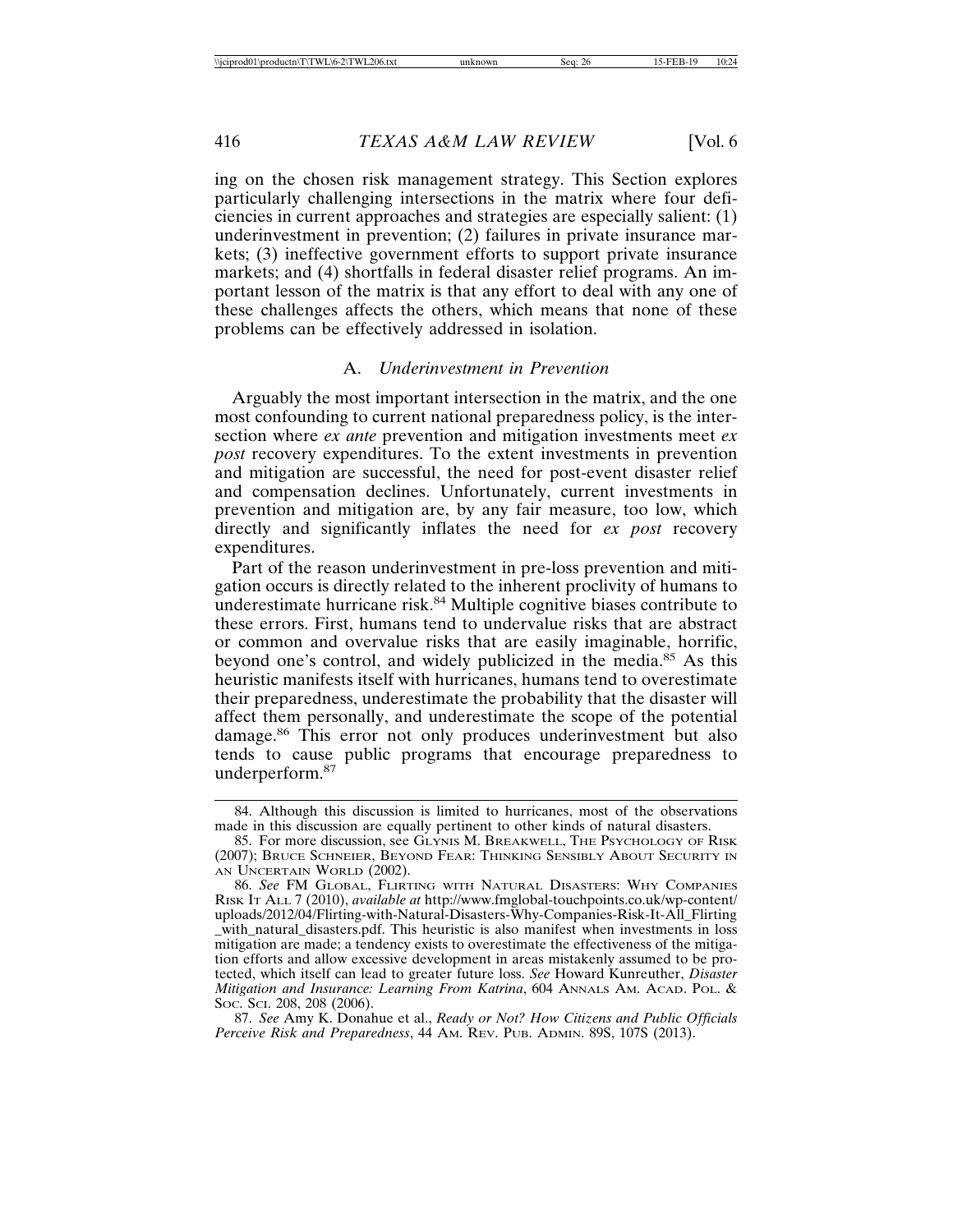Second, past experience shows that both public and private actors are slow to anticipate evolving patterns of risk. For example, despite narratives of massive and destructive hurricane events in the first half of the 20th century, Hurricane Camille's landfall along the Mississippi-Alabama-Louisiana coast in 1969 shattered assumptions about the potential maximum size and power of a hurricane.<sup>88</sup> In essence, an event like Camille had not been previously imagined and did not exist as a possibility in the public's consciousness. After the storm, the prevailing assumption became that Camille represented the upper limit of strength that a hurricane could carry, but Hurricane Andrew's destructive impact in Florida in 1992 demonstrated the fallacy of this assumption. With a new understanding provided by Andrew, preparedness efforts focused on a recurrence of a similarly-sized hurricane in a populated area. But neither experts nor the public imagined a situation in which multiple smaller storms would strike in relatively rapid sequence in the same general geographic area with total damage as large or larger than that of a single storm. Thus, when the cumulative impact of the eight hurricanes that made landfall in Florida and other Gulf Coast states in the 2004 and 2005 seasons vastly exceeded the damage that Andrew caused, the frame for understanding maximum impacts from hurricanes adjusted once again.<sup>89</sup> The future is destined to reveal a new, currently unimagined hurricane event for which the public is not prepared.

Third, once public and private actors identify new or changed risks, they are slow to react to them. Many individuals and some firms have short economic horizons and do not choose investments that need a long time to earn returns. For example, a homeowner who expects to live in a home for only a few years before selling and relocating will correctly reason that the homeowner will not recoup a major investment in flood mitigation in the future sales price, and thus the mitigation investment is not cost-effective.<sup>90</sup> Public officials behave similarly. For example, although officials knew of the possibility of a

<sup>88.</sup> In new construction and in areas previously devastated by hurricanes, stricter building codes proved effective following recent hurricanes. *See, e.g.*, Mary Shanklin, *Florida Building Codes Thwarted Hurricane Damage, Report Shows*, ORLANDO SEN-TINEL (Mar. 20, 2018), http://www.orlandosentinel.com/classified/realestate/os-bz-flori da-home-construction-20180319-story.html [https://perma.cc/7DRP-W4LW]. Florida is the state with the largest number of mobile homes; according to the Manufacturing Housing Institute, 600,000 out of the 820,000 mobile homes in Florida are old models "not constructed to withstand hurricane-level winds." Danielle Paquette, *Florida Has 828,000 Mobile Homes: Less Than a Third Were Built to Survive a Hurricane*, WASH. POST (Sep. 12, 2017), https://www.washingtonpost.com/news/wonk/wp/2017/09/12/flori da-has-828000-mobile-homes-only-half-are-insured/ [https://perma.cc/MXY7-WCAC].

<sup>89.</sup> *See Billion-Dollar Weather*, *supra* note 5 (listing Hurricanes Ivan, Wilma, Rita, Charley, Frances, Jeanne, Dennis, and Katrina as making landfall in Florida in 2004 and 2005).

<sup>90.</sup> Before the Great Recession, the national average home tenure was less than five years. As of 2016, the average tenure had risen, but only to 7.94 years. Kelsey Ramirez, *ATTOM: Homeownership Tenure Hits Record High*, HOUSINGWIRE (Nov.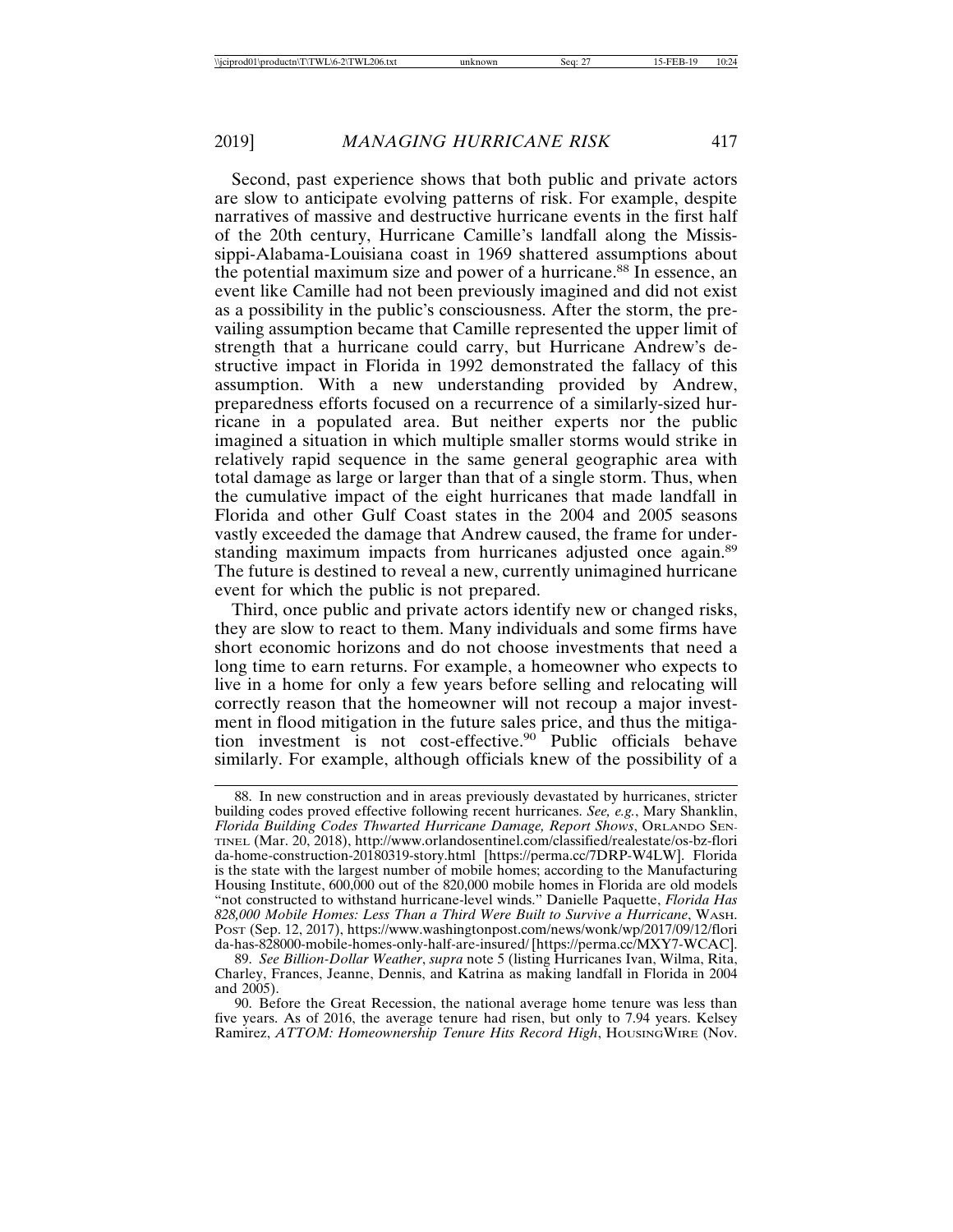hurricane disaster in New Orleans since at least Hurricane Betsy in 1965, it was more convenient for public officials to hope for good luck than construct more ambitious disaster response plans.<sup>91</sup> In addition, normal election-cycle turnover in local government made it expedient for officeholders to defer investments in pre-event mitigation and punt such efforts to their successors—a cycle that repeated itself through the years.<sup>92</sup> Thus, Hurricane Katrina was not so much a surprise as it was a failure to prepare for a known risk.<sup>93</sup>

Fourth, innumeracy compounds slow reaction to known events; in other words, individuals, firms, and regulators tend to make mathematically incorrect assumptions about the frequency of natural disaster events. The occurrence of the so-called 100-year flood does not mean, as many assume, that close to ninety-nine years of safety will follow the 100-year event; rather, the label means that there is a 1% chance that a flood of this size will happen in any given year.<sup>94</sup> The misinterpretation of this common description of flood events leads some individuals and firms to underinvest in mitigation and sometimes to drop whatever insurance coverage they might already carry. Moreover, the descriptive benchmarks are often inaccurate; the data and science underlying these benchmarks often change, thereby causing the benchmarks—even if correctly interpreted—to under-predict the likelihood of flooding events.95 Another problem arises when individuals and firms make the rational choice to gather information about the magnitude of natural disaster risk because they are likely to find that experts disagree. This uncertainty discourages loss mitigation investment. Further, the optimism heuristic suggests that the actor will select the most favorable expert opinion to guide one's loss-reduction

<sup>17, 2016),</sup> https://www.housingwire.com/articles/38554-attom-homeownership-tenurehits-record-high [https://perma.cc/5CMT-FX9H].

<sup>91.</sup> *See* Mike Scott, *Remembering Hurricane Betsy, a New Orleans Nightmare*, TIMES-PICAYUNE (May 31, 2017), https://www.nola.com/300/2017/05/hurricane\_betsy\_ new\_orleans\_05312017.html [https://perma.cc/9BAM-DLNJ].

<sup>92.</sup> *See* Roger D. Congleton, *The Story of Katrina: New Orleans and the Political Economy of Catastrophe*, 127 PUB. CHOICE 17 (2006).

<sup>93.</sup> *See* Edward Richards, *Hurricane Katrina—Was Flooding Really a Surprise?*, LSU LAW CTR. (Aug. 26, 2010), https://sites.law.lsu.edu/coast/2010/08/hurricane-ka trina-was-flooding-really-a-surprise/ [https://perma.cc/3S5V-XUC8].

<sup>94.</sup> *See* FEMA REGION 10, THE 100 YEAR FLOOD MYTH 2 (2011), *available at* https://training.fema.gov/hiedu/docs/hazrm/handout%203-5.pdf; Brian K. Sullivan, *Misleading 100-Year Flood Label Doesn't Mean 99 Years of Safety*, CLAIMS J., (Apr. 25, 2016), https://www.claimsjournal.com/news/national/2016/04/25/270325.htm [https://perma.cc/CQ82-HM7S].

<sup>95.</sup> *See* Jen Schwartz, *National Flood Insurance is Underwater Because of Outdated Science*, SCI. AM. (Mar. 23, 2018), https://www.scientificamerican.com/article/ national-flood-insurance-is-underwater-because-of-outdated-science/ [https:// perma.cc/PK28-5FMB] (discussing outdated scientific assumptions on which NFIP is based).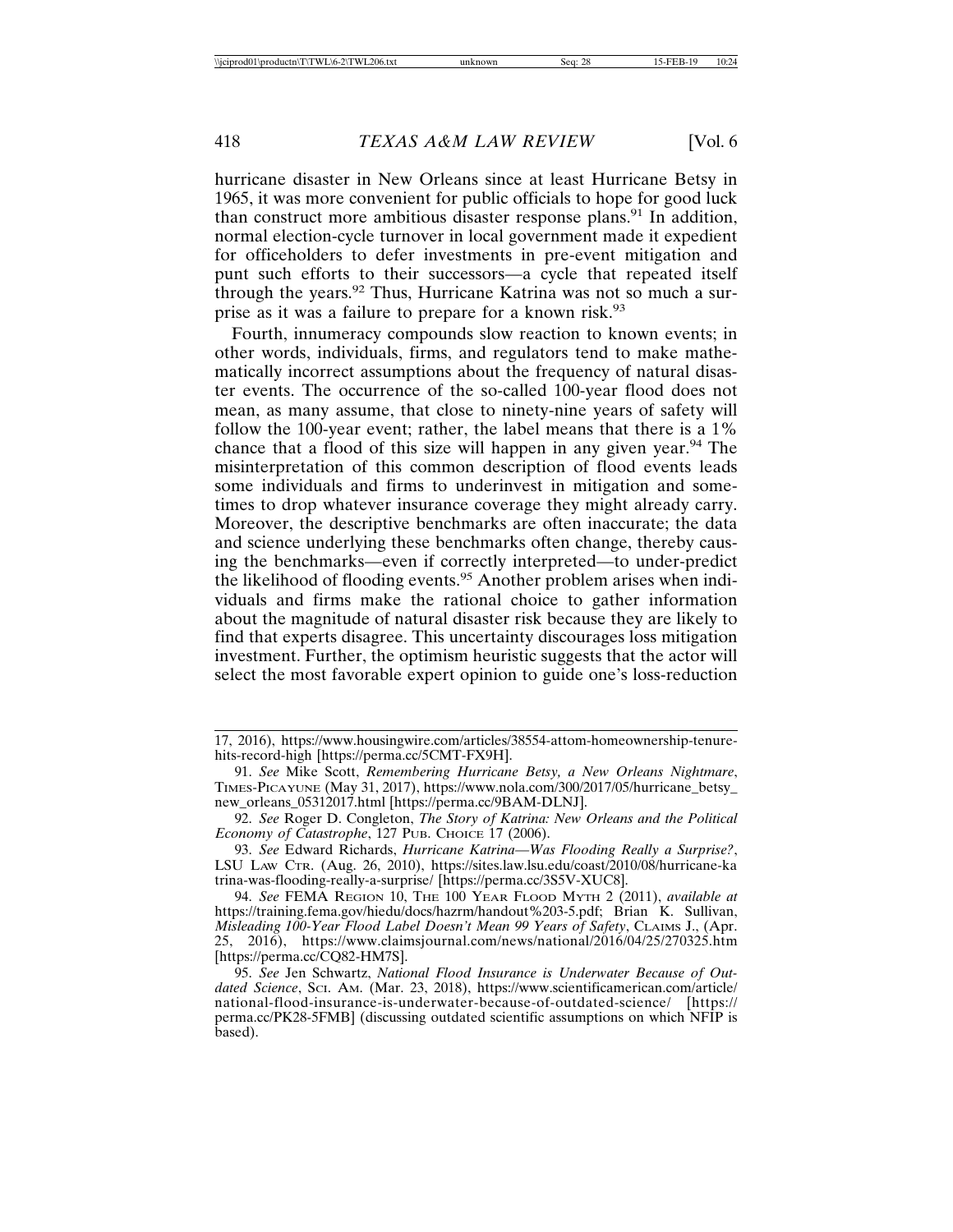and mitigation strategy, when the best estimate would average the different expert opinions in some manner.<sup>96</sup>

Hurricane Harvey illustrates all of these heuristics in action. Until 2017, the prevailing assumption had been that hurricanes move on a linear path, dumping flood-producing rainfall along the way, with the consequences being a function of the intensity of the storm and the speed with which the system moves through a given area. What made Harvey unique—and what government officials and the public had not previously imagined—was a major hurricane stalling and slowly meandering back and forth in a defined area over a ninety-six-hour period. Yet although Harvey released over fifty inches of rain in some areas, these rainfall totals were not unprecedented. Tropical Storm Amelia in 1978, which prior to Harvey was the wettest tropical cyclone on record in the U.S., released forty-eight inches of rain in westcentral Texas. In 1979, Tropical Storm Claudette, which stalled for twenty-four hours in eastern Texas and western Louisiana, set a twenty-four-hour rainfall record at forty-two inches. Hurricane Easy released forty-five inches of rain on parts of Florida in 1950.<sup>97</sup> Although those data were available, government officials underestimated these risks and allowed development in areas with significant flood risk without requiring adequate mitigation planning.<sup>98</sup> Thus, although experiences prior to 2017 with rainfall amounts in eastern Texas arguably made Harvey's consequences reasonably foreseeable, private and public actors undervalued the flood risk, underappreciated the evolving changes in the nature of the risk, and reacted slowly to the information available.<sup>99</sup>

<sup>96.</sup> *See* Harold Kunreuther, *Mitigation and Insurance: Learning From Katrina*, 604 ANNALS AM. ACAD. POL. & SOC. SCI. 208, 211 (2006).

<sup>97.</sup> Peter Sousounis, *How Unique Was Hurricane Harvey's Rainfall?*, AIR (Aug. 31, 2017), http://www.air-worldwide.com/Blog/How-Unique-Was-Hurricane-Harvey %E2%80%99s-Rainfall-/ [https://perma.cc/T4C9-MT5Z].

<sup>98.</sup> *See* Christopher Joyce, *Scientists in Houston Tell a Story of Concrete, Rain and Destruction*, NPR (Nov. 9, 2017, 7:53 AM), https://www.npr.org/2017/11/09/563016223/ exploring-why-hurricane-harvey-caused-houstons-worst-fooding [https://perma.cc/ 3SYQ-V659]; Vikas Bajaj et al., *How Houston's Growth Created the Perfect Flood Conditions*, N.Y. TIMES (Sept. 5, 2017), https://www.nytimes.com/interactive/2017/09/ 05/opinion/hurricane-harvey-flood-houston-development.html [https://perma.cc/ 33QA-2LNB].

<sup>99.</sup> This is the core of the dispute in criminal charges brought by the Harris County district attorney in August 2018 against a Houston chemical company that allegedly consciously disregarded the known risk of flooding to the reckless endangerment of surrounding populations. *See* Keri Blakinger et al., *Arkema, CEO Indicted for 'Reckless' Chemical Release During Hurricane Harvey*, HOUS. CHRON. (Aug. 3, 2018), https://www.houstonchronicle.com/news/houston-texas/houston/article/Arkema-CEO -indicted-for-reckless-chemical-13131012.php [https://perma.cc/8W8H-GHBS]. The premise of the indictment is controversial. *See* Rebecca Hersher, *Case Alleges Chemical Companies Should Prepare For Unprecedented Storms*, NPR (Aug. 30, 2018, 5:46 PM), https://www.npr.org/2018/08/30/638936124/lawsuit-alleges-chemical-companiesshould-prepare-for-unprecedented-storms [https://perma.cc/6X3J-5MPT].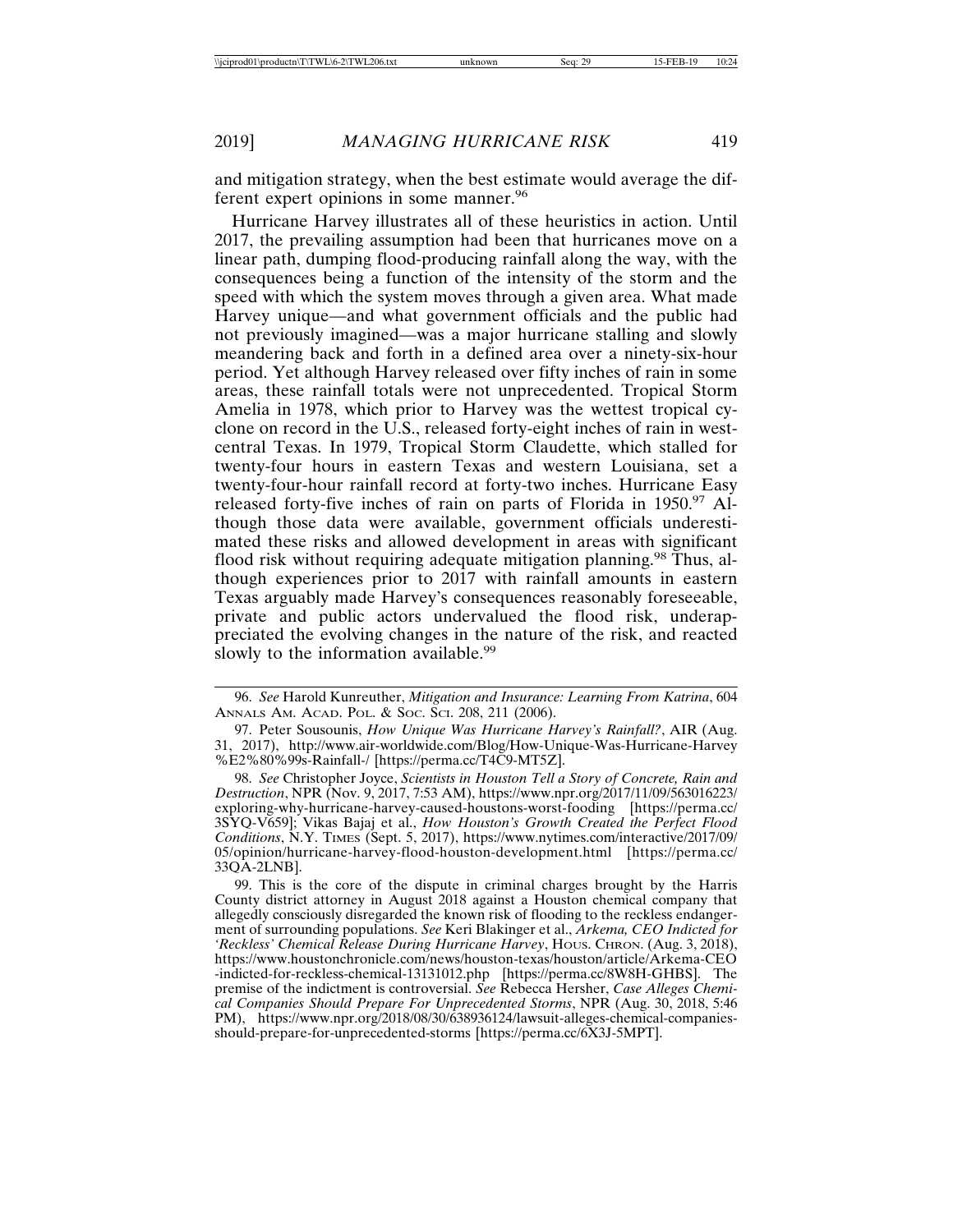Beyond the factors that cause individuals, firms, and regulators to underestimate risk and underinvest in prevention and mitigation, once one experiences catastrophic loss, it is difficult to sustain attention on addressing the risk and preparing for its next manifestation. Part of this is a function of short election cycles that make it difficult for government to engage in sustained planning efforts and implement programs requiring attention over time. Professors Jones and Baumgartner labeled this problem the *inefficiency of attention-allocation*—essentially a "bottleneck of agenda-setting" that "leads to severe inefficiencies in the allocation of attention to problems."100 With natural disasters, government actors assume or hope that many years will pass before the next catastrophe strikes, which conveniently rationalizes the actors' choices to divert their attention to other imminent issues. For example, at the time of Katrina, no hurricane had made landfall in New Orleans for fifty years, and at the time of Harvey, no major tropical rain event had occurred in Texas for thirty-nine years. Although such storms are equally probable in any given year, many people succumbed to the fallacy that a storm occurring in a given year meant that previous intervals between similar storms are likely to repeat in the future.<sup>101</sup>

The U.S. experience with volcanic activity provides an illustration of how these tendencies can play out in the insurance business. In May 1980, Mt. St. Helens erupted in the Cascade mountain range, destroying many homes and killing fifty-seven people, despite the fact that the eruption occurred in a remote area of southern Washington.102 In the most prominent insurance litigation following the eruption, insureds sued two insurance companies that denied the insureds' claims for the loss of their homes under their homeowners policies because the movement of Mt. St. Helens was an *explosion* excluded under their policies' terms.103 In a closely divided decision, the Washington Supreme Court reversed the trial court's entry of summary judgment for the insurers and remanded the case for additional fact findings.<sup>104</sup> Interestingly, prior to March 1980, the insurance form in question contained a specific exclusion for loss "caused by . . . volcanic erup-

<sup>100.</sup> BRYAN D. JONES & FRANK R. BAUMGARTNER, THE POLITICS OF ATTENTION: HOW GOVERNMENT PRIORITIZES PROBLEMS 277 (2005).

<sup>101.</sup> *See generally* Timothy Hall & Kelly Hereid, *The Frequency and Duration of U.S. Hurricane Droughts*, 42 GEOPHYSICAL RES. LETTERS 3482 (2015) (analyzing, in 2014, the probability that a major hurricane would occur within the next year and end the nine-year run with no major landfall in the U.S.); *Floods: Recurrence Intervals and 100-Year Floods (USGS)*, USGS, https://water.usgs.gov/edu/100yearflood.html (last updated Mar. 13, 2018) [https://perma.cc/KJ3P-JNDV].

<sup>102.</sup> *See* Mary Bagley, *Mount St. Helens Eruption: Facts & Information*, LIVES-CIENCE (Oct. 16, 2018), https://www.livescience.com/27553-mount-st-helens-eruption. html [https://perma.cc/8N6Y-KKJP].

<sup>103.</sup> Graham v. Public Employees Mut. Ins. Co., 656 P.2d 1077 (Wash. 1983) (en banc).

<sup>104.</sup> *Id.* at 1081.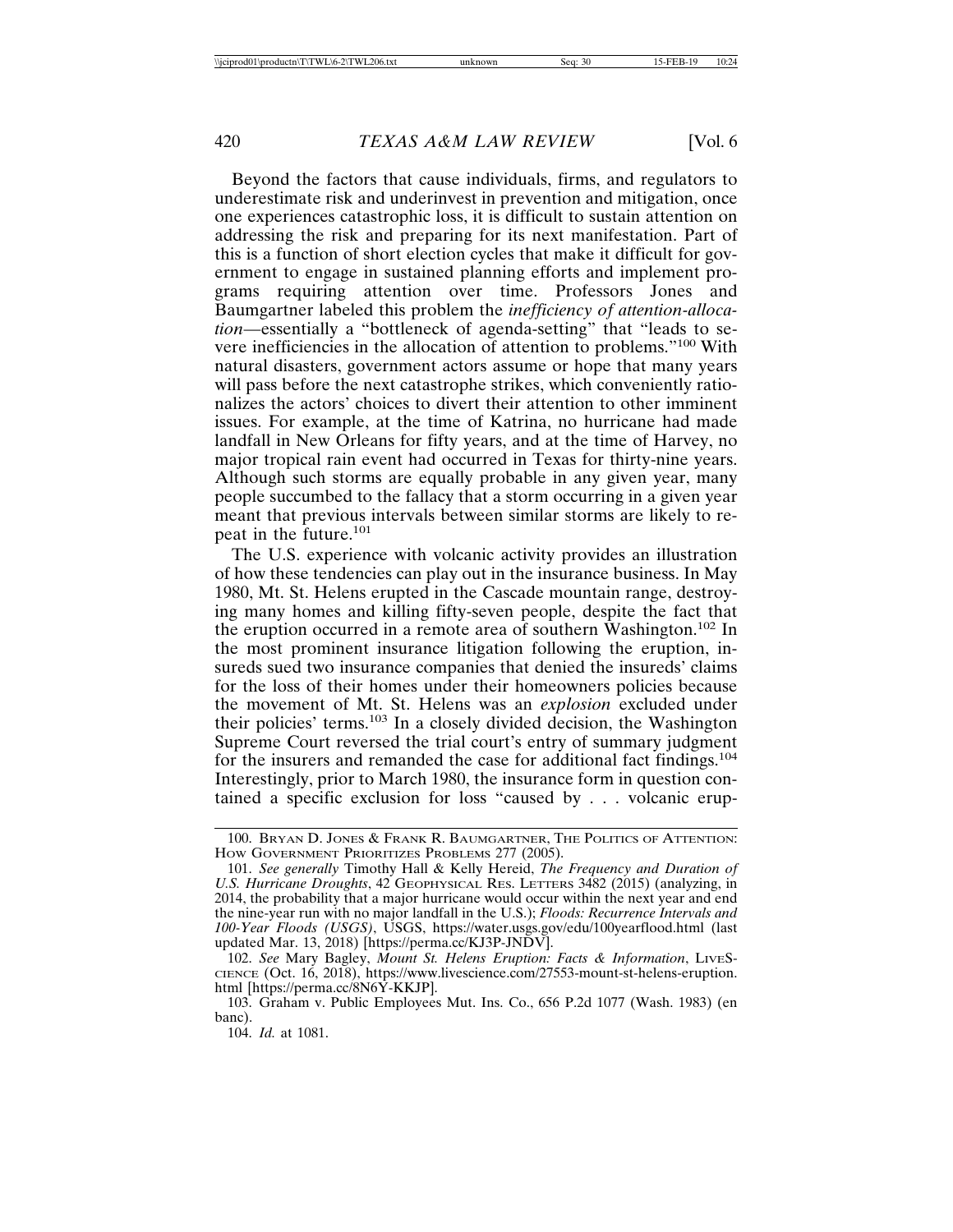tion."105 In an effort to simplify the form and ostensibly improve its readability, the insurers revised it to exclude "loss resulting directly or indirectly from: . . . 2. Earth Movement. Direct loss by . . . explosion ... resulting from earth movement is covered."<sup>106</sup> Thus, the new form applicable to the May 1980 eruption had no explicit reference to volcanic eruption. In many situations, clearly drafted policy language will support a summary judgment in the insurer's favor, but in this Washington case, the court concluded that the applicability of the new language was a jury question.107

What is interesting about the Mt. St. Helens narrative is that insurance companies routinely take great care in drafting their policies, but the drafters of the policy at issue did not perceive volcanoes as a risk that merited specific mention in the exclusions. At the time of the policy redrafting, the last volcano to erupt in the lower forty-eight states was Lassen Peak in northern California in 1915.108 A number of small eruptions in active Alaska volcanoes, primarily located in remote areas on Alaska's peninsula, went almost unnoticed.109 Thus, by 1980, despite the existence of numerous volcanically active mountains in the western U.S., the risk of volcanic eruption was essentially out of mind, at least for insurance underwriting purposes.<sup>110</sup> Further, since 1980, attention to the risk of volcanoes has not been persistent.111 For example, more than 150,000 people currently live on what are ancient mudflows of Mt. Rainier, and major highways, utilities, businesses, dams, and seaports will be in the path of these mudflows when they recur.112 Mt. Rainier last erupted in 1894–1895, and scientists project a one-in-ten chance of a volcano producing a mudflow that would reach

109. *See How Often Do Alaskan Volcanoes Erupt?*, USGS at https://www.usgs.gov/ faqs/how-often-do-alaskan-volcanoes-erupt?qt-news\_science\_products=0#qt-news\_sci ence\_products (last visited Dec. 10, 2018) [https://perma.cc/SAK9-9XK7].

110. *See, e.g.*, Alan Blinder, *It's Not Just Hawaii: The U.S. Has 169 Volcanoes That Could Erupt*, N.Y. TIMES (May 14, 2018), https://www.nytimes.com/2018/05/14/us/usactive-volcanoes-hawaii.html [https://perma.cc/RX2G-SCGE] ("The United States Geological Survey counts 169 potentially active volcanoes in the country . . . .").

111. The recent eruption of Kilauea in Hawai'i Volcanoes National Park does not appear to have sparked significant reflection on significant risks in the Cascade Range. For more on the Hawai'i volcanoes, see *Park Closure Information & FAQ, Hawai'i Volcanoes National Park*, NAT'L PARK SERV. https://web.archive.org/web/ 20180712121325/https://www.nps.gov/havo/2018-closure.htm (last visited Dec. 10, 2018) [https://perma.cc/9AJN-3C98].

112. CAROLYN L. DRIEDGER & WILLIAM E. SCOTT, MOUNT RAINIER—LEARNING TO LIVE WITH VOLCANIC RISK, USGS (2002), *available at* https://pubs.usgs.gov/fs/ 2002/0034/report.pdf.

<sup>105.</sup> *Id.* at 1079.

<sup>106.</sup> *Id.*

<sup>107.</sup> *Id.* at 1079–80.

<sup>108.</sup> *See The Eruption of Lassen Peak*, NAT'L PARK SERV. (Feb. 28, 2015), https:// www.nps.gov/lavo/learn/nature/eruption\_lassen\_peak.htm [https://perma.cc/AZ83- BVQN]. The 1915 eruption was the most powerful of a series of eruptions from 1914 to 1917. Lassen Peak is the largest of a group of thirty volcanoes that have erupted in that region over the last 300,000 years. *Id.*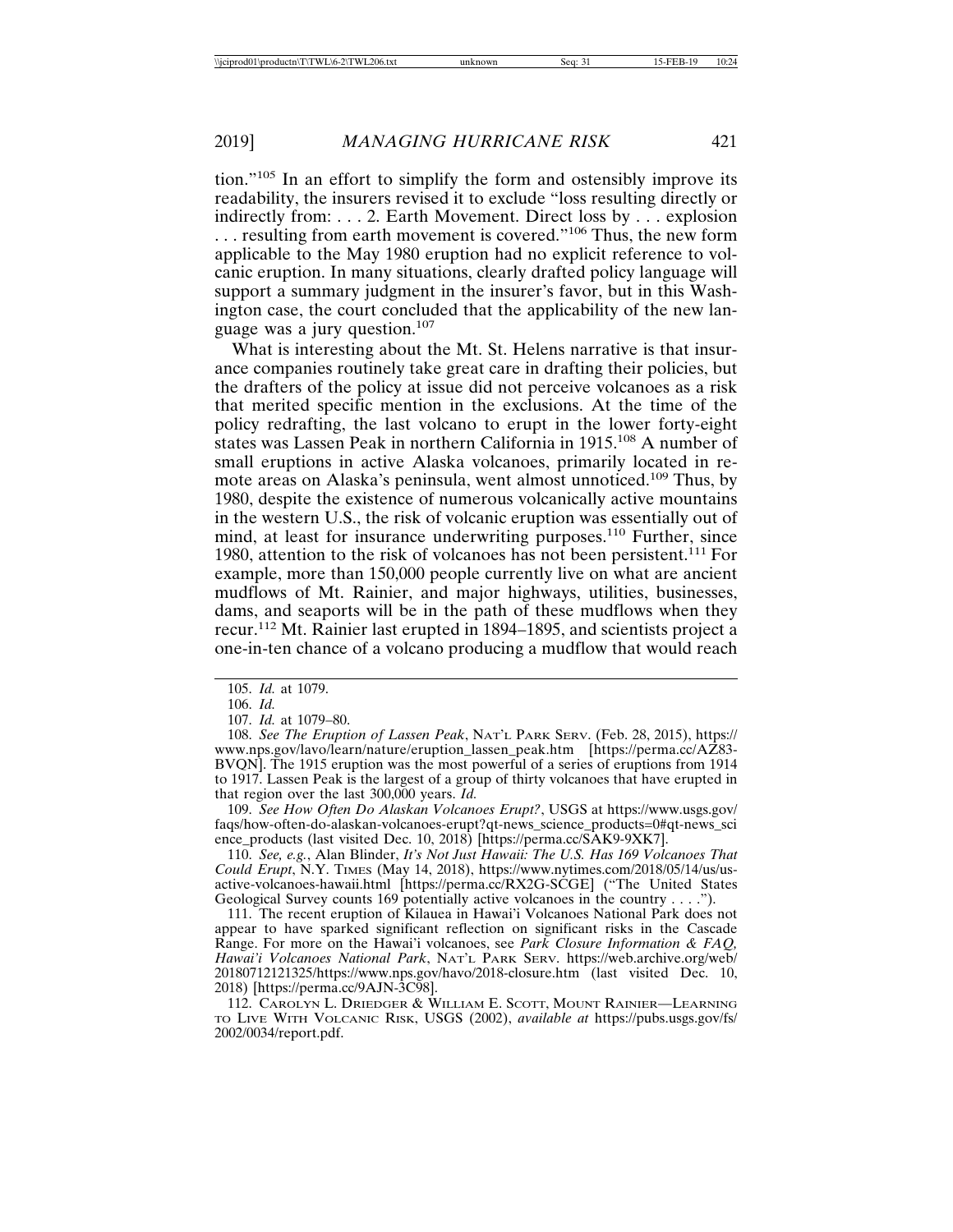the Puget Sound lowland during an average human lifespan.<sup>113</sup> In short, despite ample evidence of the consequences of ignoring natural disaster risk, individuals, firms, and regulators routinely underinvest in preventing and limiting those consequences.

Notwithstanding the awesome forces that produce hurricanes, much can be done to prevent loss and mitigate consequences. The most obvious and effective way to reduce any kind of natural disaster risk is not to live or operate a business in a geographic area prone to such disasters. Today, population patterns are trending in the other direction. The infrequency of natural disasters, the unpredictability of where impacts will occur, and the overall quality of living in areas at greatest risk combine to attract residents and businesses to these areas. This is especially true with respect to coastal living where the hurricane risk is acute. Cultural and social factors, employment, expense, and inertia are compelling reasons why relocation is an unattractive option for many individuals and businesses. Although it may be reasonable to predict that the increasing risk of hurricane damage on and near the coasts may reduce the rate of growth in—or at least the number of people or businesses choosing to reside in—these locations, under any reasonable scenario the assets and people exposed in these locations will remain massive.<sup>114</sup> New Orleans is an example of this. Despite the significant population declines in the city after Hurricane Katrina, the city and its exposures remain large.<sup>115</sup>

Another option is simply to spend more on mitigation.<sup>116</sup> Hurricanes predominantly produce two kinds of damage—wind and flood.<sup>117</sup> For each peril, many opportunities to deploy mitigation strategies exist.118 Wind damage can be ameliorated through: structural

115. The population of New Orleans fell from 484,674 in April 2000 to an estimated 230,172 in July 2006 (after Katrina), halving the city's population. By July 2015, the population had increased to 386,617, approximately 20% lower than it was pre-Katrina. Allison Plyer, *Facts for Features: Katrina Impact*, THE DATA CTR. (Aug. 26, 2016), https://www.datacenterresearch.org/data-resources/katrina/facts-for-impact/ [https://perma.cc/2GCN-7NKL].

116. Barnosky, supra note 55.

117. AGUADO & BURT, *supra* note 7, at 370–74.

118. Earthquakes are susceptible to analogous arrays of mitigation and prevention strategies. *See generally* FEMA, HOMEBUILDERS' GUIDE TO EARTHQUAKE RESIS-TANT DESIGN AND CONSTRUCTION (2006), *available at* https://www.fema.gov/medialibrary-data/20130726-1535-20490-7368/fema232.pdf.

<sup>113.</sup> Carolyn L. Driedger & William E. Scott, *Mount Rainier – Living Safely With a Volcano in Your Backyard*, GEOLOGY.COM, https://geology.com/usgs/rainier/ (last visited Dec. 10, 2018) [https://perma.cc/UZD5-CQS9].

<sup>114.</sup> Migration away from the coasts will eventually be necessary due to water inundation. *See* Mathew E. Hauer et al., *Millions Projected to Be at Risk From Sea-Level Rise in the Continental United States*, 6 NATURE 691 (2016) (forecasting that 13.1 million Americans are at risk of needing to migrate to inland areas to escape water inundation); Kendra Pierre-Louis, *As Sea Levels Rise, Where Will All the People Go?*, POPULAR SCI. (Apr. 17, 2017), https://www.popsci.com/sea-level-rise-refugee #page-3 [https://perma.cc/86SP-2NDE].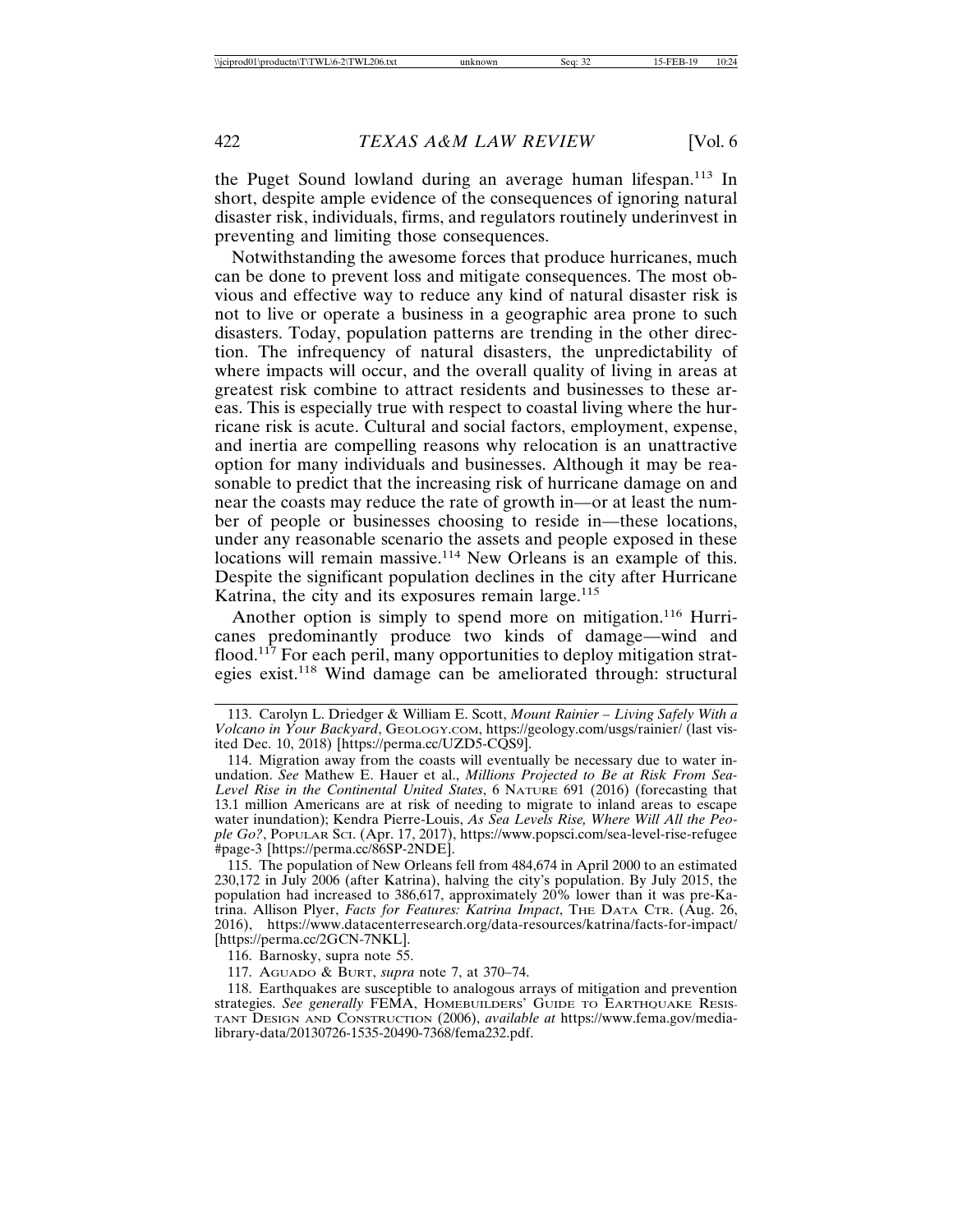bracing,<sup>119</sup> straps and clips,<sup>120</sup> anchor bolts,<sup>121</sup> impact-resistant glass,<sup>122</sup> solid roofing surfaces on commercial buildings,<sup>123</sup> reinforced pedestrian and garage doors,<sup>124</sup> hurricane shutters,<sup>125</sup> interlocking roof shingles and improved nailing patterns,<sup>126</sup> special anchors for mobile homes,<sup>127</sup> foundation designs that resist lateral wind and water forces,128 continuous steel bracing for chimneys,129 and tree pruning.130 Construction and zoning codes that require these measures on new construction or retrofitting upon remodeling are key components of these risk management strategies.<sup>131</sup>

119. See James Glave, *Hurricane Safety Lessons Learned From Past Storms*, THIS OLD HOUSE, https://www.thisoldhouse.com/ideas/hurricane-safety-lessons-learnedpast-storms (last visited Dec. 10, 2018) [https://perma.cc/M7H5-WRW8].

120. *See* Ernest Beck, *Tying Down the Roof*, N.Y. TIMES (Sept. 1, 2005), https:// www.nytimes.com/2005/09/01/garden/tying-down-the-roof.html?mtrref=www.google. com [https://perma.cc/5AH4-WST7] (these small structural bracing devices are made of galvanized steel and reinforce house joints, as well as anchor the roof to the house, better than nails can).

121. *See* John W. van de Lindt et al., *Performance of Wood-Frame Structures During Hurricane Katrina*, 21 J. PERFORMANCE CONSTRUCTED FACILITIES 108, 115 (recommending the use of proper anchor bolts with other straps and ties).

122. *See, e.g.*, *Impact-Resistant Hurricane Windows and Patio Doors*, PELLA CORP., http://www.pella.com/features-options/hurricaneshield/ [https://perma.cc/TF7D-7E HS] (advertising impact-resistant windows).

123. *See* JOSHUA KNEIFEL ET AL., NAT'L INST. OF STANDARDS & TECH., ECONOMIC ANALYSIS OF RESTRICTING AGGREGATE-SURFACED ROOFING SYSTEMS IN TOR-NADO-PRONE AREAS OF THE U.S. 1 (2016), *available at* https://nvlpubs.nist.gov/ nistpubs/TechnicalNotes/NIST.TN.1930.pdf.

124. *See* FEMA, PROTECTING YOUR PROPERTY FROM WIND, *available at* http:// www.crh.noaa.gov/Image/fwd/pdf/swa/FEMA\_Protecting\_Business\_Wind.pdf (noting that garage doors and double entry doors are especially susceptible to high winds and may be a weak point).

125. *See* FEMA, PROTECT WINDOWS AND DOORS WITH COVERS (2017), *available at* https://www.fema.gov/media-library-data/20130726-1627-20490-8875/how2017\_how 2029\_protect\_windows\_doors\_4\_11.pdf.

126. *See* FEMA, MITIGATION IDEAS: A RESOURCE FOR REDUCING RISK TO NATU-RAL Hazards 46 (2013), *available at* https://www.fema.gov/media-library-data/ 20130726-1904-25045-2423/fema\_mitigation\_ideas\_final\_01252013.pdf.

127. *See* Joseph B. Treaster & Henry Fountain, *Considered Vulnerable, Mobile Homes Are Battered but Largely Intact*, N.Y. TIMES (Sept. 14, 2017), https:// www.nytimes.com/2017/09/14/us/mobile-homes-florida-irma.html [https://perma.cc/ 7C39-VJ88] (noting that stricter mobile home regulations reduced damage to mobile homes during Hurricane Irma). These anchors may be required to obtain insurance. *Id.*

128. *See* FEMA, RECOMMENDED RESIDENTIAL CONSTRUCTION FOR COASTAL AR-EAS: BUILDING ON STRONG AND SAFE FOUNDATIONS 2-1–5-5 (2d ed. 2009).

129. *See* FEMA, *supra* note 126, at 46 (suggesting "new masonry chimneys greater than 6 feet above a roof to have continuous reinforced steel bracing").

130. *See* FEMA, REMOVE TREES AND POTENTIAL WINDBORNE MISSILES (2011), *available at* https://www.fema.gov/media-library-data/20130726-1627-20490-3107/ how2020\_trees\_missiles\_4\_11.pdf.

131. Houston, Texas is sometimes mentioned as the only large city in the U.S. to lack zoning regulations. *See* Bill Schadewald, *The Only Major U.S. City Without Zoning*, HOUS. BUS. J. (Apr. 9, 2006), https://www.bizjournals.com/houston/stories/2006/ 04/10/editorial1.html [https://perma.cc/FZF9-HLVU]; Loren Steffy, *Lack of Zoning Has Paid off for Houston*, HOUS. CHRON. (May 28, 2008), https://www.chron.com/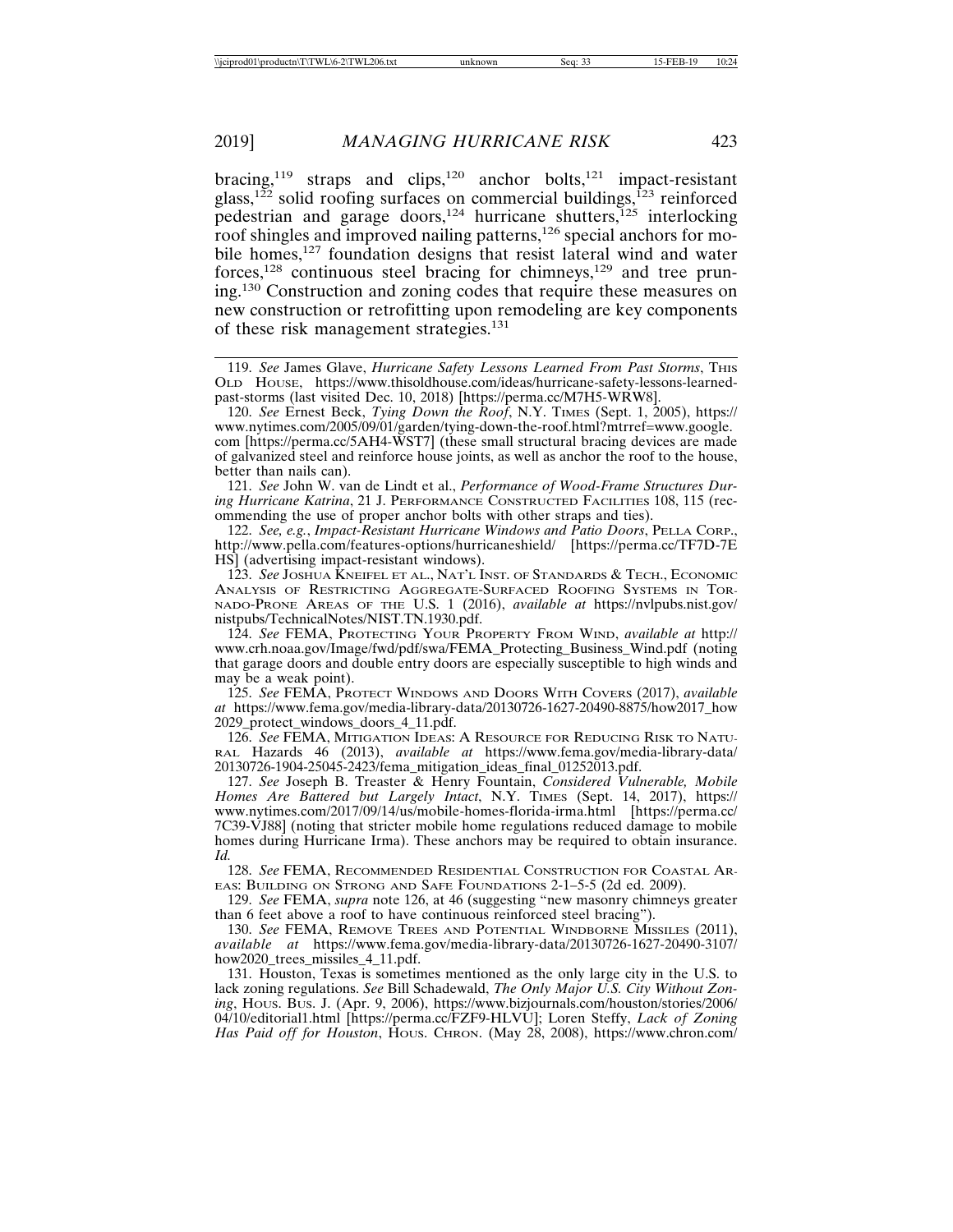With respect to flooding—many of these techniques are suitable whether the risk is hurricane-related or river and surface-water related—loss can be prevented through: increased *freeboard* requirements, which set the number of feet above flood elevation at which structures must be built,<sup>132</sup> tie-downs for propane tanks,<sup>133</sup> prohibitions on first-floor enclosed space in flood-plain and coastal areas to enable storm surge to flow through the first floor opening instead of overwhelming the entire structure or destroying the first-floor living space,<sup>134</sup> ensuring that appliances and heating and cooling units are above potential flood levels,<sup>135</sup> detention basin designs, which are lands set aside to collect water that would otherwise flood property,<sup>136</sup>

business/steffy/article/Lack-of-zoning-has-paid-off-for-Houston-1678292.php [https:// perma.cc/JK9N-W3QF]. Houston, however, has many regulations that function similarly to zoning rules despite the absence of codification. Critics argue that these rules are not part of a comprehensive plan or strategy, which is typical of most zoning codes. *See* Ryan Holeywell, *Forget What You've Heard, Houston Really Does Have Zoning (Sort of)*, RICE KINDER, (Sept. 8, 2015), https://kinder.rice.edu/2015/09/08/for get-what-youve-heard-houston-really-does-have-zoning-sort-of/ [https://perma.cc/ CUZ3-3ZGM]. Further, whether this regulatory framework (or vacuum, depending on one's point of view) increased the flood damage from Harvey is hotly contested. *See* Aaron Davis et al., *Houston's 'Wild West' Growth: How the City's Development May Have Contributed to Devastating Flooding*, WASH. POST (Aug. 29, 2017), https:// www.washingtonpost.com/graphics/2017/investigations/harvey-urban-planning/?utm\_ term=.ac8884df1776 [https://perma.cc/4F35-X2RZ]. Scott Beyer, *Don't Blame Houston's Lack of Zoning for Harvey Flooding*, THE HILL (Sept. 3, 2017), https:// thehill.com/blogs/pundits-blog/state-local-politics/349021-opinion-dont-blame-hous tons-lack-of-zoning-laws-for [https://perma.cc/JV89-AXQD] (Jim Blackburn of Rice University said that Houston's flooding is not a zoning-related problem, referencing clay composition of soil, which impedes water absorption, that no amount of zoning could alleviate). Irvin Dawid, *The Culprit of Houston Flooding: Sprawl, Not Lack of Zoning*, PLANETIZEN (Sept. 4, 2017, 7:00 AM), https://www.planetizen.com/node/ 94613/culprit-houston-flooding-sprawl-not-lack-zoning [https://perma.cc/XG78- N6LW] (quoting Professor John Jacob, Texas A&M scientist, regarding loss of waterabsorbing freshwater wetlands due to urban sprawl).

132. *See Freeboard*, FEMA, https://www.fema.gov/freeboard (last visited June 28, 2018) [https://perma.cc/58WF-GNPC].

133. *See* PROPANE SAFETY AND HURRICANES, PROPANE EDUC. & RES. COUNCIL, *available at* https://www.propane.com/uploadedFiles/PropaneMain/Propane/Residential/Safety/Hurricane\_Safety\_Instructions/propane-safety-and-hurricanes.pdf [https:// perma.cc/MDG6-6XHJ] (noting to ensure that "[i]n flood zone areas, . . . large aboveground and underground propane tanks are anchored securely to avoid potentially dangerous situations").

134. *See* David Ovalle, *Keys Homes, Battered but Standing, May Be a Model for Reducing Damage in Florida*, MIAMI HERALD (Sept. 14, 2017), https://www.miamiher ald.com/news/weather/hurricane/article173408496.html [https://perma.cc/Z5HP-DU8Y] ("The ground-floor garage — designed to give way to surge — was an unmitigated mess, along with the docks and yard. But the structure stood strong, the upper floor where people live untouched inside.").

135. *See* FEMA, HOMEOWNER'S GUIDE TO RETROFITTING: SIX WAYS TO PROTECT YOUR HOME FROM FLOODING 9-1–9-7 (3d ed. 2014), *available at* https://www. fema.gov/media-library-data/1404148604102-f210b5e43aba0fb393443fe7ae9cd953/FE MA\_P-312.pdf.

136. *See Stormwater Detention: How It Works*, HARRIS CTY. FLOOD CONTROL DIST., https://www.hcfcd.org/flooding-floodplains/stormwater-detention-how-it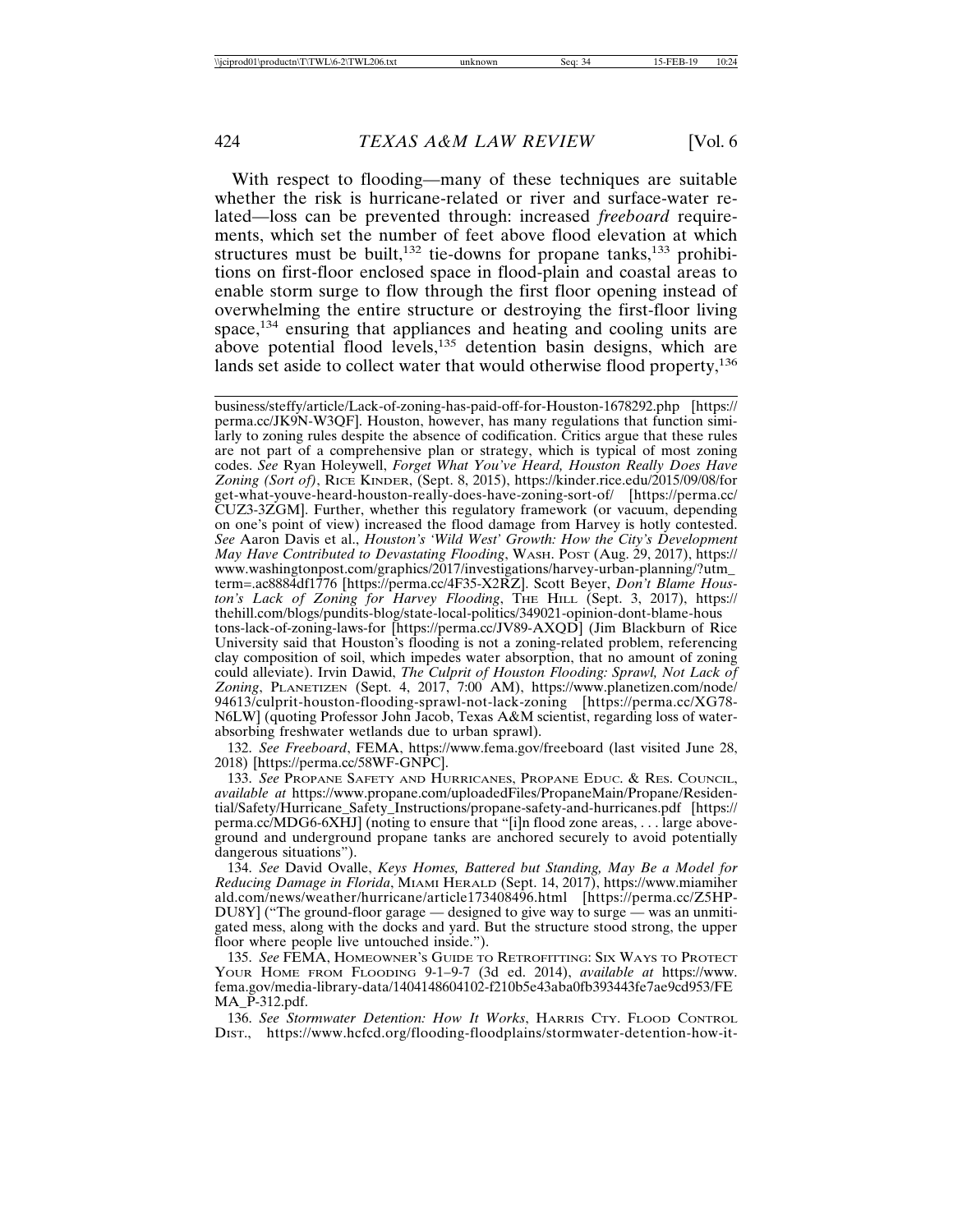and water runoff management, which directs the path of excess water.<sup>137</sup> These techniques will not prevent wind-driven water or a flood from occurring, but each may reduce the size of the losses when they occur. Although Hurricane Michael destroyed most of Mexico Beach, Florida in October 2018, relatively low-cost reinforcements saved the few homes that withstood the storm.<sup>138</sup>

Numerous challenges exist to increasing prevention and mitigation. Investments in construction, buildings, and infrastructure to minimize loss in the event of a disaster are often low priority on account of the previously-described heuristic.139 Despite data consistently demonstrating strong returns on individual or firm investments in prevention and mitigation, retrofitting is expensive, and installing loss-reducing features in new construction can add significantly to construction cost.140 Uncertainty is a factor; the extent to which such investments will actually result in loss reduction is unknown until the hardened construction and infrastructure actually confronts a disaster. This uncertainty often deters the investment.<sup>141</sup> Many individuals and firms find it difficult, or are sometimes unable, to translate short-term costs into long-term benefits. This uncertainty tends to result in underinvestment in loss mitigation and leads to the purchase of insurance.142

Government actions and incentives can counter the tendency of private actors to underinvest in loss mitigation. Government has built, and owns, much of the nation's infrastructure, and thus public officials

137. *See* Ian Bogost, *Houston's Flood Is a Design Problem*, ATLANTIC (Aug. 28, 2017), https://www.theatlantic.com/technology/archive/2017/08/why-cities-flood/ 538251/ [https://perma.cc/YJ46-J3KC] (explaining that impervious surfaces are to blame for flooding issues within cities and that stormwater management is the solution to remove that rainfall from the city, though the process may not be ideal).

138. *See* Patricia Sullivan et al., *Houses Intact After Hurricane Michael Were Often Saved by Low-Cost Reinforcements*, WASH. POST (Oct. 17, 2018), https://www.wash ingtonpost.com/politics/panhandle-houses-intact-after-michael-were-often-saved-bylow-cost-reinforcements/2018/10/17/d3ca97c0-d152-11e8-b2d2-f397227b43f0\_story. html?utm\_term=.adfda46015d9 [https://perma.cc/DT47-J29G].

139. *See supra* note 86 and accompanying text.

140. By one calculation, the cost to retrofit a home for hurricane preparedness is approximately \$30,000. *See* Dan Bigman, *What Would It Cost to Make Your House Truly Storm Proof? A Start Shopping List.*, FORBES (Oct. 29, 2012, 4:26 PM), https:// www.forbes.com/sites/danbigman/2012/10/29/what-would-it-cost-to-make-your-housetruly-storm-proof-a-starter-shopping-list/#6d48e98360a7 [https://perma.cc/2ETF-DF YH]. For detailed analysis of costs and benefits of particular mitigation strategies, see NAT'L INST. OF BUILDING SCI., NATURAL HAZARD MITIGATION SAVES: 2017 IN-TERIM REPORT (2017), *available at* http://www.wbdg.org/files/pdfs/MS2\_2017Interim %20Report.pdf.

141. *Id.* at 10.

142. *See* Eric Neumayer et al., *The Political Economy of Natural Disaster Damage*, 24 GLOBAL ENVTL. CHANGE 8, 9 (2014).

works/ (last visited June 28, 2018) [https://perma.cc/C6CV-85CA] (describing the process of using excavated water storage areas "to offset or mitigate the negative effect development may have on flooding (due to covering up soil with buildings and concrete and speeding up the rate water runs off an area)").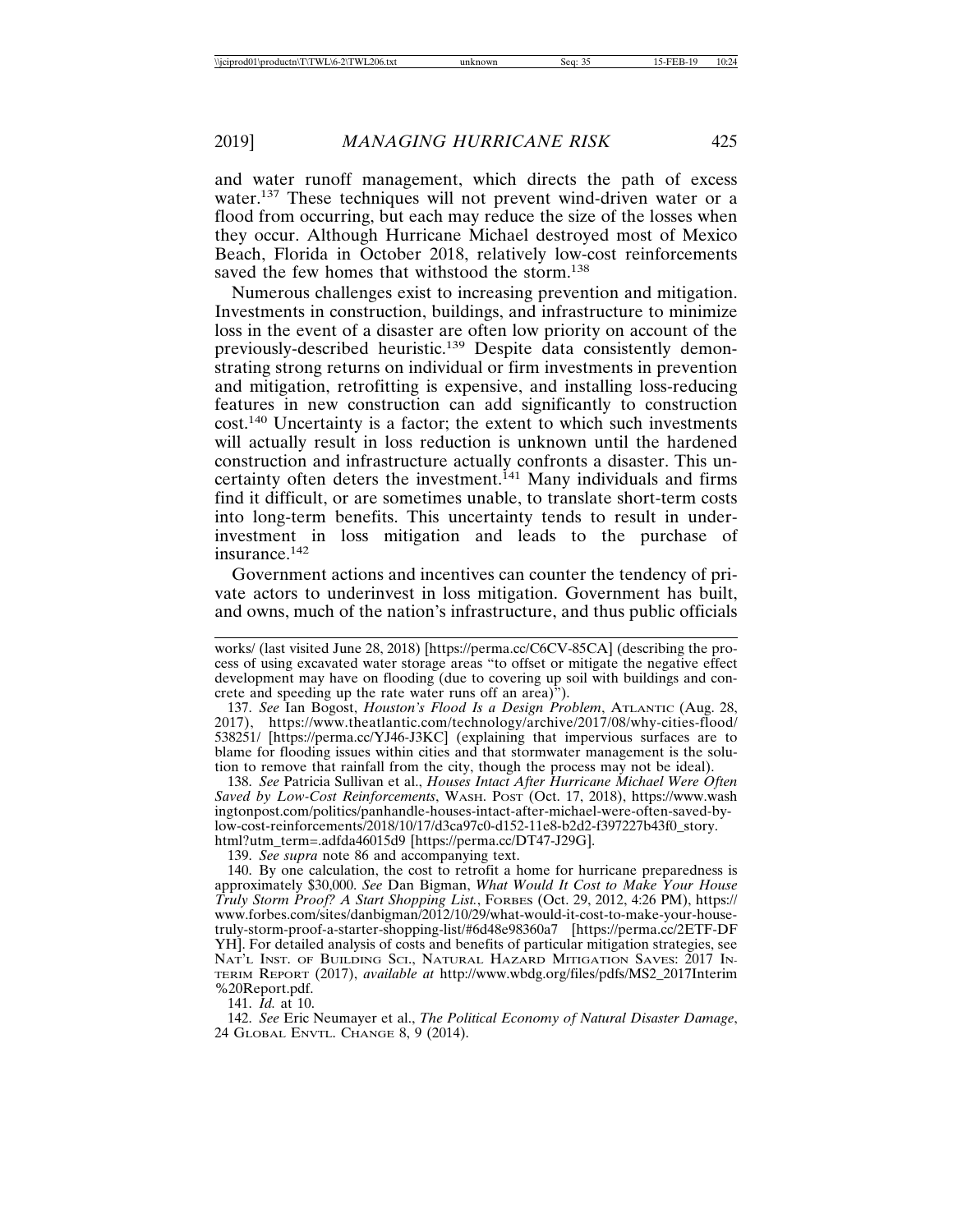have the authority to specify the extent the government invests—at taxpayer expense—in hardening these assets. As for privately owned assets, government can influence or control these through zoning regulations and building codes, rules affecting where private actors can locate their residences and businesses, and rules that specify the extent to which government requires loss-mitigation investments in new construction or retrofits.143 The federal government can encourage private investment through tax incentives, can provide direct funding for an array of investments—either fully or on a cost-sharing basis and can create other incentives to encourage states and localities to adopt additional pre-loss mitigation strategies.144 Yet just as the private sector is likely to underinvest in prevention and mitigation, government has a tendency to do so as well. Government efforts to require private investments are typically unpopular, and investing public revenues on behalf of private actors is likely to be unpopular with taxpayers. Public officials tend to prefer short-term political support over the negative consequences attached to unpopular decisions that produce under-appreciated, long-term benefits.<sup>145</sup>

To summarize, although many options exist for making cost-effective, benefit-optimizing investments in prevention and mitigation, the impediments to pursuing them appear, thus far, nearly impossible to overcome. Thus, in the aftermath of the 2005 hurricane season, taxpayers paid more in disaster relief than the combined sum of windrelated losses under private insurance and flood-insured losses under the National Flood Insurance Program.146 Yet the federal government's pre-disaster mitigation spending decreased from \$157 million in 2005 to \$19 million in 2014, despite evidence that such expenditures reduce post-loss costs by many multiples of the amount of the investment.147

<sup>143.</sup> *Id.*

<sup>144.</sup> Barnosky, supra note 55.

<sup>145.</sup> *Id.*

<sup>146.</sup> ERWANN MICHEL-KERJAN & JACQUELINE VOLKMAN-WISE, THE RISK OF EVER-GROWING DISASTER RELIEF EXPECTATIONS 3 (2011), *available at* http://cite seerx.ist.psu.edu/viewdoc/download?doi=10.1.1.420.5131&rep=rep1&type=pdf.

<sup>147.</sup> *It Pays to Prepare for Natural Disasters*, PEW (May 8, 2017), http://www.pew trusts.org/en/research-and-analysis/fact-sheets/2017/05/it-pays-to-prepare-for-naturaldisasters [https://perma.cc/NV3Y-YL7K]. One recent study produced an estimate that the net present value of \$1 of disaster preparedness correlates with \$15 in reduction of future damage, discounted to present value. *See* Andrew Healy & Neil Malhortra, *Myopic Voters and Natural Disaster Policy*, 103 AM. POL. SCI. REV. 387, 396 (2009). *See also* Cheney M. Shreve & Ian Kelman, *Does Mitigation Save? Reviewing Cost-Benefit Analyses of Disaster Risk Reduction*, 10 INT'L J. DISASTER RISK REDUCTION 213 (2014) (reviewing literature that mitigation saves lives, the environment, and money in the U.S. and globally).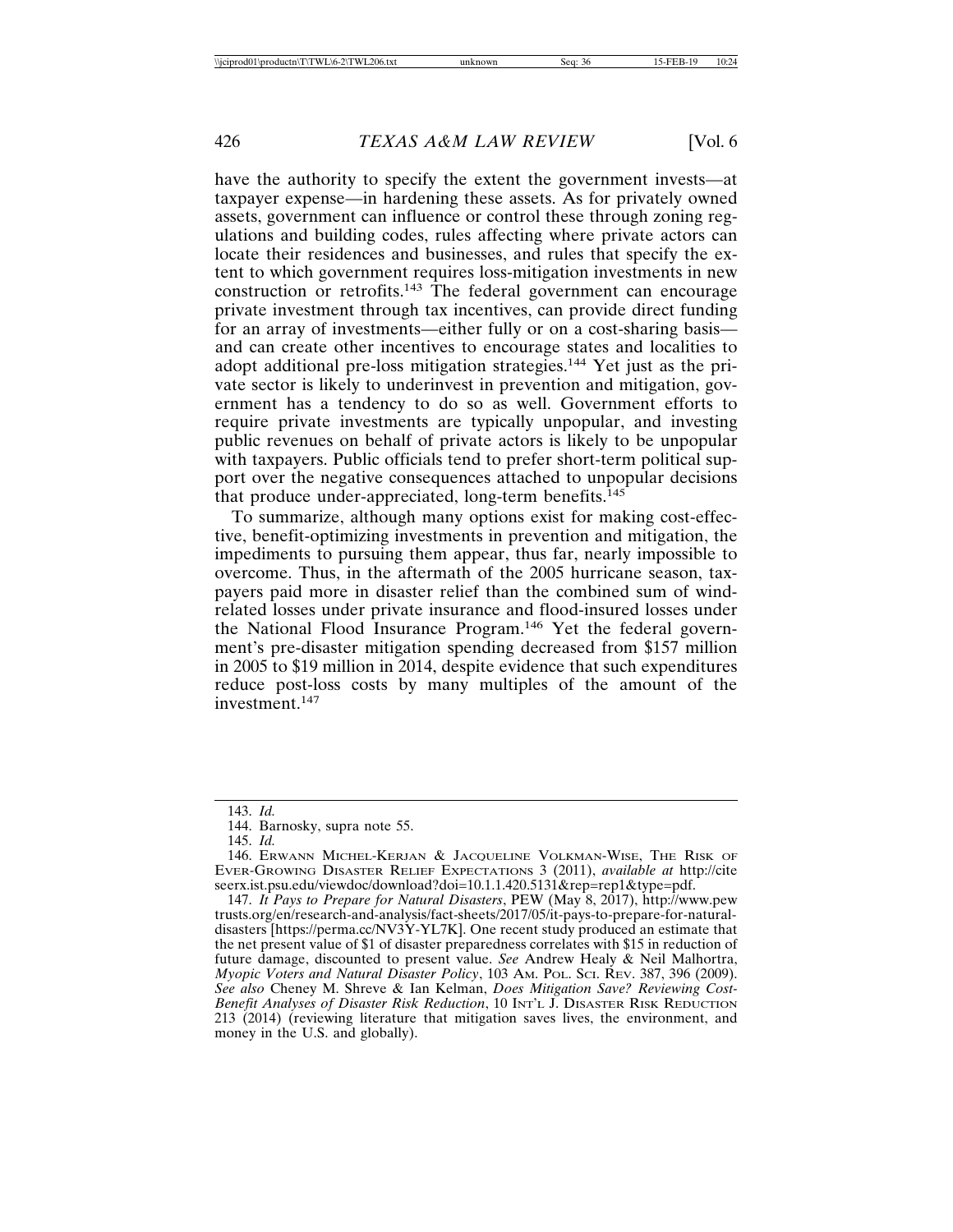#### B. *Limitations of Private Insurance*

Insurance literature often refers to natural disasters as uninsurable risks,148 but the description *uninsurable* is somewhat misleading because insurance for many kinds of natural disasters is, in fact, available. Describing the insurability of hurricane and other natural disaster risk as *difficult* is unquestionably correct.<sup>149</sup> The primary characteristics of difficult risks are twofold.150 First, they resist diversification. When a risk pool consists of perfectly or highly correlated risks meaning that a very large percentage of the risk pool is certainly or likely to suffer loss when a covered peril happens—loss-spreading distribution of risk is ineffective, and the insurance mechanism will fail. Second, difficult risks are ambiguous in that both their frequency and their consequences are difficult to predict. When measuring the risk is complex and prone to inaccuracy, insurers tend not to supply the product or are willing to do so only if the premiums are high enough to cover the insurer's uncertainty risk. Thus, difficult risks can lead to an absence of supply and consequent market failure.

The market for flood insurance is a classic example of a difficult risk causing market failure. Early property insurance and accidental loss policies covered flood damage, but the industry's interest in selling the product ceased in the wake of serious flood loss events in the early 20th century.<sup>151</sup> Multiple reasons led to insurers exiting this market. Insurers lacked reliable flood data, which prevented accurate product pricing, which in turn led to product scarcity and high premiums where coverage existed.<sup>152</sup> Insurers did not discover an effective way to deal with severe adverse selection; those who needed the coverage were most likely to purchase it, which led to higher premiums that dampened demand and increased the amount of uninsured risk.<sup>153</sup> The highly correlated nature of flood risk, the inability of insurers to adequately diversify the risk, and the unevenness of the frequency of flood events over periods of time essentially overwhelmed the ability

152. *Id.* at 8.

153. *Id.* at 8–9.

<sup>148.</sup> *See, e.g.*, *National Flood Insurance Program*, NAT'L ASS'N FOR INS. COMMIS-SIONERS, https://www.naic.org/cipr\_topics/topic\_nfip.htm (last updated Sept. 25, 2018) [https://perma.cc/5RN5-MP2W]; Dwight M. Jaffee & Thomas Russell, *Catastrophe Insurance, Capital Markets, and Uninsurable Risks*, 64 J. RISK & INS. 205, 206 (1997) (catastrophes are considered an "uninsurable risk").

<sup>149.</sup> *See* Lucien J. Dhooge, *A Previously Unimaginable Risk Potential: September 11 and the Insurance Industry*, 40 AM. BUS. L.J. 687, 774 (2003).

<sup>150.</sup> *See* Robert H. Jerry, II & Steven E. Roberts, *Regulating the Business of Insurance: Federalism in an Age of Difficult Risk*, 41 WAKE FOREST L. REV. 835, 842–46 (2006). A third characteristic is that demand for insurance for difficult risks is low due to the heuristics discussed elsewhere in this article. *Id.* at 845–46. *See* Kunreuther, *supra* note 86.

<sup>151.</sup> *See* Adam F. Scales, *A Nation of Policyholders: Governmental and Market Failure in Flood Insurance*, 26 MISS. C.L. REV. 3, 6 (2007) (discussing the early history of flood insurance).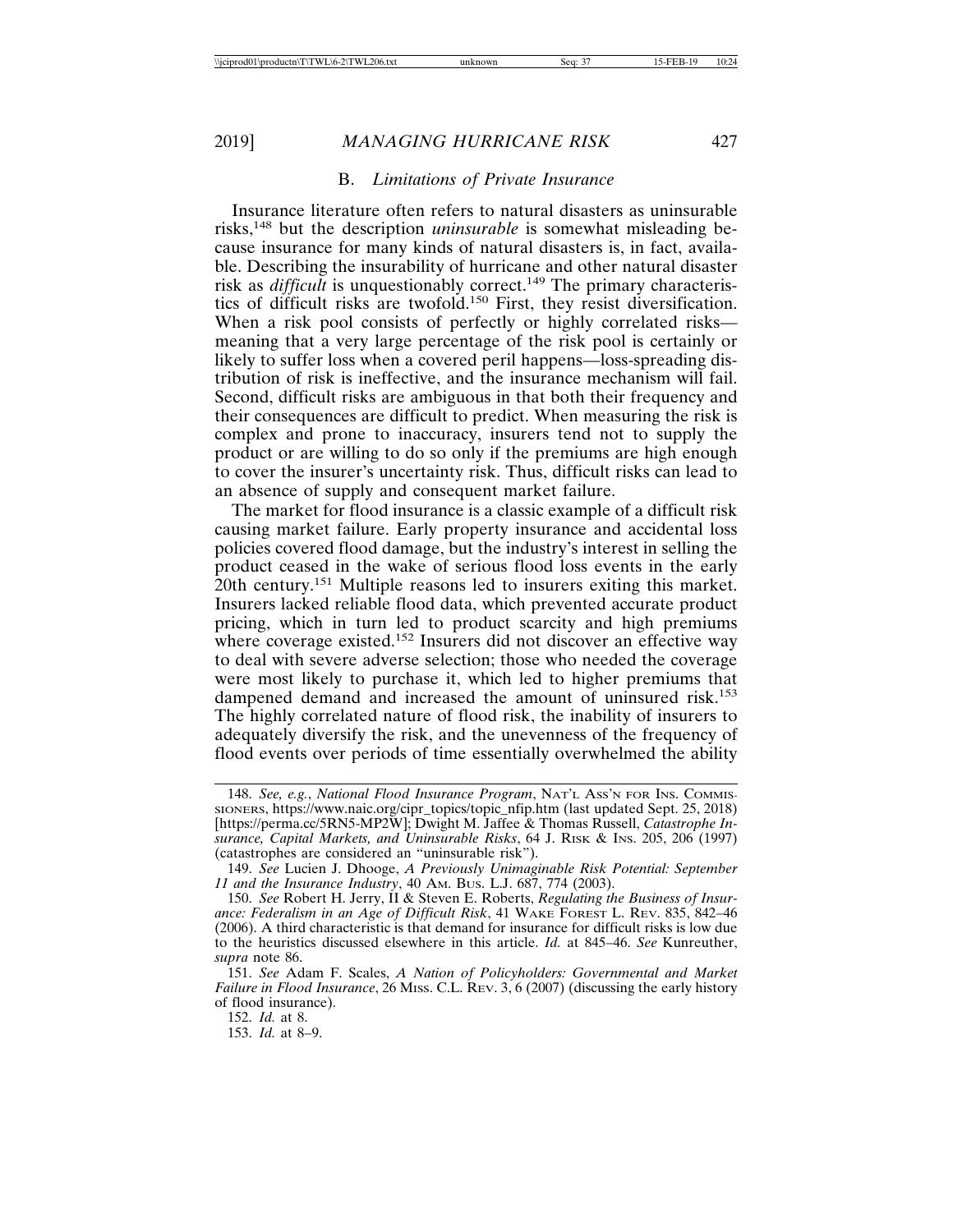of insurers to cover the risk.154 When Hurricane Betsy highlighted that most homes in the Gulf region were at risk for catastrophic flooding damage in hurricanes but did not have flood insurance,<sup>155</sup> the absence of a functional private market and an evolving sense of the proper governmental role in disaster responsibility led to the enactment of the National Flood Insurance Program ("NFIP") in 1968.<sup>156</sup>

Although Congress expected the NFIP to restore the private flood insurance market, this intervention failed, and subsequent attempts to improve that outcome have not succeeded.<sup>157</sup> Three problems with the current framework are particularly salient. First, persistent confusion exists among consumers about what policies need to be purchased. In the face of this confusion, many consumers fail to purchase any coverage at all.<sup>158</sup> For example, many policyholders incorrectly assume that coverage for windstorm, which is included in most—but not all—homeowners policies, brings hurricane losses within the coverage. But the standard policy covers wind loss and excludes flood loss. In the context of hurricanes, wind and water can act either independently or concurrently to cause loss. Thus, insurers treat losses caused by storm surge flooding as excluded flood loss, while losses caused by wind-driven rain intrusion (for example, through broken windows or a wind-damaged roof) are covered.<sup>159</sup> Many property insurance policies contain anti-concurrent cause provisions, which provide that if a loss is caused by a combination of a covered cause (e.g., wind) and an excluded cause (e.g., flood), the loss is not covered.<sup>160</sup> If these provisions are enforced,<sup>161</sup> they narrow coverage. Moreover,

157. *Id.* at 8–10.

<sup>154.</sup> *See* Patricia Born & W. Kip Viscusi, *The Catastrophic Effects of Natural Disasters on Insurance Markets*, 33 J. RISK UNCERTAINTY 55 (2006).

<sup>155.</sup> *See* Logan Strother, *The National Flood Insurance Program: A Case Study in Policy Failure, Reform, and Retrenchment*, 46 POLICY STUDIES J. 1, 8 (2016) (discussing the history of NFIP). Hurricane Betsy killed seventy-six and caused more than \$10 billion in damage (in current dollars). *See* Mike Scott, *Remembering Hurricane Betsy, a New Orleans Nightmare*, TIMES-PICAYUNE (Dec. 6, 2017), https://www.nola.com/ 300/2017/05/hurricane\_betsy\_new\_orleans\_05312017.html [https://perma.cc/X93B-DEMB].

<sup>156.</sup> *See* Strother, *supra* note 155, at 8–9.

<sup>158.</sup> *See* Press Release, Insurance Information Institute, Hurricane Harvey Coverage: Key Differences Between Homeowners Insurance and Flood Insurance (Aug. 30, 2017), https://www.iii.org/press-release/hurricane-harvey-insurance-coverage-key-dif ferences-between-homeowners-insurance-and-flood-insurance-090617 [https://perma. cc/D4GJ-CP2V] (reporting that over 40% of homeowners think that standard homeowner's insurance covers flood damage caused by heavy rain).

<sup>159.</sup> Jennifer Walker, *Storm Event: When Multiple Water Perils Intersect*, AMWINS GRP., INC. (Apr. 24, 2016), http://www.amwins.com/insights/article/storm-event-whenmultiple-water-perils-intersect\_4-18 [https://perma.cc/5XAW-ED2F].

<sup>160.</sup> *See* Dale Gilsinger, *Validity, Construction, and Application of Anticoncurrent Causation (ACC) Clauses in Insurance Policies*, 37 A.L.R.6th 657 (2008).

<sup>161.</sup> Some courts have held that these clauses violate public policy and are unenforceable. *See, e.g.*, Safeco Ins. Co. of Am. v. Hirschmann, 773 P.2d 413 (Wash. 1989); Murray v. State Farm Fire & Cas. Co. 509 S.E.2d 1 (W. Va. 1998), Other courts have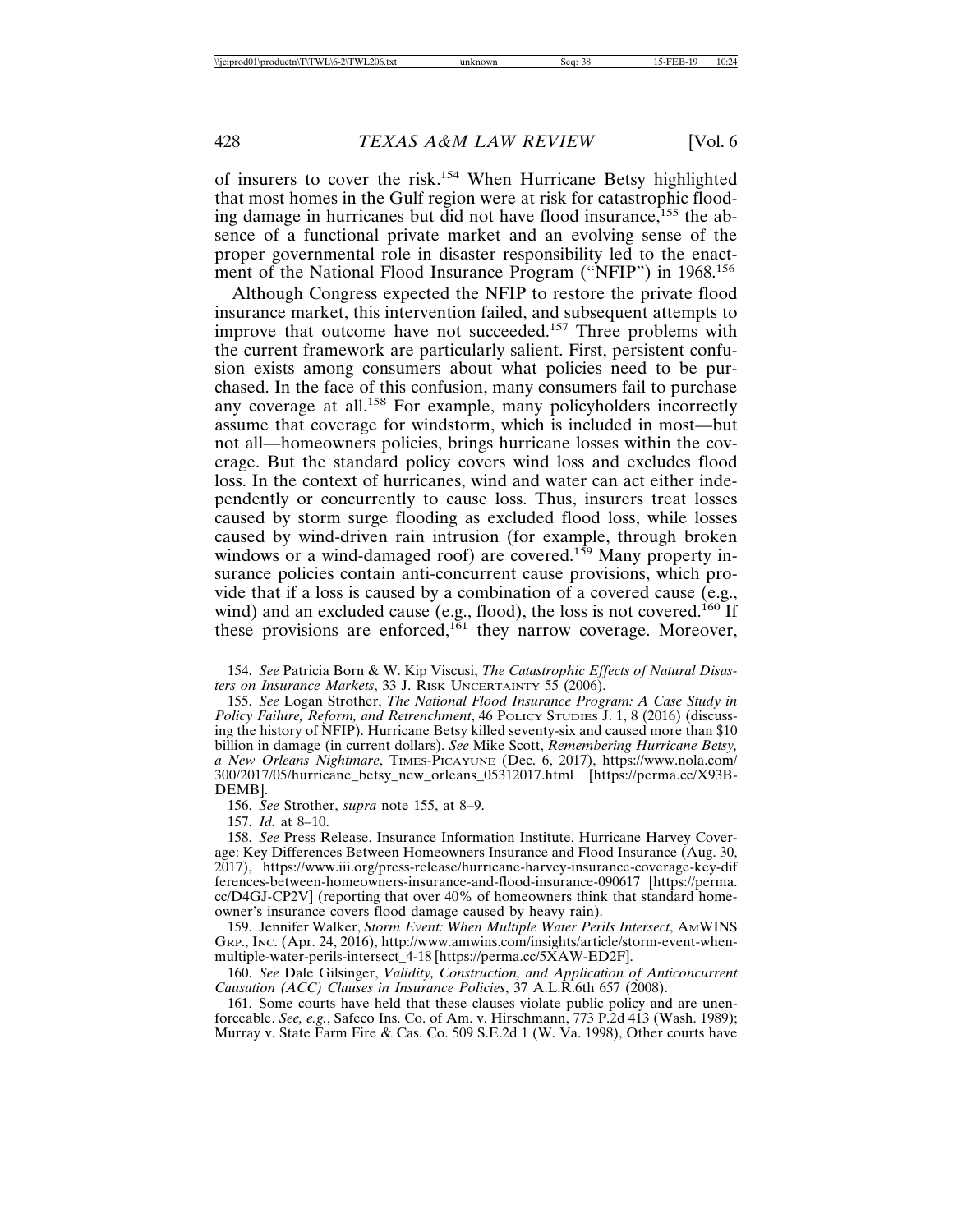property insurance policies sold in coastal areas often exclude coverage for wind damage. In Texas, for example, after Hurricane Celia in 1970, many insurers decided to cease selling homeowners insurance in the coastal communities. The legislature responded in 1971 by creating the Texas Windstorm Insurance Association that offers, via a consortium consisting of every property insurer in the state, specially rated windstorm coverage in fourteen coastal counties and part of Harris County—but not Houston.<sup>162</sup> In other words, whether coverage exists for hurricane-caused wind damage in a homeowners policy varies with the product and the locale in which it is sold, which adds further confusion to the market.

Second, when coverage exists, policy limits and deductibles often fall short of what is needed to repair or replace damaged property without substantial out-of-pocket policyholder contribution. Although replacement cost coverage has been the norm for decades, if a policyholder fails to insure property for at least 80% of the replacement cost, a loss will be adjusted at a*ctual cash value*, which means depreciation is offset from replacement cost when calculating the proceeds to be paid.163 The older the property, the larger the offset and resulting coverage gap will be. This gap, which is called a *coinsurance penalty*, tends to arise in times of appreciating construction costs when insureds do not periodically review the relation between their policy limits and asset values. Additionally, in nineteen states and the District of Columbia, insurers are authorized to use percentage deductibles for hurricane losses, as opposed to the usual first-dollar deductible applicable to other losses.<sup>164</sup> The hurricane deductible, like any deductible, has the effect of taking small losses—up to the amount of the deductible—outside the coverage. The insured selects the size of the deductible from a menu of options, with larger deductibles producing lower premiums. The hurricane deductible, however, is typically larger, usually varying between 1% and 5% of the replacement cost of the property, which increases out-of-pocket expenses for the policyholder. Moreover, in the aftermath of catastrophes, insurers have historically responded by limiting their exposure in catastropheprone areas through stricter underwriting, higher deductibles, and lower coverage limits.<sup>165</sup>

upheld them. *See, e.g.*, State Farm Fire & Cas. Co. v. Bongen, 925 P.2d 1042 (Alaska 1996); Bao v. Liberty Mut. Fire Ins. Co., 535 F.Supp.2d 532 (D. Md. 2008).

<sup>162.</sup> *See* U.S. GOV'T ACCOUNTABILITY OFF., GAO-08-7, NATURAL DISASTERS: PUBLIC POLICY OPTIONS FOR CHANGING THE FEDERAL ROLE IN NATURAL CATAS-TROPHE INSURANCE 67–69 (2007) [hereinafter GAO-08-7].

<sup>163.</sup> JERRY & RICHMOND, *supra* note 66, at 549–53.

<sup>164.</sup> *See Background on: Hurricane and Windstorm Deductibles*, INS. INFO. INST., https://www.iii.org/article/background-on-hurricane-and-windstorm-deductibles (last visited June 25, 2018) [https://perma.cc/G6DG-CP4U].

<sup>165.</sup> *See* Robert Meyers, *Impact of Natural Catastrophes on Insurance Market*, INS. J. (Nov. 20, 2017), https://www.insurancejournal.com/magazines/mag-features/2017/ 11/20/471204.htm [https://perma.cc/EM4V-YXKQ] (in the aftermath of 2017 hurri-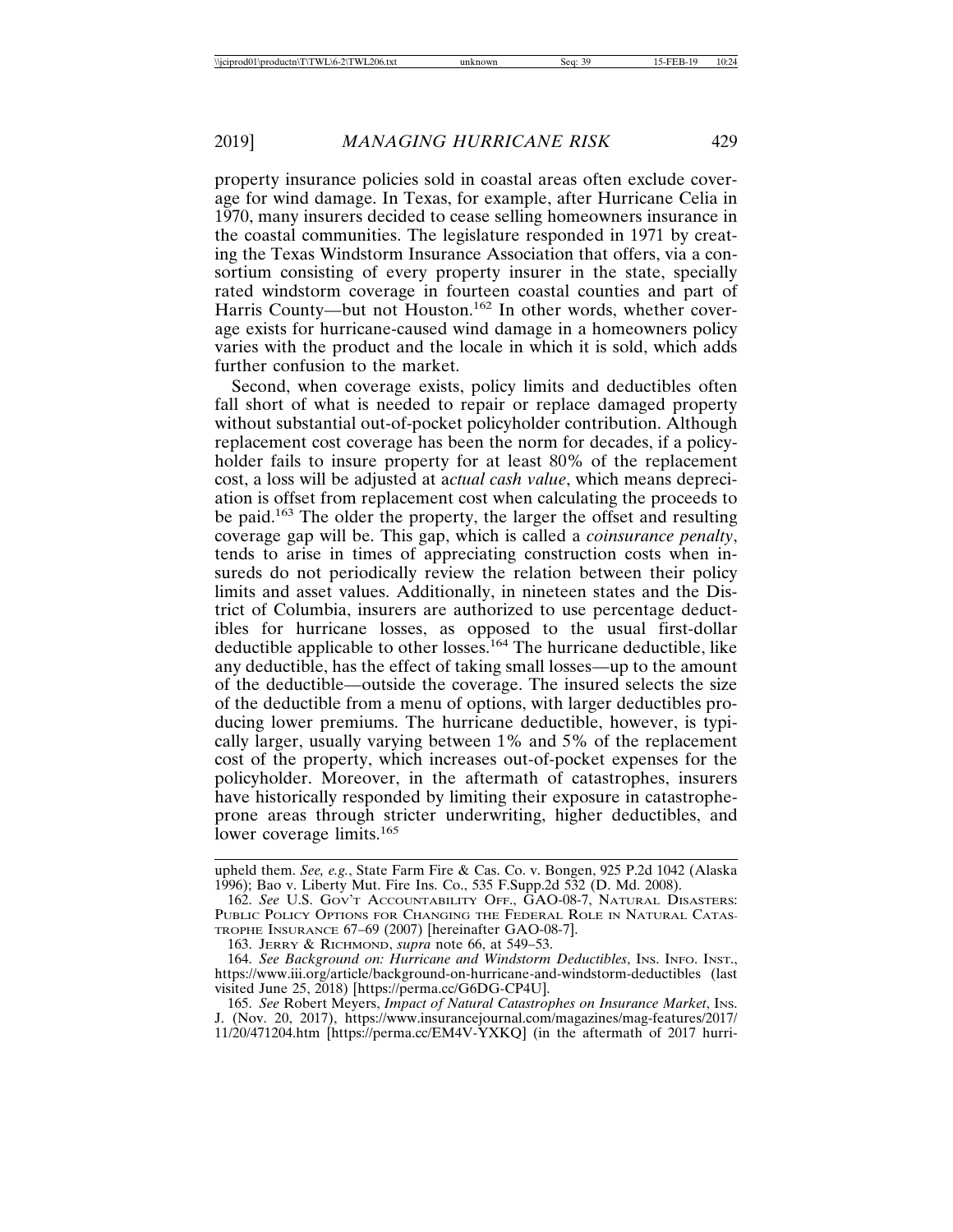Third, when coverage is available, homeowners and renters frequently fail to purchase it. Some simply lack an understanding of the importance of insurance and do not comprehend the potential consequences of not having it; consequently, they do not purchase it.<sup>166</sup> Some households cannot afford it.<sup>167</sup> Some own their homes without an encumbrance from a lender or mortgagee; without a requirement from a lender that they purchase insurance, they choose not to do so.168 People who inherit unencumbered property sometimes fail to consider the insurance implications of the inheritance. Some people, aware of Congress's proclivity to appropriate funds for disaster relief and recovery, incorrectly assume that these *ex post* funds provide adequate protection from the financial consequences of hurricanes and therefore do not purchase insurance.

These limitations translate, even with significant federal intervention in the flood insurance market, to significant coverage gaps. According to the General Accountability Office ("GAO"), approximately 41% of homes that sustained severe damage from the 2005 hurricanes were uninsured or underinsured, and almost 38% of owner-occupied homes that sustained severe wind damage lacked insurance against wind loss.<sup>169</sup> In the northeast, where Hurricane Sandy struck, only 15–25% of at-risk properties were insured for flood loss.170 The same was true for the 2017 hurricanes: In Hurricane Harvey, fewer than 20% of victims had flood insurance.171 In Hurricane Maria, roughly 50% of the homes and structures in Puerto Rico were uninsured against wind damage.<sup>172</sup> According to a McKinsey study, in

canes, "there will likely be an immediate increase in rates followed by higher deductibles and limitations on coverage in the longer term"); TOWERS WATSON, HURRICANE KATRINA: ANALYSIS OF THE IMPACT ON THE INSURANCE INDUSTRY (2005), *available at* https://biotech.law.lsu.edu/blog/impact-of-hurricane-katrina-onthe-insurance-industry-towers-watson.pdf (describing the impact of Hurricane Katrina on insurance rates and availability).

166. *See* HOWARD C. KUNREUTHER ET AL., INSURANCE AND BEHAVIORAL ECO-NOMICS (2013).

167. *Id.*

168. In the Flood Disaster Protection Act of 1973, Pub. L. 93-234, 87 Stat. 975 (1973), Congress required federally regulated mortgage lenders to ensure that borrowers in areas designated as flood risks purchase flood insurance and keep it in force for the duration of the loan. *Id.* § 4012a.

169. *See* GAO-08-7, *supra* note 162, at 25.

170. Anita Lee, *Sandy Catches Northeasterners Without Flood Coverage*, SUN HER-ALD (Nov. 2, 2012, 5:55 PM), https://weather.com/news/news/sandy-northeasternersno-insurance-201211 [https://perma.cc/ZX77-VEP4].

171. *See* Long, *supra* note 19.

172. Leslie Scism & Nicole Friedman, *Hurricane Maria Exposes a Common Problem for Puerto Rico Homeowners: No Insurance*, WALL ST. J. (Sept. 20, 2017, 4:51 PM), https://www.wsj.com/articles/hurricane-maria-exposes-a-common-problem-forpuerto-rico-homeowners-no-insurance-1505940660 [https://perma.cc/UAW5-TSZ5]. The insurance gap is a global problem. *See* Thomas Holzheu & Ginger Turner, *Closing the Natural Catastrophe Protection Gap*, Swiss RE INST. (Mar. 16, 2018), https:// www.swissre.com/institute/research/topics-and-risk-dialogues/natcat-and-climate/Clos ing-the-natural-catastrophe-protection-gap.html [https://perma.cc/SD8M-AEVC].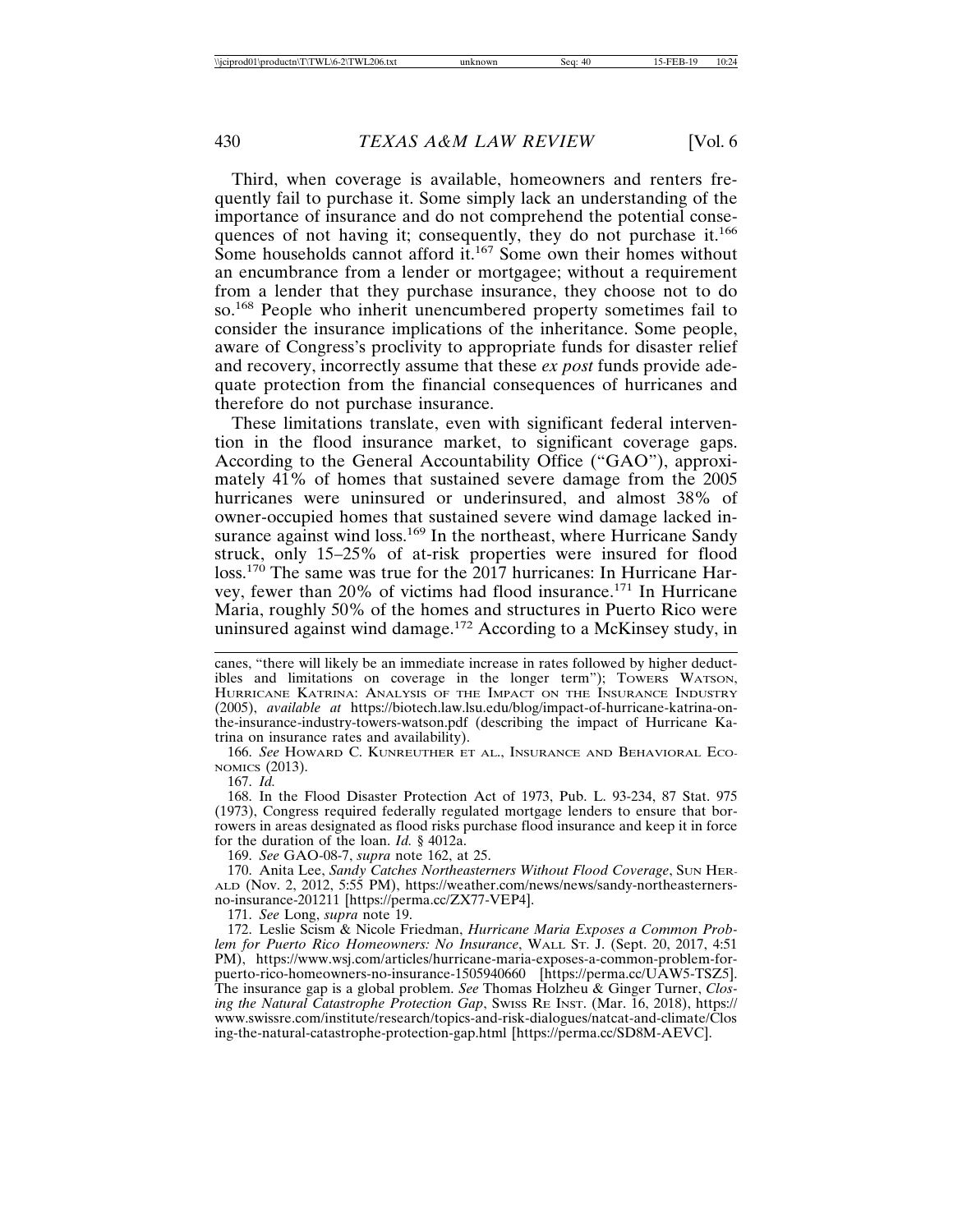the counties most affected by Harvey, Maria, and Irma, approximately 80% of Texas homeowners, 60% of Florida homeowners, and 99% of Puerto Rican homeowners did not have flood insurance.<sup>173</sup>

The failure of the private flood insurance market led to the NFIP and the significant federal presence in that market, but the insurance business may have matured in ways that now make it possible for the private market to generate a viable flood insurance product. In fact, in recent years, some insurance companies have entered the flood insurance market, and others have expressed interest in doing so.<sup>174</sup> Currently, the private residential flood insurance market is small probably 3.5–4.5% of all primary residential flood policies presently in force<sup>175</sup>—and approximately 40% of these policies have been written in Puerto Rico and Florida.176 Most private flood policies apply to commercial properties, but the residential market is a significant portion of all private flood insurance policies in force.<sup>177</sup>

Whether expanding private coverage is good for consumers is controversial. The main critique is that private insurers will write coverage on lower-risk properties that the NFIP has overpriced, thereby leaving the NFIP with higher-risk properties. This will drive the cost of NFIP-underwritten insurance higher and create access problems for those unable to afford the higher premiums.178 On the other hand, private market advocates contend that any portion of the NFIP program's portfolio that can be handled in the private sector would produce a net positive by lowering taxpayer exposure for the current deficits in the NFIP program.<sup>179</sup> Also, to the extent that the private market expands, better products with superior coverage more precisely tailored to the needs of particular categories will emerge. Skep-

176. KOUSKY ET AL., *supra* note 174, at 2.

177. *Id.* at 4.

<sup>173.</sup> ERWANN MICHEL-KERJAN & GIAMBATTISTA TAGLIONI, MCKINSEY & CO., INSURANCE HURRICANES: PERSPECTIVES, GAPS, AND OPPORTUNITIES AFTER 2017 9 (2017), *available at* https://www.mckinsey.com/~/media/McKinsey/Industries/Financial %20Services/Our%20Insights/Insuring%20hurricanes%20Perspectives%20gaps%20 and%20opportunities%20after%202017/Insuring-hurricanes-Perspectives-gaps-andopportunities-after-2017.ashx.

<sup>174.</sup> A careful review and informative discussion of the private residential flood insurance market is contained in CAROLYN KOUSKY ET AL., WHARTON RISK MGMT. & DECISION PROCESSES CTR., THE EMERGING PRIVATE RESIDENTIAL FLOOD INSUR-ANCE MARKET IN THE UNITED STATES (2018).

<sup>175.</sup> *Id.* at 2. S&P Global Market Intelligence data indicate that the private market grew 50% in 2017 over the prior year, with private policies now representing almost 15% of all national flood premiums. Ray Lehman, *Private Flood Insurance Market Is Getting Bigger, More Competitive, Less Profitable, Ins. J., (Mar. 8, 2018), https://* www.insurancejournal.com/blogs/right-street/2018/03/18/483689.htm [https://perma.cc/ 7JGQ-4DXC].

<sup>178.</sup> *Id.*; *see also* Daniel Schwarcz, *How to Fix America's Broken Flood Insurance Scheme*, WASH. POST (Sept. 7, 2017), https://www.washingtonpost.com/opinions/howto-fix-americas-broken-flood-insurance-scheme/2017/09/07/7cb5d2fe-93d9-11e7-aace-04b862b2b3f3\_story.html?utm\_term=.97971cc017e8 [https://perma.cc/RFG8-7TGN].

<sup>179.</sup> KOUSKY ET AL., *supra* note 174, at 4.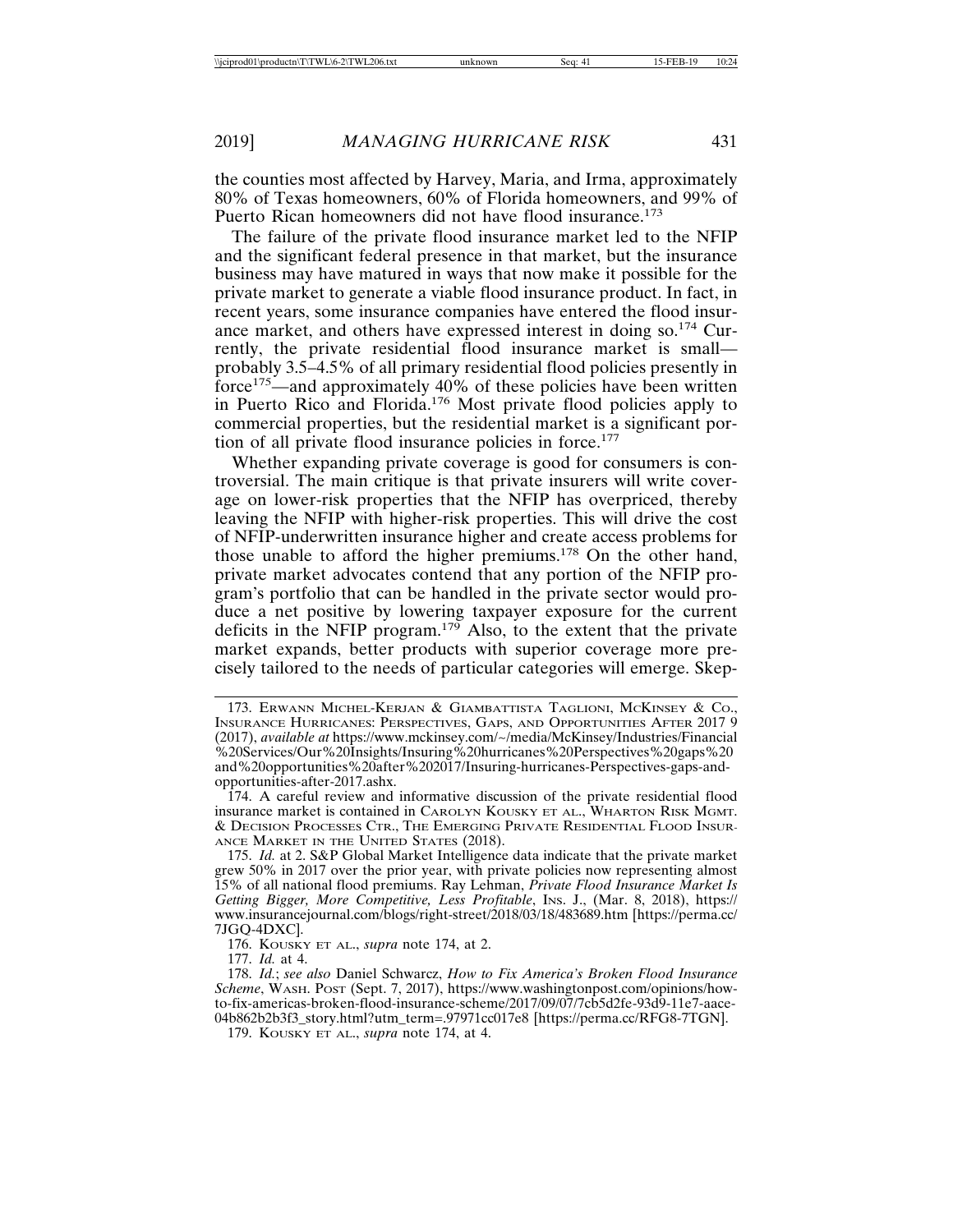tics, however, predict that insurers will be more likely to offer thinner coverage that generates less *ex post* compensation, and to cancel policies or increase rates after policyholders file a claim.180 Skeptics also express concern that a more robust private market, as it deflates NFIP program revenues, will undermine NFIP flood mapping and mitigation programs.181 Even ardent advocates of a more robust private flood insurance market concede that the private market will be unable to underwrite most flood risk in the U.S. due to concentrated exposures and correlated losses.<sup>182</sup> Thus, the prospect of private market expansion is essentially a question of whether public and private catastrophe insurance can co-exist, and whether an expanded private presence will add stability to the overall market.

A different approach to reforming the private market borrows from the regulatory tool—long a major feature of health insurance—of requiring certain coverages for products sold in the private market. For natural disaster risk, the government could mandate that all homeowners insurance policies provide (and consumers pay for) coverage—i.e., that homeowners insurance becomes essentially an all-perils policy.183 Significant public resistance to insurance mandates in the health insurance sector suggests that such a major reform of homeowners insurance would encounter substantial political resistance.<sup>184</sup> A difference exists between mandating coverage terms and mandating that consumers purchase policies, the latter of which has been a major flash point in the ongoing debate over the Affordable Care Act. But because the purchase of homeowners insurance is required by lenders on mortgaged property, and because for most consumers self-insuring personal residences is not an option, mandated coverage of natural disaster risk in homeowners policies would increase premium levels, likely resulting in pushback from the consuming public.<sup>185</sup> In addition, premium increases complicate access to the market for those with less ability to pay, raising the question of whether low-income individuals should receive government subsidies for purchasing coverage, and if so, how the means testing would occur.<sup>186</sup> In short, it is difficult to

181. *Id.* at 40–41.

182. *Id.* at 41.

183. For a discussion of the pros and cons of the all-peril policy alternative, see GAO-08-7, *supra* note 162, at 36–41.

184. The controversial enactment of mandates in the Patient Protection and Affordable Care Act, Pub. L. No. 111-148, 124 Stat. 119 (2010), now repealed on a partyline vote in the December 2017 federal tax reform bill, Pub. L. No. 115-97, 131 Stat. 2054 (2017), shows the likely outcome of any serious effort to mandate flood insurance coverage in homeowners policies.

185. One concern is that where natural catastrophe risk is high, state regulators, many of whom are elected, would refuse to give private insurers authority to charge rates sufficient to cover the risk. *See* GAO-08-7, *supra* note 162, at 13.

186. *Id.* at 7, 33.

<sup>180.</sup> *Id.*; *see also id.* at 20–21 (discussing that the NFIP has social goals and objectives that insurers in the private market do not share).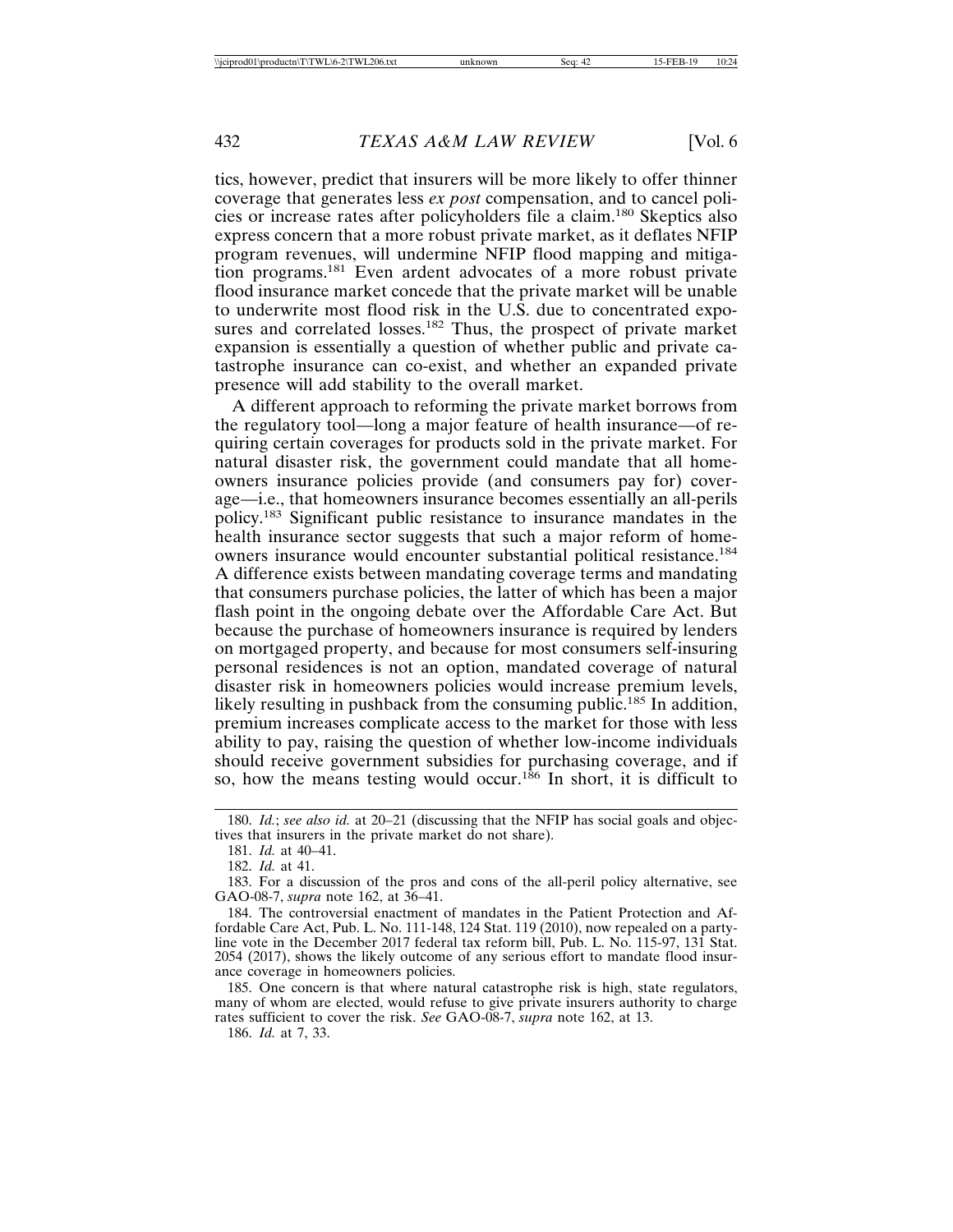imagine a political consensus supporting this kind of major restructuring of the homeowners insurance market with respect to natural disaster risk.

### C. *Ineffective Government Intervention to Support Private Insurance Markets*

Government-provided or government-subsidized insurance exists in a variety of areas where the private market is unable to supply insurance products deemed important to the public interest or is unable to do so at an affordable cost. This is most obvious in health care access, where insurance is the ticket to access to the health care system. Failures in the private insurance market were acknowledged over a half a century ago, and significant government involvement in health insurance markets resulted.187 Significant government intervention also occurred in the market for crop insurance,<sup>188</sup> deposit insurance in the financial services industry, liability insurance for nuclear power generation, political risk insurance for some international business exports, crime insurance for certain properties in designated urban areas, terrorism insurance, and, of course, flood insurance.<sup>189</sup>

The details of the government role vary in each of these settings, but the common purpose of public intervention is to moderate premiums and maintain supply of the product. To accomplish these goals, the government must commit to make appropriations necessary to

188. A discussion of crop insurance is beyond the scope of this article, but crop insurance is an important part of the nation's flood preparedness strategy. For more discussion on this, see JERRY, *supra* note 76.

189. *See* JERRY & RICHMOND, *supra* note 66, at 54. These examples are all federally based, but some state catastrophe programs exist as well, albeit in smaller scope. *See, e.g.*, *History of the California Earthquake Authority (CEA): It All Started With an Earthquake*, CAL. EARTHQUAKE AUTH., https://www.earthquakeauthority.com/ About-CEA/CEA-History (last visited Sept. 11, 2018) [https://perma.cc/LV35-RZE5] (California created an earthquake fund in 1996 when private insurers significant stepped out); *About Us: Who We Are*, CITIZENS PROP. INS. CORP., https://www.citi zensfla.com/who-we-are (last visited Sept. 11, 2018) [https://perma.cc/4PD8-EMJG] (Florida established Citizens Property Insurance Corporation in 2002 to provide state-backed insurance, but if a storm depletes its surplus, assessments on policyholders pay it back). Programs in Florida, Louisiana, Texas, and other states are funded through a combination of premium payments, post-event assessments, and bonds. In some of these programs, a deficit in the reserve is addressed through assessments on all, or some subset, of policies sold in the state for a period of years into the future. AMERICAN INSURANCE ASSOCIATION, WHAT ARE "RESIDUAL MARKETS" FOR PROP-ERTY INSURANCE? 1–2, *available at* http://www.aiadc.org/File%20Library/Resources/ Industry%20Resources/PROPERTY—-National——Residual-Market-Descriptions-White-Paper-295953.pdf.

<sup>187.</sup> Medicare and Medicaid, the two largest federal health insurance programs, together account for roughly 40% of all health care expenditures; the two programs' expenditures combined are more than all private health insurance expenditures. CTRS. FOR MEDICARE & MEDICAID SERVS., NATIONAL HEALTH EXPENDITURES 2016 HIGHLIGHTS 2 (2016), *available at* https://www.cms.gov/Research-Statistics-Data-and-Systems/Statistics-Trends-and-Reports/NationalHealthExpendData/Downloads/high lights.pdf.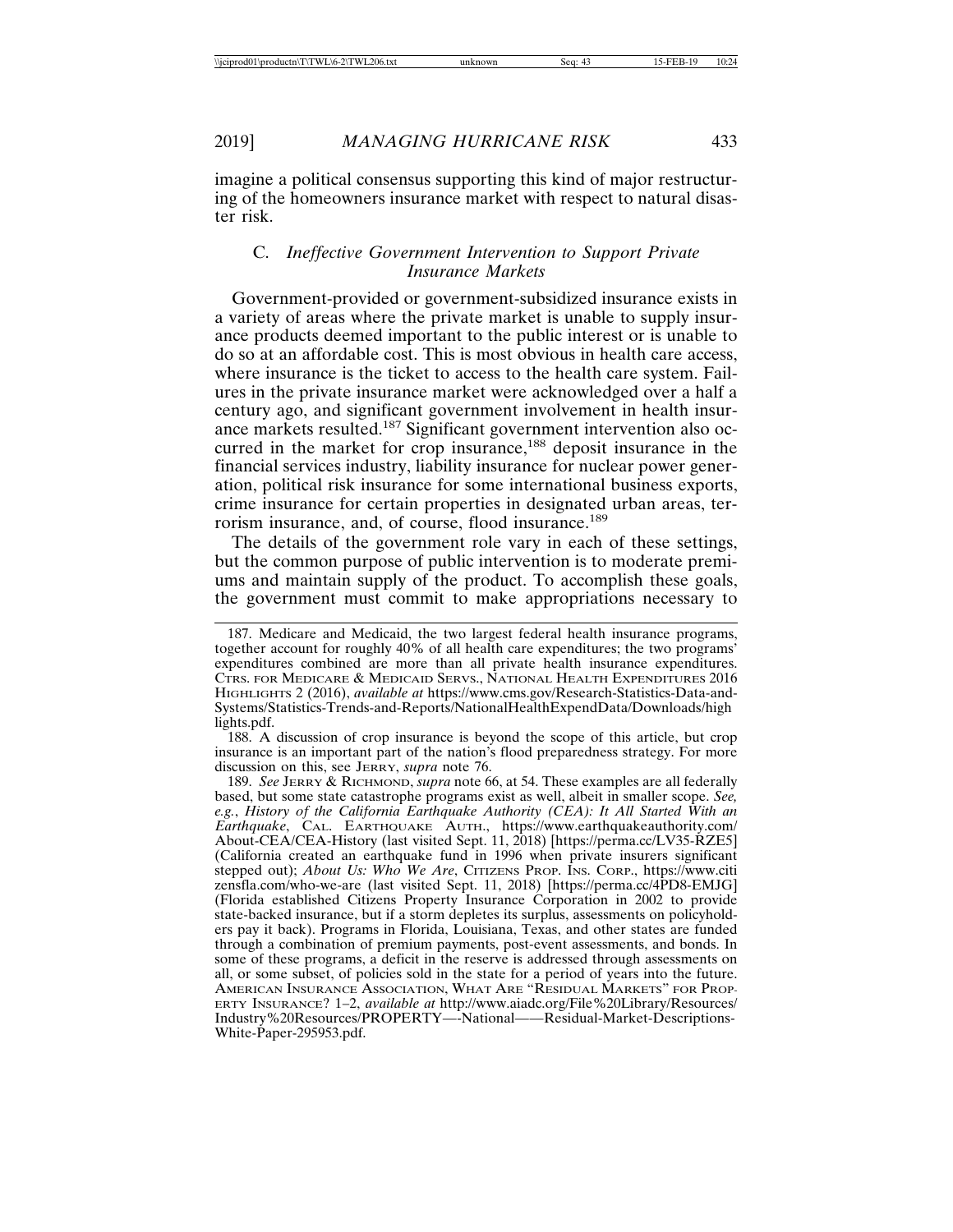fund compensation payments that exceed the program's reserves. An understandable desire to keep premiums low causes many of these programs to be under-reserved, which leads to these programs sometimes being unable to cover losses in a given year. The usual response is for Congress to appropriate additional funds to sustain the program and help it meet its obligations, which means losses are covered by general revenues and are spread across all taxpayers. In other settings, government assesses insurance companies for the deficits. This, in turn, causes insurers to seek approval—sometimes under threat of leaving the market entirely—to charge higher premiums across their entire product line, which spreads the loss across all policyholders. If insurers leave the market, this can create additional access issues and stress.<sup>190</sup>

A governmental presence in an insurance market does not mean that market forces vanish. When the government sells insurance in a market and keeps premiums low, insureds are attracted to the product, which will tend to crowd out products that private insurers might otherwise attempt to sell. This increases the percentage of the market covered by government insurance, which increases taxpayers' financial exposure. Moreover, when premiums are kept artificially low relative to the actual risk, policyholders do not receive signals about the cost of coverage or the costs of choices that increase risk (e.g., living in disaster-prone areas). In turn, policyholders will make choices that increase their exposures to risks, which increases losses.

The important government insurance program for hurricane risk is the NFIP because storm surge and inland flooding are the most dangerous and costly aspects of hurricanes.191 The NFIP has two primary purposes: first, to offer insurance to properties with significant flood

191. DIANE P. HORN, CONG. RES. SERV., R45099, NATIONAL FLOOD INSURANCE PROGRAM: SELECTED ISSUES AND LEGISLATION IN THE 115TH CONGRESS 1 (2018).

<sup>190.</sup> This is part of the narrative of the aftermath of the 2004 and 2005 hurricanes in Florida, where many large insurers left the market and some of the smaller ones became insolvent. *See* Nancy Dahlberg, *Will Your Homeowner Insurance Protect You If the Big One Hits?*, MIAMI HERALD (Aug. 21, 2016, 4:00 PM), https://www.miamiherald.com/news/business/biz-monday/article96929132.html [https://perma.cc/V6WC-DQNV]. The lack of private market supply led to the formation of Citizens Insurance Company, a state-run property insurance company, which at one point was the largest insurance company in Florida. Leslie Scism, *Why Florida Is Insured by Companies You've Never Heard of*, WALL ST. J. (Sept. 7, 2017), https://www.wsj.com/articles/whyflorida-is-largely-insured-by-companies-youve-never-heard-of-1504782003 [https:// perma.cc/7DTN-R2Z6]. In recent years, the state has tried to "depopulate" the number of policyholders holding Citizens policies. *Id. See also Programs: Depopulation*, CITIZENS PROP. INS. CORP., https://www.citizensfla.com/depopulation (last visited Sept. 11, 2018) [https://perma.cc/5VLF-FPYJ]. Today, the Florida market, in contrast to the era pre-2004/2005, consists of many smaller insurers who rely on reinsurance to handle large losses. *See* Leslie Scism, *Hurricane Michael to Test Florida's Unique Insurance Market*, WALL ST. J. (Oct. 11, 2018, 5:30 AM), https://www.wsj.com/articles/ hurricane-michael-to-test-floridas-unique-insurance-market-1539250200 [https:// perma.cc/MK23-GU7M].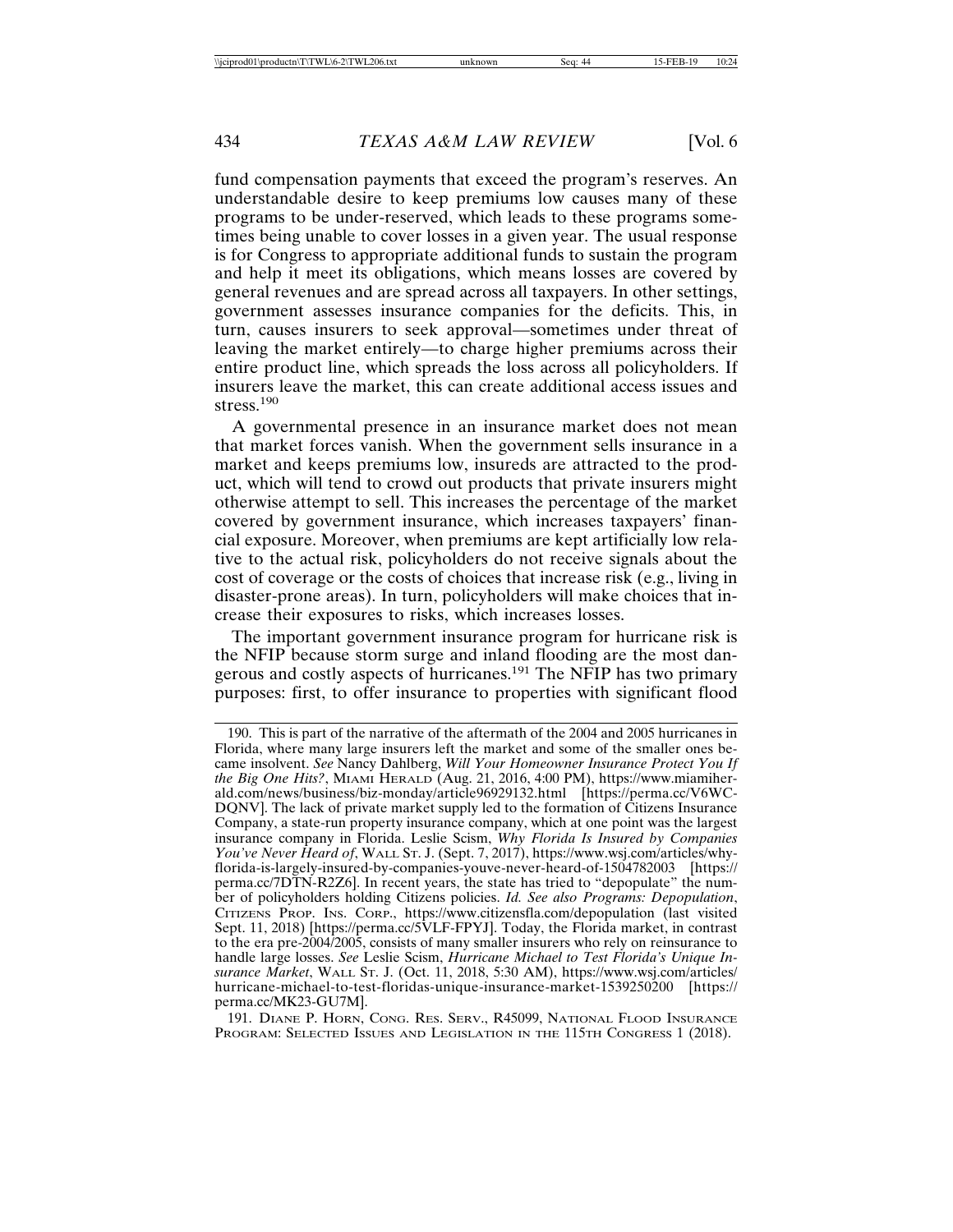risk; and, second, to reduce flood risk by implementing floodplain management standards.<sup>192</sup> A long-term objective is to reduce federal expenditure on post-flood disaster assistance.193 When Congress first enacted the NFIP, the program's structure involved federal underwriting of coverage sold through private insurers.194 The number of policies sold, however, was unexpectedly low. In response, Congress revised the program so that the NFIP sold policies directly to the public.195 The *take-up rates*—which refers to the percentage of property owners in flood zones who purchase flood insurance—did not improve significantly. Thus, in 1983, Congress replaced direct government sales with a structure that continues today: a network of approved private insurance companies market the insurance, NFIP underwrites it,<sup>196</sup> and a limited alternative track exists for acquiring insurance through the NFIP's direct servicing agent ("DSA")—a private contractor that represents FEMA in the sale, service, and claim adjustment on policies sold through this alternative track.197 The NFIP is more, however, than a publicly-funded insurance program; the program's other features involve identifying and mapping flood risk, encouraging floodplain risk reduction, communicating flood risk information to the public, and many other non-insurance activities.<sup>198</sup>

The evolution of the NFIP and how it functions are beyond the scope of this discussion, but the consistent theme is that the penetration of flood insurance in flood-prone areas, especially those confronting hurricane risk, is remarkably low.199 For those in flood plains and coastal areas, the exact take-up rate is unknown, but available data suggests it is about 50% overall.200 Outside designated flood zones, the take-up rate for residential properties is closer to 20%, a

197. Carolyn Kousky, *Financing Flood Losses: A Discussion of the National Flood Insurance Program*, 21 RISK MGMT. & INS. REV. 11, 15 (2018).

198. *Id.* at 12; HORN, *supra* note 191, at 25.

199. For a discussion of current issues affecting the NFIP and a summary of research on the economics of the program, see Kousky, *supra* note 197, at 2.

200. *Id.*

<sup>192.</sup> *Id.*

<sup>193.</sup> *Id.*

<sup>194.</sup> *Id.* at 22, 32.

<sup>195.</sup> *Id.*

<sup>196.</sup> Professor Scales summarizes the program as follows: "This arrangement is known as the Write-Your-Own ("WYO") program, though that title is misleading. The insurance contract is written by the NFIP and published in the Federal Register. No deviations are permitted, and it is not governed by the law of insurance contracts generally. Insurance companies retain 30% of premiums as a commission and receive compensation for additional loss-adjustment expenses. These insurers are responsible for enrolling policyholders, collecting premiums, and administering claims. In a number of respects—not all intended by Congress—they resemble the administrators of ERISA plans: private insurers who wear one hat while fulfilling their own policy obligations and wear another when they function as agents of the ERISA fiduciary. Similarly, WYO insurers have been described as "fiscal agents" of the federal government, a denomination that permeates their legal relationship to policyholders." *See* Scales, *supra* note 151, at 14–17.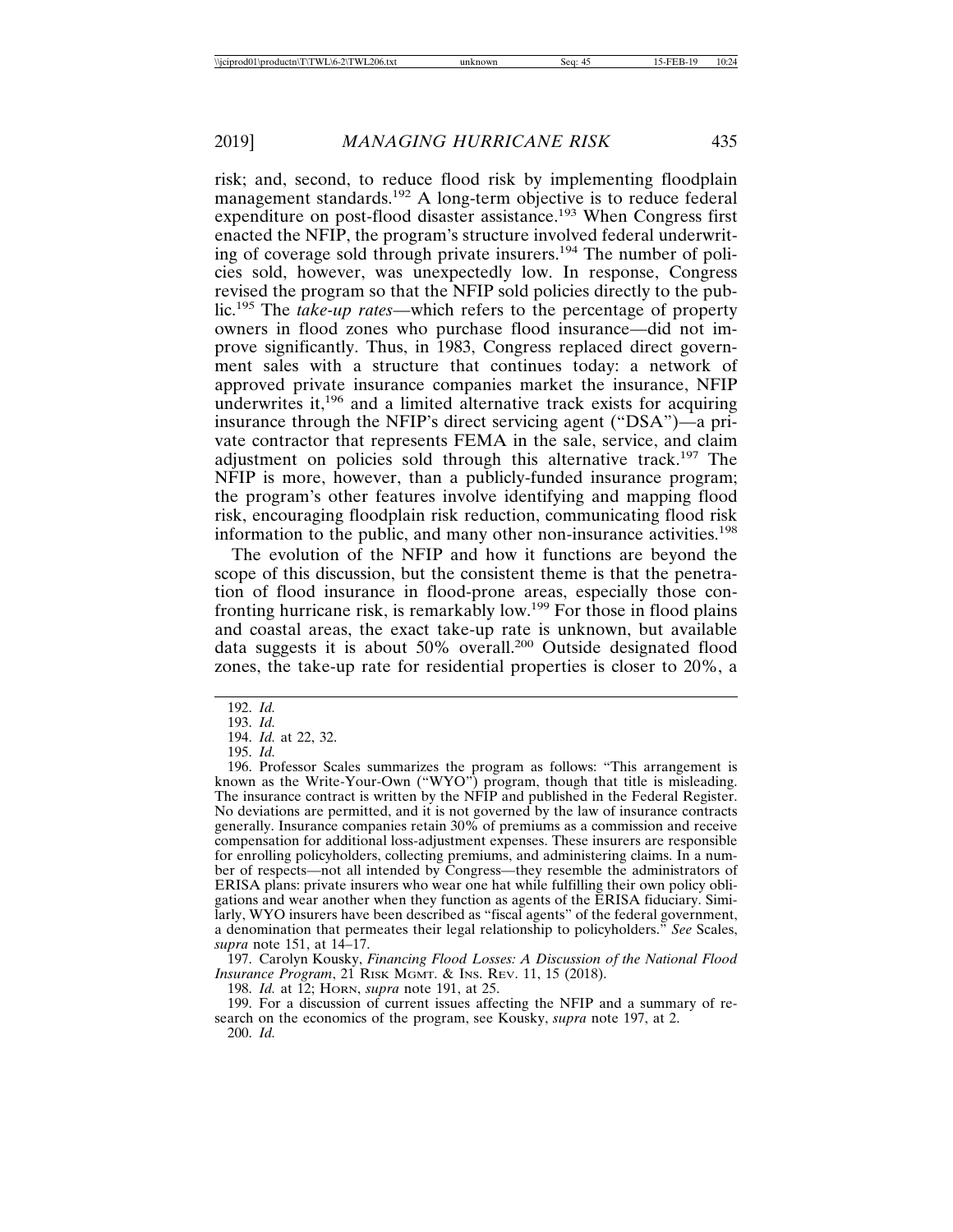figure that closely tracks the number of flooded properties with flood insurance coverage after Hurricane Harvey and Superstorm Sandy.<sup>201</sup> Moreover, NFIP policies are distributed unevenly around the country; five states (Florida, Texas, Louisiana, California, and New Jersey) account for two-thirds of all U.S. policies, and two of these states (Florida, 37%; and Texas, 11%) account for almost half of all the policies.202 Because of low take-up rates and increasing disaster payouts, the program is deeply in debt, despite the fact that coverage under the program is thinner than many realize.<sup>203</sup> For example, residential property coverage is capped at \$250,000, does not cover living costs if displaced from a damaged property, and does not provide coverage for personal belongings.<sup>204</sup>

Developing a more stable flood insurance program has proved elusive. To encourage greater participation in the program, premiums need to be kept low; but maintaining lower premiums is at odds with maintaining the fiscal soundness of the program. Conversely, when flood insurance premiums are priced at actuarially accurate levels to promote fiscal soundness, the policies are too expensive for many. The NFIP provides subsidies to policyholders to assist them with paying their premiums, which is generally a noncontroversial way for the government to support insurance markets, but the introduction of subsidies complicates efforts to maintain fiscal soundness.<sup>205</sup>

The program is also hampered by anomalies that defeat actuarial soundness and exacerbate fiscal imbalance. Chief among these anomalies is that the program encourages reconstruction of damaged homes and businesses in areas subject to recurrent flooding. According to The Pew Charitable Trusts, structures rebuilt multiple times after flooding constitute only 1% of NFIP policies, but they account for  $25-30\%$  of claims.<sup>206</sup> Compelling evidence exists that shows that risks

205. CAROLYN KOUSKY & LEONARD SHABMAN, PRICING FLOOD INSURANCE: HOW AND WHY THE NFIP DIFFERS FROM A PRIVATE INSURANCE COMPANY 1 (2014), *available at* http://www.rff.org/files/sharepoint/WorkImages/Download/RFF-DP-14- 37.pdf.

206. *Repeatedly Flooded Properties Cost Billions*, PEW (Oct. 6, 2016), http://www. pewtrusts.org/en/research-and-analysis/data-visualizations/2016/repeatedly-floodedproperties-cost-billions [https://perma.cc/ZQ27-UBUA]. These so-called "repetitive loss properties" cost approximately half of the NFIP's debt as it stood in 2016. Approximately 10% of these properties have received payments in excess of their values, and the number of such properties is increasing at the rate of about 5,000 a year. *Id.*

<sup>201.</sup> *See supra* notes 160–61.

<sup>202.</sup> Kousky, *supra* note 197, at 20.

<sup>203.</sup> Mary Williams Walsh, *A Broke, and Broken, Flood Insurance Program*, N.Y. TIMES (Nov. 4, 2017), https://www.nytimes.com/2017/11/04/business/a-broke-and-bro ken-flood-insurance-program.html [https://perma.cc/MGB9-3JLR]. The program has been in debt since Hurricane Katrina. *Id.*

<sup>204.</sup> *See* FEMA, NATIONAL FLOOD INSURANCE PROGRAM: SUMMARY OF COVER-AGE 1–3 (2012), *available at* https://www.fema.gov/media-library-data/20130726-1620- 20490-4648/f\_679\_summaryofcoverage\_11\_2012.pdf. These limitations are often cited as reasons to encourage private insurers to enter the flood insurance market.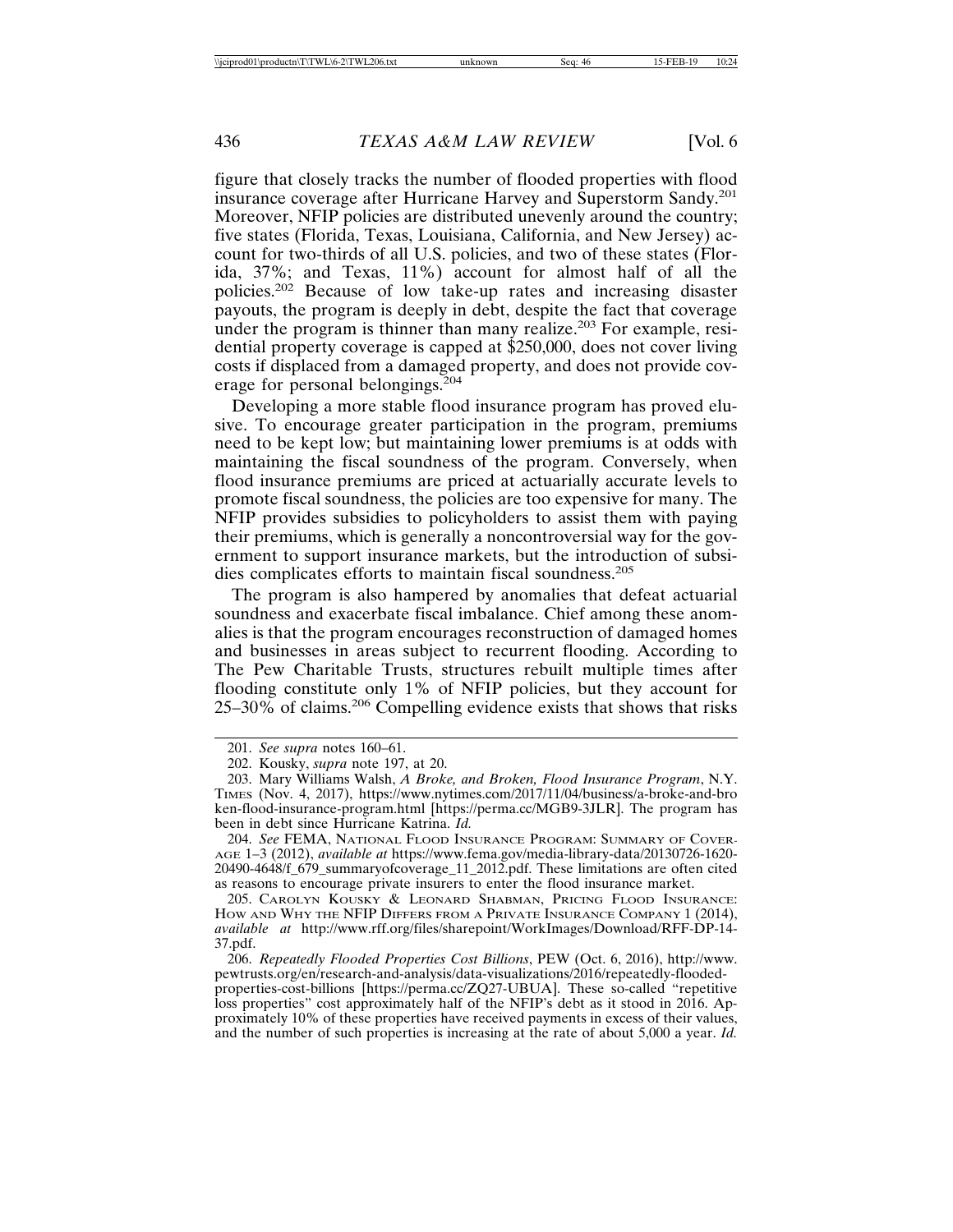and premiums are mismatched in the program.207 After Hurricane Katrina caused NFIP deficits to soar, analysis of policies in force revealed that roughly 20% of NFIP policyholders had been paying rates below what NFIP defines as a *full-risk* premium.208 But a recent study of North Carolina properties found that NFIP premiums are "significantly higher than risk-based premiums for more than 90[%] of the homes in each of the counties and more than 87.4[%] of the samples in each of the four analyses [in the study]."209 Flood-zone maps are out of date and inaccurate in many locations, which causes premium and risk mismatches.210 Further, because the program sets premiums based on average historical losses within a flood zone rather than each individual property's flood risk, high-value homes are underpriced relative to low-value homes. Because property values correlate with owners' wealth, this mismatch results in an anomalous cross-subsidy of wealthier insureds by poorer insureds.<sup>211</sup>

In 2012, Congress attempted to address these problems by enacting a far-reaching reform of the NFIP. The revisions priced flood insurance closer to actual risk, phased out subsidies, eliminated repetitive loss properties from the programs, and provided funds to update flood maps.<sup>212</sup> But public resistance, especially from coastal property own-

207. *See* CTR. FOR INS. POLICY & RES., FLOOD RISK AND INSURANCE 3 (2017), *available at* https://www.naic.org/documents/cipr\_study\_1704\_flood\_risk.pdf; Vivien Lee & David Wessel, *The Hutchins Center Explains: National Flood Insurance Program*, BROOKINGS, (Oct. 10, 2017), https://www.brookings.edu/blog/up-front/2017/10/ 10/the-hutchins-center-explains-national-flood-insurance-program/ [https://perma.cc/ KH5V-PJCL] ("[P]remiums are too low, given the risks that the program takes. This mismatch reflects political resistance against premiums that actually reflect flooding risks, flawed mapping methods that don't accurately assess flood risks, lax enforcement of program rules, and the cycle of rebuilding damaged properties with NFIP payouts (often without risk mitigation such as relocations, removals or building elevations), only to be flooded again. Further, obsolete FEMA flood-risk maps tend to distort premiums, hinder property relocation to safer areas, and obscure the risk of flood-prone areas from consumers. NFIP 'grandfathering' practices allow property owners to follow rules based on older versions of FEMA flood maps. For example, buildings constructed in compliance with previous flood ratings are not required to update their structural requirements, even if new classifications indicate greater flooding risk.").

208. KOUSKY & SHABMAN, *supra* note 205, at 1. A 2011 report by the Property Casualty Insurers Association of America estimated that premiums households pay are, on average, about half of what would be charged in the private market, and in high-risk areas, premiums are about one-third. Lee & Wessel, *supra* note 207.

209. Howard Kunreuther et al., *Structure Specific Flood Risk Based Insurance*, 4 J. EXTREME EVENTS 3, 11 (2017).

210. *See* Michael Keller et al., *Outdated and Unreliable: FEMA's Faulty Flood Maps Put Homeowners at Risk*, BLOOMBERG (Oct. 6, 2017), https://www.bloom berg.com/graphics/2017-fema-faulty-flood-maps/ [https://perma.cc/6URA-2JZ4].

212. Biggert-Waters Flood Insurance Reform Act of 2012, Pub. L. No. 112-141, 126 Stat. 916.

<sup>211.</sup> *See* Ike Brannon & Ari Blask, *The Government's Hidden Housing Subsidy for the Rich*, POLITICO (Aug. 8, 2017, 5:38 AM), https://www.politico.com/agenda/story/ 2017/08/08/hidden-subsidy-rich-flood-insurance-000495 [https://perma.cc/F5AJ-9RBH].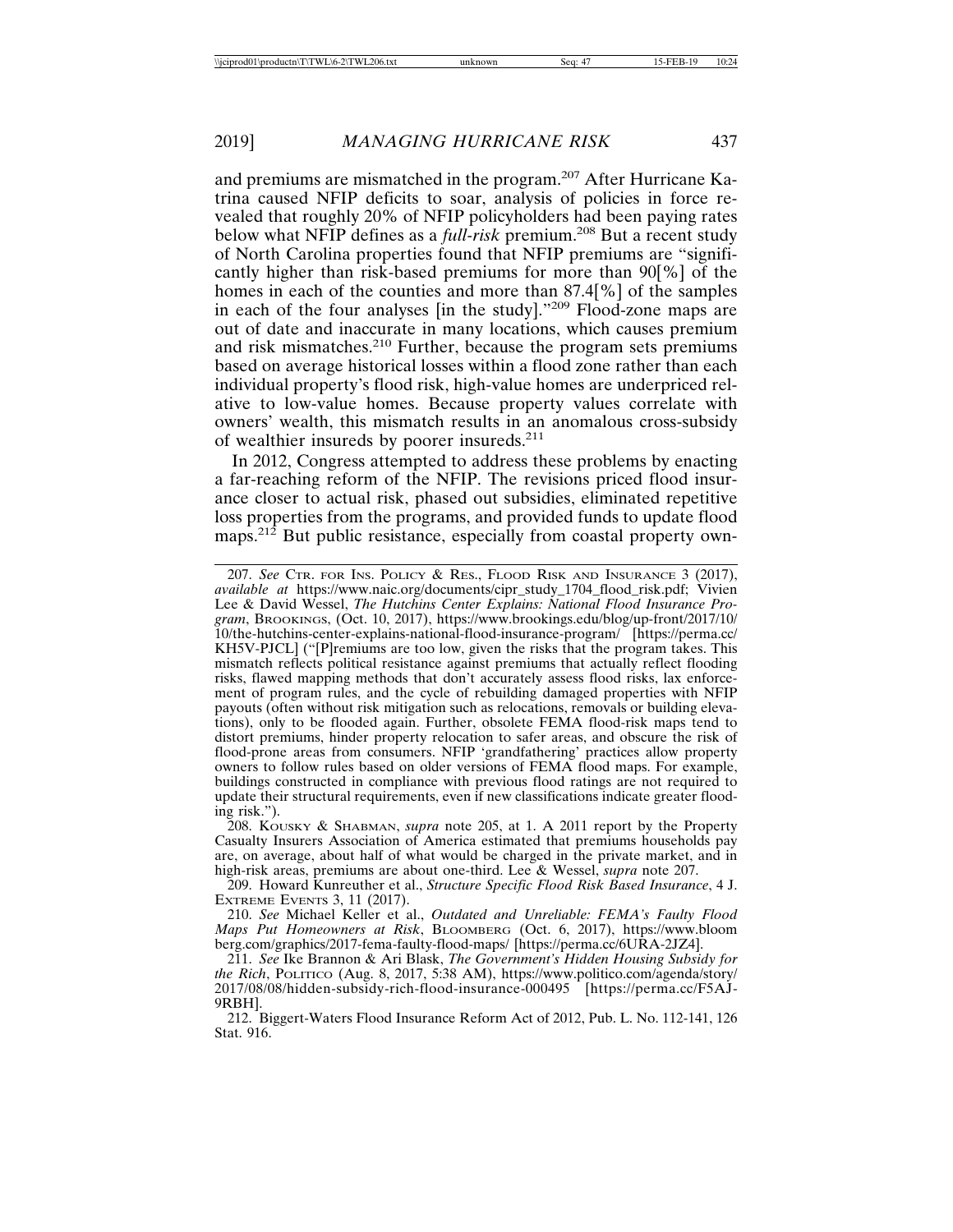ers who experienced steep increases in premiums as the risk-adjustments occurred, led to the repeal of the 2012 reforms fourteen months later.<sup>213</sup> The resistance was understandable; those policyholders who benefited from subsidized insurance after receiving encouragement to move into and build in high-risk areas were not interested in reforms that better matched premiums with risk. At the time of this Article, how this will finally resolve, if it does, is uncertain.<sup>214</sup>

Despite deficiencies in the federal intervention in flood insurance markets, governmental interventions in insurance markets are not always flawed. Although imperfect, state regulation of insurance companies for solvency through reserve and capital requirements has generally been effective, as have state regulatory efforts with respect to licensing, anti-discrimination, and unfair trade practices.215 Federal interventions in other areas have also successfully achieved their goals.216 Although the NFIP has not functioned so well, at some point the NFIP will be repaired and modified with a mix of reforms selected from some of the following items: (1) requiring all owners of property with mortgages to purchase flood insurance, instead of only owners of properties located in flood-prone areas, or, alternatively, requiring all owners of property in designated flood zones to purchase flood insurance without regard to the properties' encumbrances; (2) increasing

214. As the NFIP reauthorization deadline approached in 2018, Congress was unable to forge a consensus set of reforms to guide the program moving forward. On July 31, 2018, Congress passed, and President Trump signed, a short-term extension of the NFIP, just hours before the program was set to expire on August 1, until November 30, 2018, but no progress has been made in addressing needed long-term reforms in the program exacerbated by the losses in the 2018 hurricane season.

215. *See* JERRY & RICHMOND, *supra* note 66, at 86–95.

216. The federal deposit insurance system has helped maintain confidence in the national banking system and played a major role in averting worse conditions that easily could have unfolded during the recession that began in 2008. See FEDERAL DEPOSIT INSURANCE CORPORATION, https://www.fdic.gov/ [https://perma.cc/7FF8- KG9A]; *see* FDIC, CRISIS AND RESPONSE: AN FDIC HISTORY, 2008–2013 (2017), *available at* https://www.fdic.gov/bank/historical/crisis/crisis-complete.pdf. The federal backstop in the Terrorism Risk Insurance Act, first enacted in 2002, has been effective in stabilizing insurance markets that were thrown into chaos by the September 11 attacks. For more background, see *Terrorism Risk Insurance Program*, U.S. DEP'T TREASURY, https://www.treasury.gov/resource-center/fin-mkts/Pages/program.aspx [https://perma.cc/6ZQT-CCDL]. The core problem faced by the nation's elderly population in the late 1950s and early 1960s was that private insurers would not sell them insurance or would do so under conditions of very limited coverage terms, or very high, often unaffordable, premiums. Although controversial when enacted and still not immune from critique, any fair assessment of Medicare must conclude that it solved the problem of access to health care for almost all of the nation's elderly, and fifty years later, it is hard to imagine that the nation's political leaders would have support for returning the country to pre-1965 approaches to insuring the health care needs of the elderly.

<sup>213.</sup> *See* Logan Strother, *Five Reasons That Flood Insurance Will Fail Without Reform*, Post and Courier (Sept. 17, 2017), https://www.postandcourier.com/opinion/ commentary/five-reasons-that-flood-insurance-will-fail-without-reform/article\_0f14ed 4e-99a0-11e7-a601-ffda4152bcc5.html [https://perma.cc/586R-DJY3].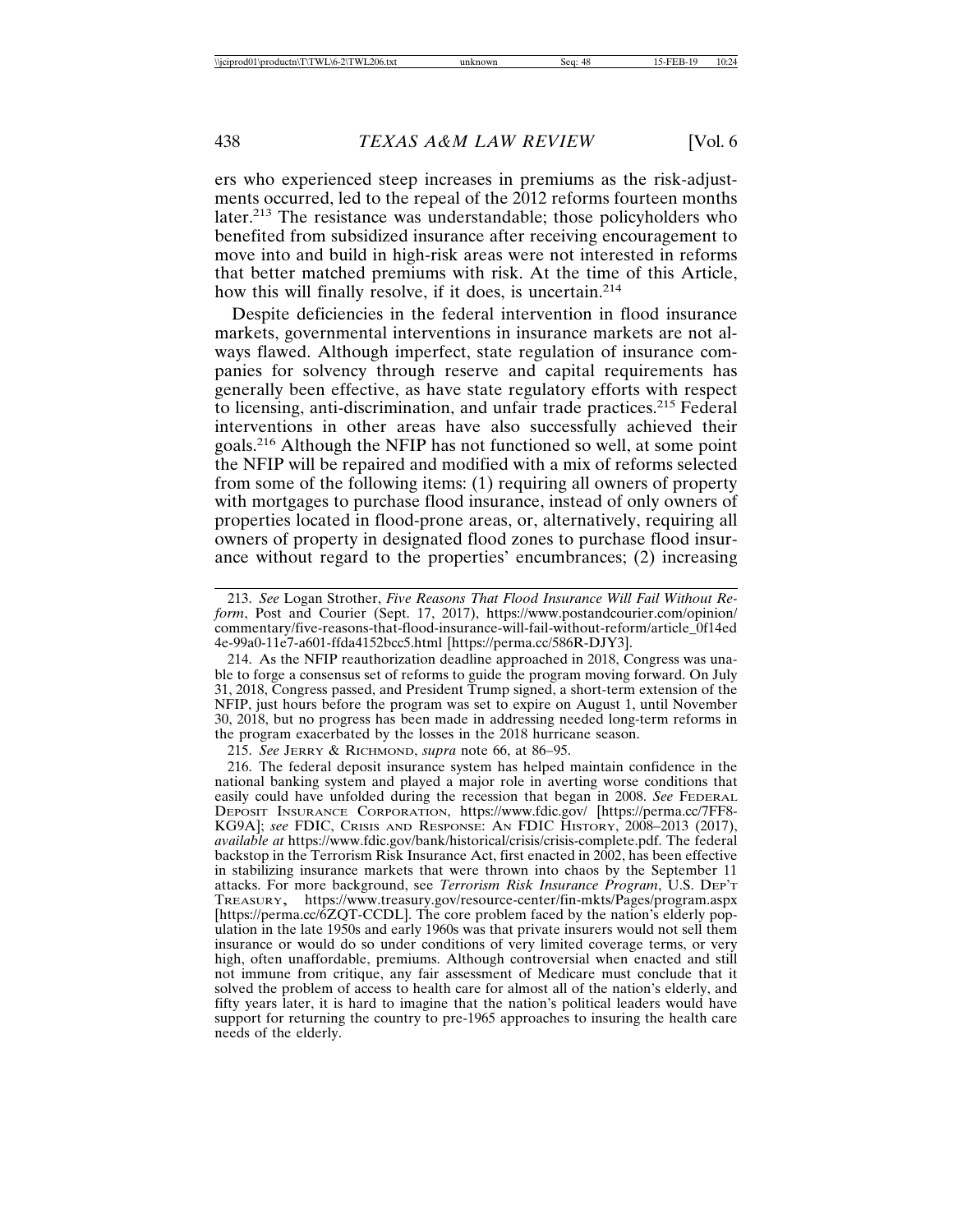the accuracy and granularity of NFIP rates through new technologies and big data analytics that measure flood risk and adjust premiums to risk; (3) eliminating the ability of high-risk properties to make recurrent claims on the NFIP by allowing only one total loss claim per insured location; because this measurement would run with the land and apply to future owners, some owners, upon a total loss, would opt to relocate or at least not rebuild; also, prospective buyers would be deterred from purchasing a property they could not insure; (4) as premiums rise for some properties due to risk adjustments, providing means-based subsidies to low-income insureds to maintain access to coverage; (5) expanding the circumstances under which the program might purchase flood-damaged property in lieu of paying proceeds to the owner, and converting the property to public lands; (6) providing premium reduction incentives to insureds who invest in loss-prevention and mitigation strategies; (7) assessing higher premiums for second homes, vacation homes, and investment properties; and (8) encouraging an increased role for private companies in insuring flood risk, accompanied by investments in NFIP prevention and mitigation efforts to offset loss of policy fees that would accompany an increased private role.217 NFIP deficit forgiveness will likely also accompany this mix of reforms.

#### D. *Incomplete and Mismatched Disaster Relief*

Using government powers to assist disaster victims has a long history in the U.S., but the expectation that this is a core responsibility of government did not emerge until the last half of the 20th century. The first known federal relief effort occurred in 1803 when Congress suspended the obligation of Portsmouth, New Hampshire merchants to make bond and tariff payments to the federal government in the aftermath of a devastating fire that destroyed large areas of the seaport.<sup>218</sup> On 128 occasions between 1803 and 1947, Congress enacted legislation to provide ad hoc relief—usually in the nature of medical supplies, food, and clothing, or funds to purchase these items—to victims of various natural disasters.219 Yet the idea that the federal government had primary responsibility for assisting natural disaster victims was not widely accepted. Thus, the federal government deferred to local government agencies to provide direct relief in the aftermath of two massive disasters in the early 20th century—the 1900 Galveston Hurricane and the 1906 San Francisco earthquake. The federal gov-

<sup>217.</sup> Discussions of how to reform the NFIP are legion. For a useful summary, see U.S. GOV'T ACCOUNTABILITY OFF., FLOOD INSURANCE: COMPREHENSIVE REFORM COULD IMPROVE SOLVENCY AND ENHANCE RESILIENCE (2017), *available at* https:// www.gao.gov/assets/690/684354.pdf.

<sup>218.</sup> FEMA, THE FEDERAL EMERGENCY MANAGEMENT AGENCY 3 (2010), *available at* https://www.fema.gov/media-library-data/20130726-1823-25045-8164/pub\_1\_fi nal.pdf (visited June 18, 2018).

<sup>219.</sup> Moss, *supra* note 81, at 312.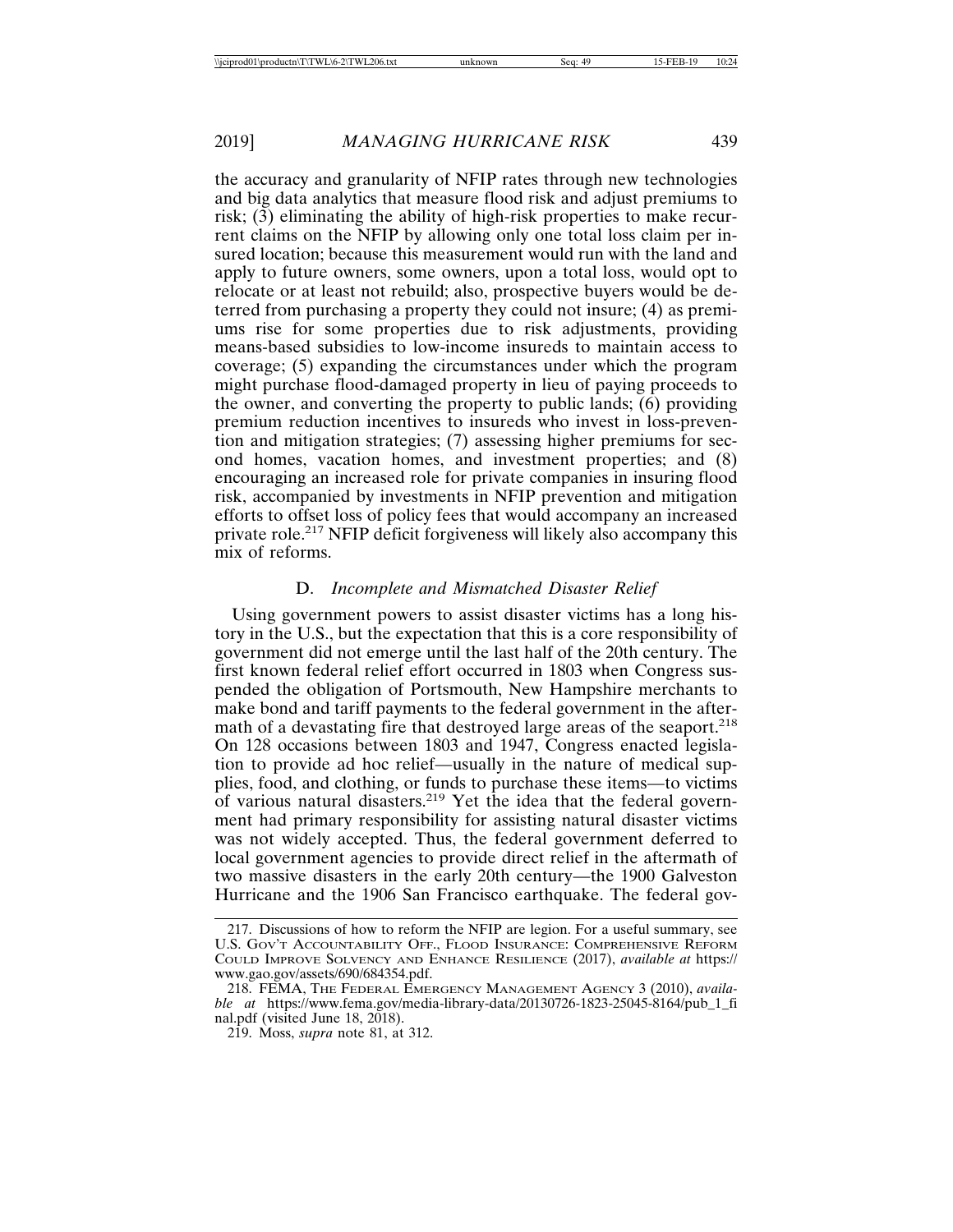ernment's limited reaction to these two disasters was, however, controversial, and this led to a national discussion about the proper role of the federal government in providing relief after major disasters.<sup>220</sup> Thus, when the Great Mississippi Flood of 1927 devastated cities and towns throughout the central U.S., President Coolidge directed Commerce Secretary Herbert Hoover to coordinate a federal disaster relief response.<sup>221</sup> The 1936 Flood Control Act encouraged the evolving acquiescence that the federal government had a role in disaster relief.222 Since 1824, the U.S. Army Corps of Engineers had built and managed canals and levees to promote domestic maritime commerce,<sup>223</sup> but the 1936 statute for the first time declared flood control as a federal activity and authorized hundreds of federal flood control projects under the direction of the Corps of Engineers.<sup>224</sup>

By passing the Disaster Relief Act in 1950, Congress fully embraced the proposition that disaster relief is a federal responsibility.<sup>225</sup> This statute created the nation's first permanent federal disaster relief fund and authorized the federal government to provide relief in the aftermath of "flood, drought, fire, hurricane, earthquake, storm, or other catastrophe in any part of the United States, which in the determination of the President" is sufficiently severe to justify federal interven-

222. 33 U.S.C. § 701a (2012) (setting out as the declaration of policy of the 1936 Act that, in part, "it is the sense of Congress that flood control on navigable waters or their tributaries is a proper activity of the Federal Government in cooperation with States . . . that investigations and improvements of rivers and other waterways, including watersheds thereof, for flood-control purposes are in the interest of the general welfare; that the Federal Government should improve or participate in the improvement of navigable waters or their tributaries . . . for flood-control purposes if the benefits to whomsoever they may accrue are in excess of the estimated costs, and if the lives and social security of people are otherwise adversely affected").

223. *A Brief History: Improving Transportation*, U.S. ARMY CORP ENG'RS, https:// www.usace.army.mil/About/History/Brief-History-of-the-Corps/Improving-Transportation/ (last visited Sept. 10, 2018) [https://perma.cc/YAD5-DR4H]. The U.S. Army Corp of Engineers was established in 1802, essentially as a successor to the army engineers who belonged to the Continental Army and assisted in the Revolutionary War. *A Brief History: The Beginnings to 1815*, U.S. ARMY CORP ENG'RS, https://www.usace .army.mil/About/History/Brief-History-of-the-Corps/Beginnings/ (last visited Sept. 10, 2018) [https://perma.cc/VWF5-UYYR]. A pair of statutes enacted by Congress in 1824 authorized the use of Army engineers to survey road and canal routes, and to improve the navigation of the Ohio and Mississippi Rivers. *A Brief History: Improving Transportation*, *supra*.

224. *A Brief History: Multipurpose Waterway Development*, U.S. ARMY CORP ENG'RS, https://www.usace.army.mil/About/History/Brief-History-of-the-Corps/Intro duction/ (last visited Sept. 10, 2018) [https://perma.cc/4826-N9E5].

225. Federal Disaster Relief Act of 1950, Pub. L. No. 81-875, § 1, 64 Stat. 1109, 1109 (1950) ("[I]t is the intent of Congress to provide an orderly and continuing means of assistance by the Federal Government to States and local governments in carrying out their responsibilities to alleviate suffering and damage resulting from major disasters, to repair essential public facilities in major disasters, and to foster the development of such State and local organizations and plans to cope to with major disasters as may be necessary.").

<sup>220.</sup> *Id.*

<sup>221.</sup> *Id.*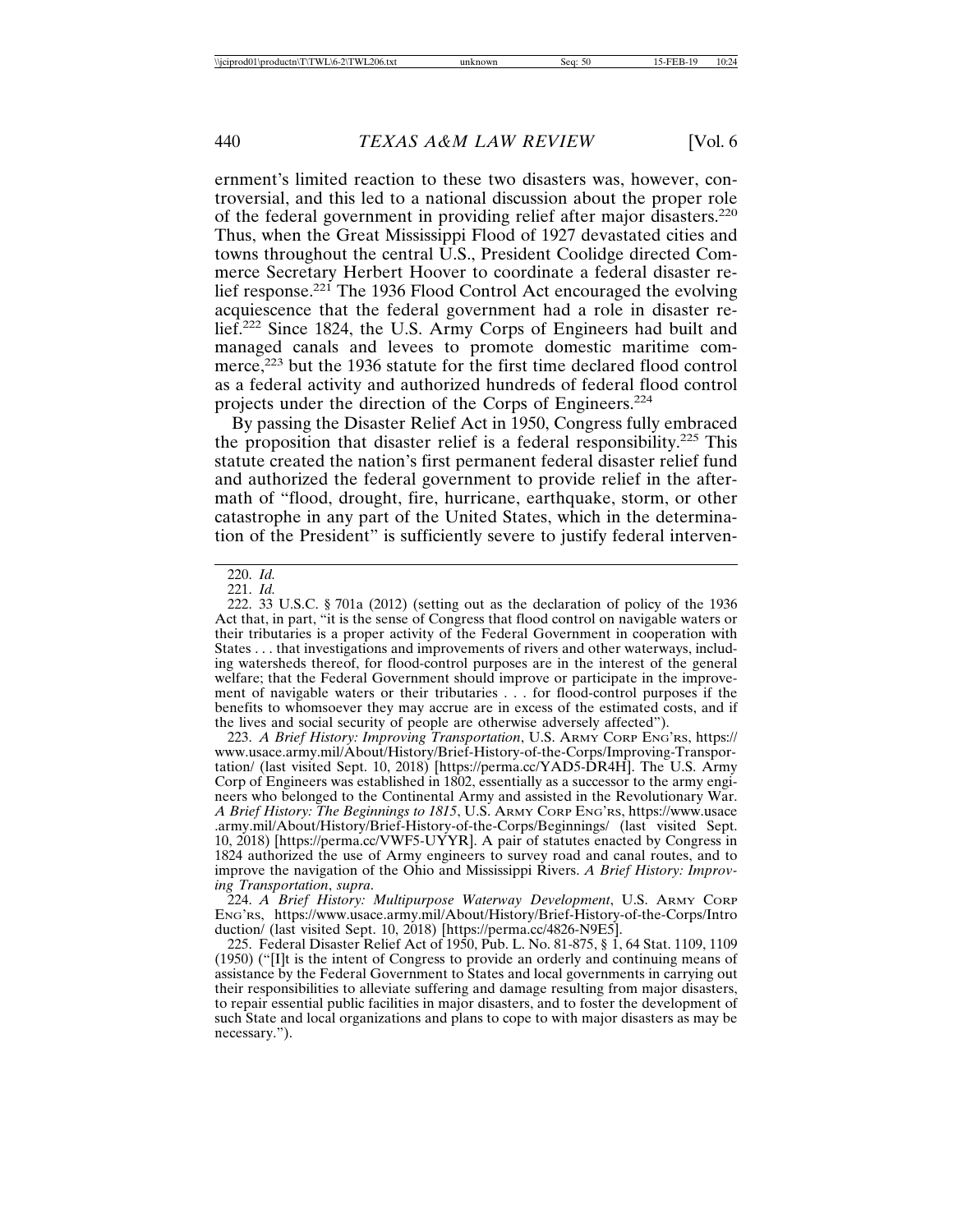tion to provide relief.226 As a result, significant disaster experiences in the 1960s had a visible federal presence in post-disaster relief efforts.227 Congress created the NFIP in 1968, expanded the 1950 federal disaster relief program through the Disaster Relief Act of 1970, and established the Federal Disaster Assistance Administration, FEMA's predecessor, in 1974.<sup>228</sup>

By the 1970s, the federal disaster relief framework had become a patchwork of congressional interventions and reforms, with federal disaster policy and relief efforts fragmented across approximately 100 different federal agencies.<sup>229</sup> In response, President Carter signed an executive order in 1979 that combined the disaster relief and civil defense responsibilities of several separate federal agencies into the newly created FEMA.230 Subsequent congressional actions added earthquake preparedness and mitigation, emergency food and shelter

228. U.S. DEP'T HOUSING & URBAN DEV., FED. DISASTER ASSISTANCE ADMIN. PROGRAM GUIDE 1–2 (1976) ("The President's declaration of a 'major disaster' or 'emergency' authorizes Federal Assistance under the Disaster Relief Act of 1974 and triggers other Federal disaster relief programs. The federal response is coordinated by the Federal Disaster Assistance Administration . . . of the Department of Housing and Urban Development. By executive order 11795, the President delegated the primary responsibility for administering the Act to the Secretary of Housing and Urban Development.").

229. *See* Garrett M. Graff, *The Secret History of FEMA*, WIRED (Sept. 3, 2017, 7:00 AM), https://www.wired.com/story/the-secret-history-of-fema/ [https://perma.cc/63P4- LNKQ].

230. Exec. Order No. 12148, 44 Fed. Reg. 43239 (July 20, 1979).

<sup>226.</sup> *Id.* §§ 2(a), 3, 8.

<sup>227.</sup> The Alaska Earthquake in 1964, Hurricane Betsy in 1965, and Hurricane Camille in 1969 were the major natural disasters of that era. Hurricane Betsy was the largest hurricane disaster to ever occur at the time; it was the first hurricane to cause more than \$1 billion in damage. *See* Scott, *supra* note 91. In current dollars, the damage caused by Betsy would be \$9.6 billion, but given the increased development in the areas where Betsy made landfall, a similar hurricane would cause approximately \$57 billion in insured losses if it were to occur today. *See* AIR Worldwide, *Top 10 Historical Hurricanes*: *What Would They Cost Today?*, VERISK (Oct. 12, 2017), https://www. verisk.com/insurance/visualize/top-10-historical-hurricanes-what-would-they-cost-to day/ [https://perma.cc/AZ5A-MWWZ]. After Betsy, Congress ordered the Army Corps of Engineers to build levees around New Orleans. Bob Marshall, *New Orleans' Flood Protection System: Stronger Than Ever, Weaker Than It Was Supposed to Be*, THE LENS (May 15, 2014, 6:00 AM), https://thelensnola.org/2014/05/15/new-orleansflood-protection-system-stronger-than-ever-weaker-than-it-was-supposed-to-be/ [https://perma.cc/NQ4U-G7RA] (reporting on the history of New Orleans's walls and levees which began with the Lake Pontchartrain and Vicinity Hurricane Protection Project). The notorious failure of these levees to protect major sectors of New Orleans in the wake of Hurricane Katrina prompted much controversy post-Katrina. *See, e.g.*, Ivor LI. van Heerden, *The Failure of the New Orleans Levee System Following Hurricane Katrina and the Pathway Forward*, 67 PUB. ADMIN. REV. 24, 35 (2007) ("The infrastructure failures observed in the Greater New Orleans area . . . resulted in the loss of life and major property damage and destruction. These failures were manmade and could have been prevented. A combination of engineering errors and political decisions resulted in a hurricane protection system of lesser quality than was promised to the citizens of Louisiana . . . .").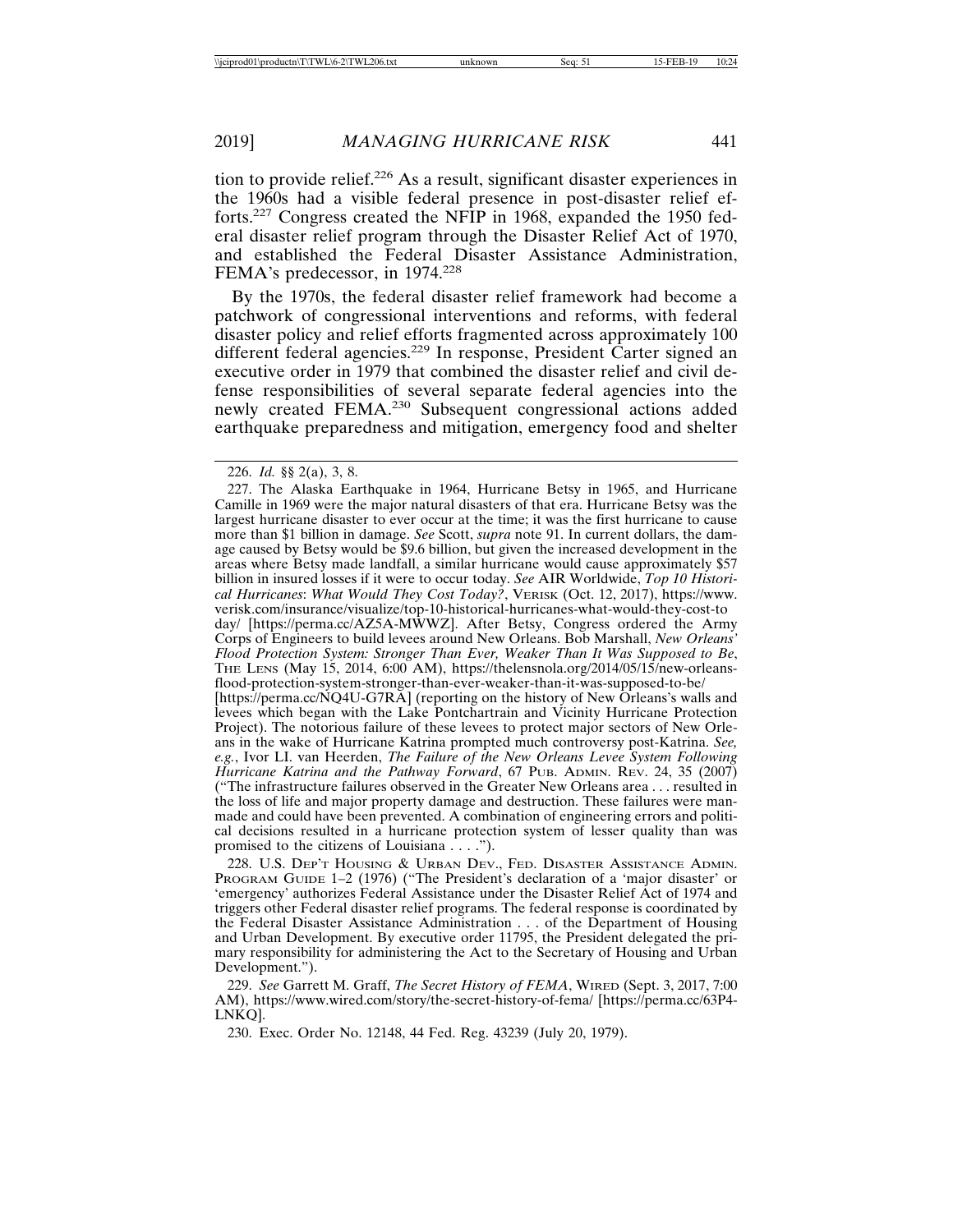assistance, enhanced disaster relief, and dam safety to the FEMA mission.<sup>231</sup>

In 1988, Congress passed the Stafford Disaster Relief and Emergency Assistance Act, which encouraged state and local governments to engage in enhanced preparedness and public assistance programs, direct assistance to households, hazard-mitigation efforts to reduce the effects of disasters, and land use and construction regulations. This statute also created the presidential disaster-declaration machinery, which makes state and local governments the default first responders to natural disasters, with a presidential disaster-area declaration amounting to a determination that a disaster is too severe for state and local governments, with the aid of private agencies, to manage relief efforts without federal assistance.<sup>232</sup>

In the aftermath of the 9/11 terrorist attacks, Congress combined twenty-two federal agencies in 2002, including FEMA, into the presidential-cabinet-level Department of Homeland Security.233 The effectiveness of this reorganization was much debated at the time,<sup>234</sup> and at least two FEMA directors warned that the complexities and intraagency competition for resources had substantially eroded FEMA's ability to respond to a natural disaster.235 Hurricane Katrina validated

232. The Robert T. Stafford Disaster Relief and Emergency Assistance, *supra* note 24. Under the Stafford Act framework, a presidential disaster declaration may authorize either or both of two programs: Public Assistance, which provides aid to local governments, and Individual Assistance, which helps households. SHAWN REESE, CONG. RES. SERV., R45085, FEMA INDIVIDUAL ASSISTANCE PROGRAMS: IN BRIEF 1 (2018). A third program, Mitigation Assistance, is included in all disaster declarations. *Id.*

233. Homeland Security Act of 2002, Pub. L. No. 107-296, 116 Stat. 2135.

234. *See, e.g.*, Jonathan Thessin, *Department of Homeland Security*, 40 HARV. J. ON LEGIS. 513, 525–31 (2003); Pete Brush, *The Homeland Security Debate*, CBS (June 11, 2002), https://www.cbsnews.com/news/the-homeland-security-debate/ [https:// perma.cc/9C7P-C66A]; *Bush Signs Homeland Security Bill*, CNN (Nov. 26, 2002, 1:10 AM), http://www.cnn.com/2002/ALLPOLITICS/11/25/homeland.security/ [https:// perma.cc/5LT9-2X9B].

235. In 2004, James Witt, who served as Director of FEMA from 1993 to 2001, expressed concern that the nation's ability "to prepare for and respond to disasters" had been "sharply eroded." *The Homeland Security Department's Plan to Consolidate and Co-locate Regional and Field Offices: Improving Communication and Coordination Before the Subcomm. on Energy Policy, Nat. Res. & Regulatory Affairs*, 108th Cong. (2004) (statement of James Lee Witt, Former Director of the Federal Emergency Management Agency). In 2003, then-FEMA Director Michael Brown complained in a memo that the "capacity" of FEMA had "disintegrated" as a result of the reorganization. Michael Grunwald & Susan B. Glasser, *Brown's Turf Wars Sapped FEMA's Strength*, WASH. POST (Dec. 23, 2005), https://www.washingtonpost.com/ archive/politics/2005/12/23/browns-turf-wars-sapped-femas-strength/323fd421-78f3-44 ce-a667-9c60c5473d86/?utm\_term=.352216453cfc [https://perma.cc/J84M-JTAR].

<sup>231.</sup> Earthquake Hazards Reduction Act of 1977, Pub. L. No. 95-124, 91 Stat. 1098 (earthquake preparedness and mitigation); Stewart B. McKinney Homeless Assistance Act, Pub. L. No. 100-77, 101 Stat. 482 (1987) (emergency food and shelter assistance); Disaster Relief Act of 1974, Pub. L. No. 93-288, 88 Stat. 143 (enhanced disaster relief); Water Resources Development Act of 1996, Pub. L. No. 104-303, 110 Stat. 3658 (establishing a national dam safety program).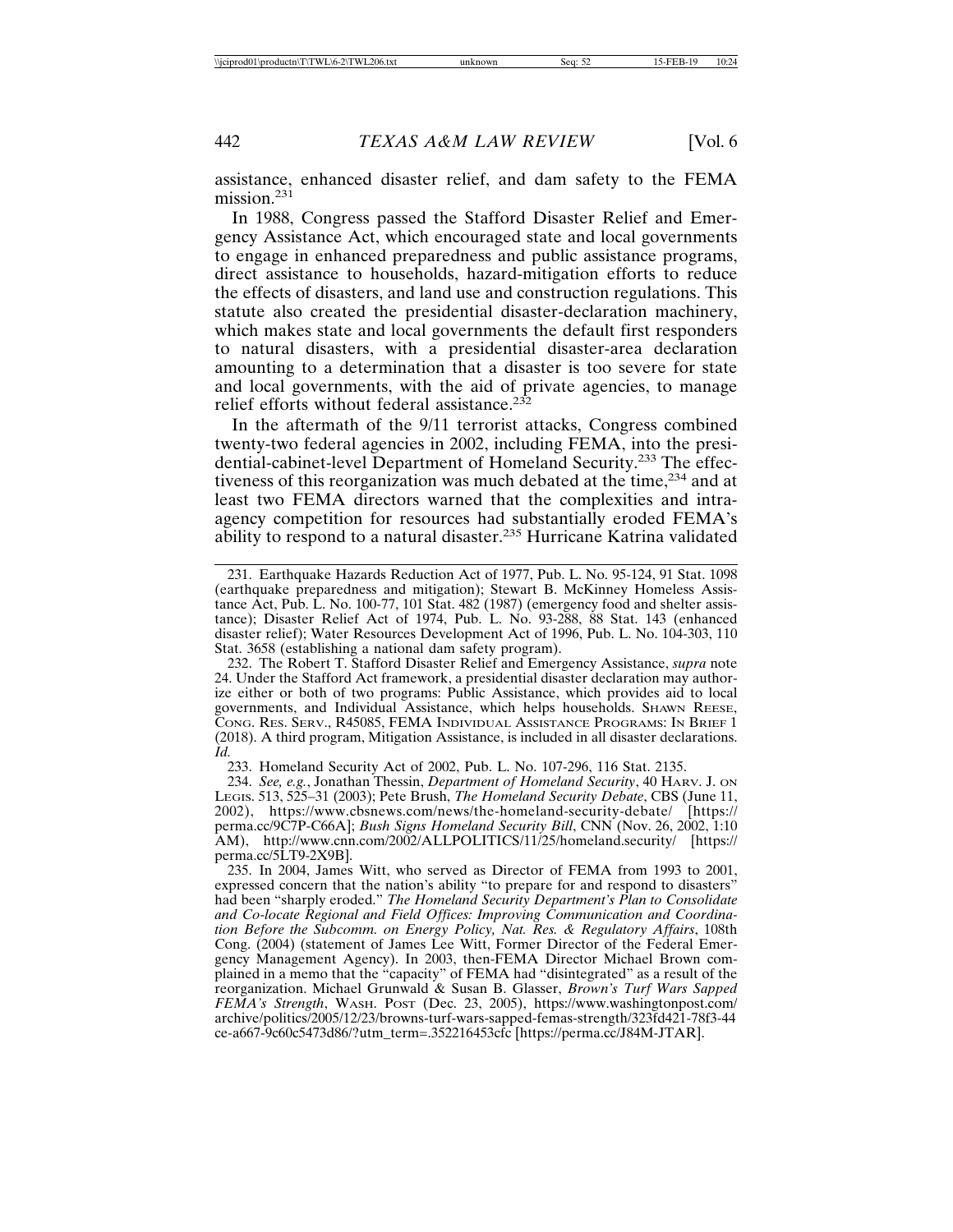these predictions when it made landfall in 2005; the federal response to Katrina was widely criticized for its delay, disorganization, and inadequacy, and FEMA took the brunt of much of this criticism.236 In direct response, Congress passed the Post-Katrina Emergency Management Reform Act in 2006,237 which restated FEMA's core missions as "preparedness, protection, response, recovery, and mitigation."<sup>238</sup> This broadly defined set of purposes explicitly acknowledged the federal government's role in all phases of a disaster, including pre-disaster planning and preparation, civil protection as a disaster unfolds, and post-disaster relief.<sup>239</sup>

Few argue that disaster relief is unimportant when catastrophe strikes, but a problem arises when the expectation of disaster relief encourages underinvestment in preparation, which leads to a greater need for disaster relief in the aftermath of disasters. Spending *ex ante* for loss prevention, mitigation, and insurance is illogical if *ex post* assistance is forthcoming.<sup>240</sup> This moral hazard problem is what economist James Buchanan described as the *Samaritan's dilemma*; 241 if individuals and firms expect disaster relief *ex post*, they will underinvest in prevention, mitigation, and insurance.<sup>242</sup> Kousky, Michel-Kerian, and Raschky found in their research that "federal post-disaster grants provided to households for uninsured losses have a negative impact on average insurance coverage across all measures of [Individual Assistance], although significance levels vary."<sup>243</sup>

Moreover, even granting that *ex post* disaster spending is suboptimal when compared to equivalent investments in pre-loss prevention and mitigation, it is impossible to imagine a congressional majority resisting calls to increase relief spending whenever disaster strikes. Elected officials assume that they will pay dearly in the political process if they are perceived to oppose post-disaster spending.244 Media

238. *Id.* § 503.

239. A comprehensive summary of how disaster relief is delivered through federal mechanisms is beyond the scope of this article, but FEMA is not the only agency through which disaster relief is provided. *See* GAO-08-7, *supra* note 162, at 15–17.

240. *See* MICHEL-KERJAN & VOLKMAN-WISE, *supra* note 146, at 4.

241. *See* James Buchanan, *The Samaritan's Dilemma*, *in* ALTRUISM, MORALITY, AND ECONOMIC THEORY 71–85 (Edmund S. Phelps ed., 1975).

242. *See* Carolyn Kousky et al., *Does Federal Disaster Assistance Crowd out Flood Insurance?*, 87 J. ENVTL. ECON. & MGMT. 150, 151 (2018). The term "charity hazard" is also used to refer to the effect of private philanthropy crowding out the purchase of insurance. *Id.* at 151.

243. *Id.* at 162.

244. *See id.*

<sup>236.</sup> *See* Patrick Marshall, *Disaster Readiness: Is FEMA Prepared for Weather Catastrophes?*, CQ RESEARCHER (Jan. 12, 2018), http://library.cqpress.com/cqresearcher/ document.php?id=CQresrre2018011203 [https://perma.cc/6R6U-J4TA] (discussing how "FEMA's public image hit a new low" during and after the Katrina response).

<sup>237.</sup> Post-Katrina Emergency Management Reform Act of 2006, Pub. L. 109-295, 120 Stat. 1394.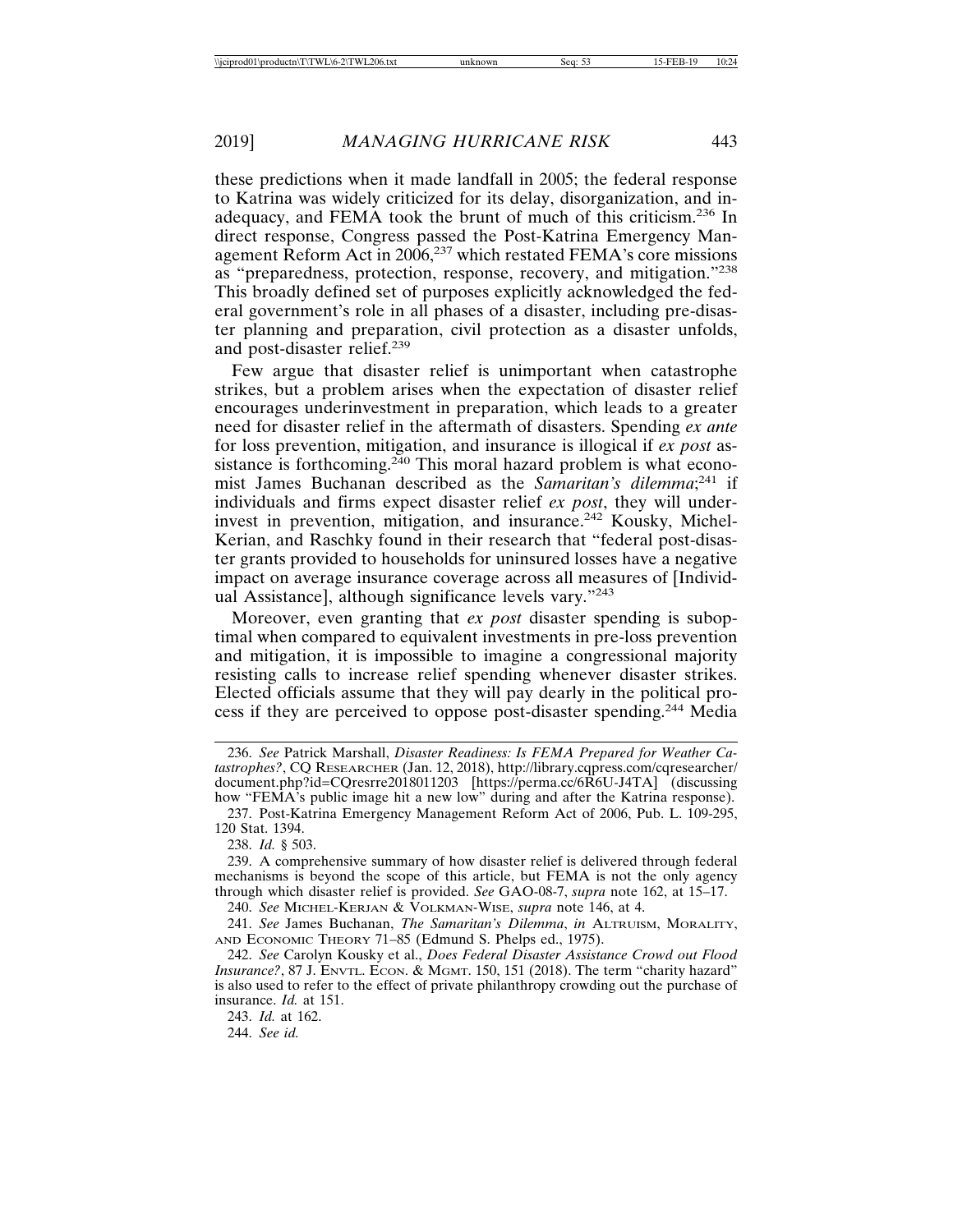attention on the suffering of disaster victims is extensive.245 When this is coupled with the public's deeply held expectation that the government will provide *ex post* relief,<sup>246</sup> media coverage helps make the consequences of perceived unresponsiveness to disasters by public officials potentially severe.<sup>247</sup>

In addition, the budgeting process for natural disasters, as a practical matter, forecloses efforts to constrain spending, should Congress desire constraint. FEMA bases its budget requests on past major disasters, but this approach has not anticipated extraordinary loss years and has usually failed to reserve sufficient funds to cover any given year's disaster costs.248 Thus, a pattern has developed where Congress appropriates emergency funds in the aftermath of a natural disaster to supplement the exhausted FEMA budget. $249$  This ad hoc, case-by-case approach is not a coherent strategy; in fact, the pattern of appropriations suggests that political considerations, rather than an objective measure of need, are the overriding factors in how much relief is provided in response to particular catastrophes.<sup>250</sup>

245. J. Brian Houston et al., *Disaster News: Framing and Frame Changing in Coverage of Major U.S. Natural Disasters, 2000–2010*, 89 JOURNALISM & MASS COMM. Q. 606, 613 (2012) ("Disaster characteristics that are likely to drive news coverage include the number of people killed by the disaster, number of people injured, number of people affected in other ways, and amount of destruction and damage.").

246. This increased expectation is evident in the increased number of presidential major disaster declarations in recent years. *See Disaster Declarations by Year*, FEMA, https://www.fema.gov/disasters/year?field\_dv2\_declaration\_type\_value=dr&=apply (last visited Sept. 11, 2018) [https://perma.cc/5JAC-BVZ7]. There were 186 declarations issued in the 1960s and 560 in the 2000s. *Id.* From 2010 to 2018, 522 have been issued. *Id.*

247. *See, e.g.*, Douglas Brinkley, *The Flood That Sank George W. Bush*, VANITY FAIR (Aug. 26, 2015), https://www.vanityfair.com/news/2015/08/hurricane-katrinageorge-w-bush-new-orleans (last visited July 10, 2018) [https://perma.cc/MC88- M5XQ]; Two-in-Three Critical of Bush's Relief Efforts, PEW RES. CTR. (Sept. 8, 2005), http://www.people-press.org/2005/09/08/two-in-three-critical-of-bushs-relief-efforts/ [https://perma.cc<sup>7</sup>4MML-3XYY]. The political ramifications of the governmental response to the three 2017 hurricanes are still uncertain. The weight of opinion is that the Trump administration's response to the effects of Hurricane Maria in Puerto Rico was deficient. *See* Robinson Meyer, *What's Happening With the Relief Effort in Puerto Rico?*, THE ATLANTIC (Oct. 4, 2017), https://www.theatlantic.com/science/ archive/2017/10/what-happened-in-puerto-rico-a-timeline-of-hurricane-maria/541956/ [https://perma.cc/85ZC-XJFN]. But differences existed in the administration's responses to Hurricanes Harvey, Irma, and Maria, in that quicker and more robust responses occurred in response to the losses in Texas and Florida. *See* Ron Nixon & Matt Stevens, *Harvey, Irma, Maria: Trump Administration's Response Compared*, N.Y. TIMES (Sept. 27, 2017), https://www.nytimes.com/2017/09/27/us/politics/trumppuerto-rico-aid.html [https://perma.cc/JWE9-S64A]; Danny Vinik, *How Trump Favored Texas Over Puerto Rico*, POLITICO (Mar. 27, 2018), https://www.politico.com/ story/2018/03/27/donald-trump-fema-hurricane-maria-response-480557 [https:// perma.cc/SP4B-JGCB].

248. Marshall, *supra* note 236.

249. *Id.*

250. *See* Nicole Einbinder, *How the Response to Hurricane Maria Compared to Harvey and Irma*, FRONTLINE (May 1, 2018), https://www.pbs.org/wgbh/frontline/arti cle/how-the-response-to-hurricane-maria-compared-to-harvey-and-irma/ [https://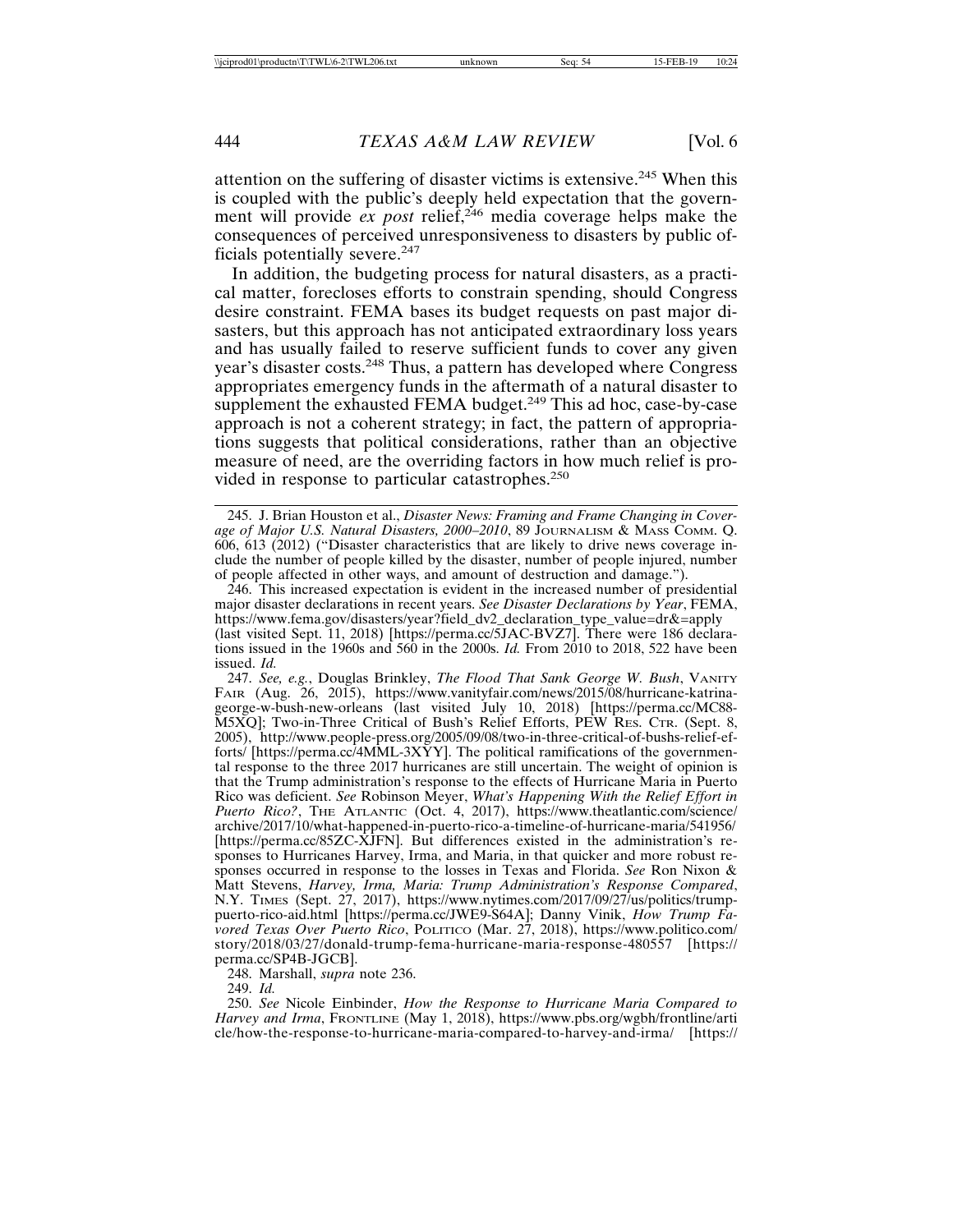In response to the Samaritan's dilemma, the government could require a commitment to purchase flood insurance on a going-forward basis as a condition of receiving disaster relief currently. This requirement would improve take-up rates, albeit with impact largely limited to areas already suffering hurricane damage. Interestingly, Kousky et al., also found that Small Business Administration disaster-relief loans "have almost no impact on insurance demand."<sup>251</sup> This latter finding is not surprising, as recipients disfavor loans relative to grants simply because loans must be repaid and, unlike grants, do not provide relief from failures to purchase insurance. Although the study could not test whether consumers fail to purchase insurance when the receipt of disaster relief is not conditioned on the purchase of insurance, they reasoned that "it does seem that [such a requirement] is effective in preventing decreases in take-up rates after a disaster."252 The Kousky, et al. results suggest that increasing loans and limiting the growth in grants would be more likely to incentivize the purchase of insurance. Any plan to increase the flood insurance take-up rate must contend with the problem that many lower-income residents lack the financial capacity to meet an insurance-purchase or prevention-mitigation investment condition. Thus, some kind of subsidy system will need to be a part of this kind of reform. In addition, this system would require an enforcement mechanism for disaster relief recipients who fail to adhere to their insurance purchase commitments.

Another option for disaster relief reform, and one which FEMA has proposed, would require states to spend a designated amount each year on disaster preparedness to be eligible for federal financial assistance after major disasters.<sup>253</sup> Not surprisingly, state and local officials, who tend to resist any mandate on increased state expenditures coming from the federal government, have strongly resisted this disaster-deductibles proposal. $^{254}$  Yet these officials will be among the first to request massive infusions of federal disaster relief assistance whenever a catastrophe strikes. A deductible structure could be an effective incentive for *ex ante* prevention and mitigation efforts. The structure

251. Kousky et al., *supra* note 242, at 162.

252. *Id.*

253. *See* FEMA, Establishing a Deductible for FEMA's Public Assistance Program, 82 Fed. Reg. 4064 (Jan. 12, 2017) (to be codified at 44 C.F.R. pt. 206).

254. *See* Marshall, *supra* note 236.

perma.cc/4RNC-5ZNR] (comparing the response by FEMA to Harvey (Texas), Irma (Florida), and Maria (Puerto Rico), and finding the immediate response to Maria far behind the other two in terms of supplies delivered and personnel deployed). *See also* Maya Lau, *California Lawmakers Upset That Wildfire Money Is Left out of White House's Disaster Aid Request*, L.A. TIMES (Nov. 19, 2017, 4:10 PM), https://www.la times.com/local/lanow/la-me-california-wildfire-funds-20171119-story.html [https:// perma.cc/TE5D-QLSR] (noting California lawmakers' sentiment "that it was 'mindboggling' the Trump administration did not include any funds for California [wildfire recovery] in its latest request, most of which will go to hurricane relief in Texas and Florida.").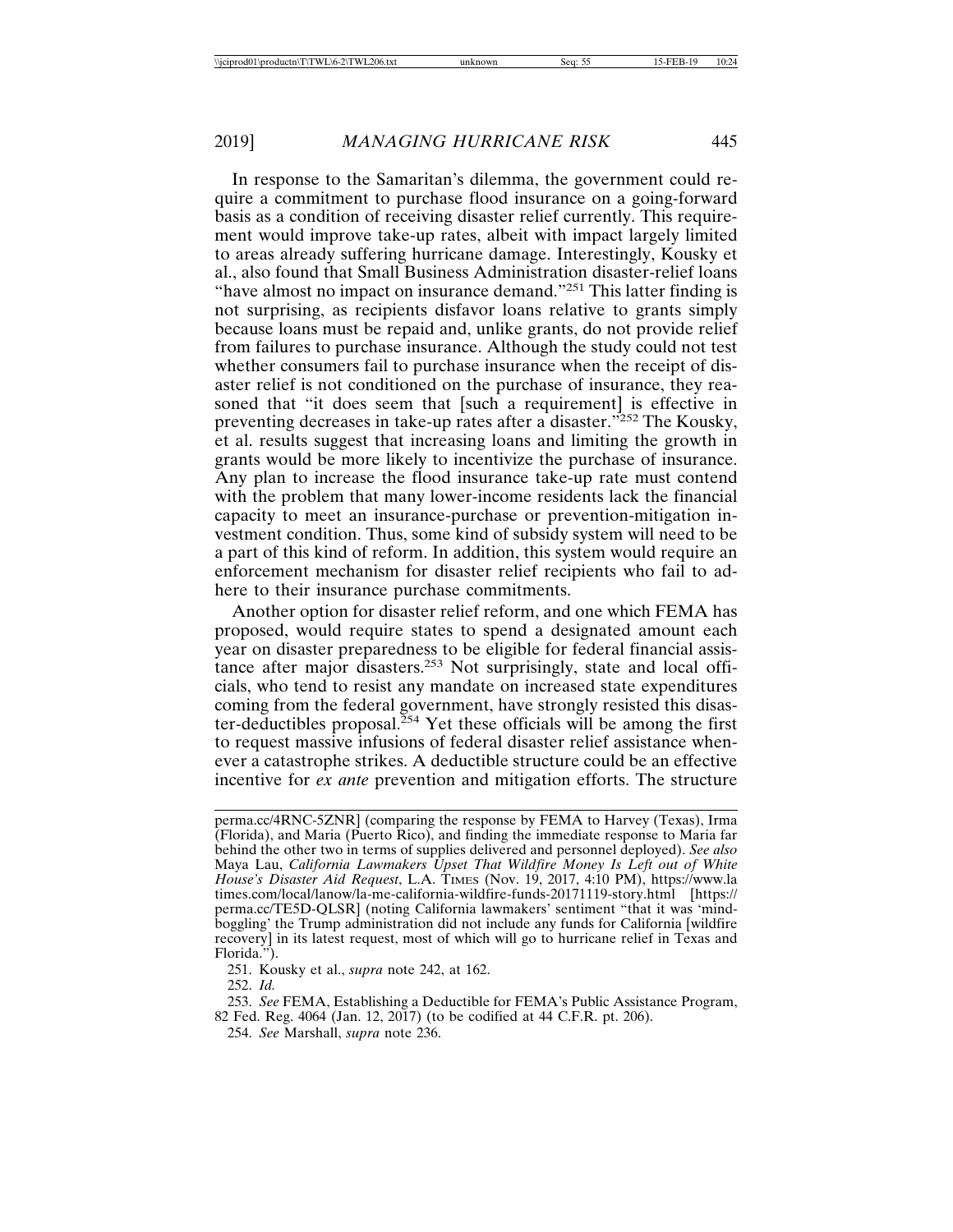should take into account the challenges facing small states with small budgets; thus, the deductible could be tied to population size, the state's share of GDP, or some other metric that accounts for a particular state's ability to pay.

Overall, the prospects for reforming the current approach to disaster relief are not encouraging. Although public perceptions of natural disaster risk may be susceptible to shifts in light of the recent experiences of the 2017 season, Professors Healy and Malhotra found that voters do not incentivize politicians to support pre-disaster planning and investment in loss reduction and mitigation but do expect postloss government disaster relief and will punish politicians who fail to provide it.255 This suggests that the mismatch between investment and disaster relief is ultimately grounded in widespread public misapprehension of the costs of failing to invest in national preparedness, which helps explain why the government has tilted its priorities decidedly in favor of disaster relief. Healy and Malhotra put it succinctly: "[a]n ounce of prevention would be far more efficient than a pound of cure, but voters seem interested only in the cure."256 On the other hand, although government underinvestment in disaster preparation is endemic, it is noteworthy that government does not underinvest in terrorism prevention and airline security, as the post-9/11 responses vividly illustrate.257 This discrepancy is predicted by the heuristic that highly observable events with horrific consequences are perceived as carrying more risk than abstract events that happen less frequently. The losses of the 2017 hurricane season might have more salience with the public than previous hurricane events. A fair prediction, however, is that this will not be the case. In 2006, Congress quickly acted with a package of disaster-relief statutory reforms after Katrina, but interest in hurricane preparedness faded within a few years, suggesting that hurricane disasters only have a temporary impact on public attention.258

#### IV. THE NATURAL DISASTER RISK MANAGEMENT FUTURE

The lack of a comprehensive, effective government strategy for natural disaster risk management, and the history of the uncompleted efforts to craft one, should be sufficient to demonstrate that creating such a policy is as much a political problem as it is a risk management and insurance problem. Except for the consequences of a war fought partially on American soil, a successful terrorist attack that renders parts of the U.S. uninhabitable for years or decades, or a pandemic, no threat to the homeland exists that surpasses natural disaster risk. Thus, any national preparedness strategy designed to manage such an

<sup>255.</sup> *See* Healy & Malhortra, *supra* note 147, at 388.

<sup>256.</sup> *Id.* at 402.

<sup>257.</sup> *Id.*

<sup>258.</sup> *See id.* at 403.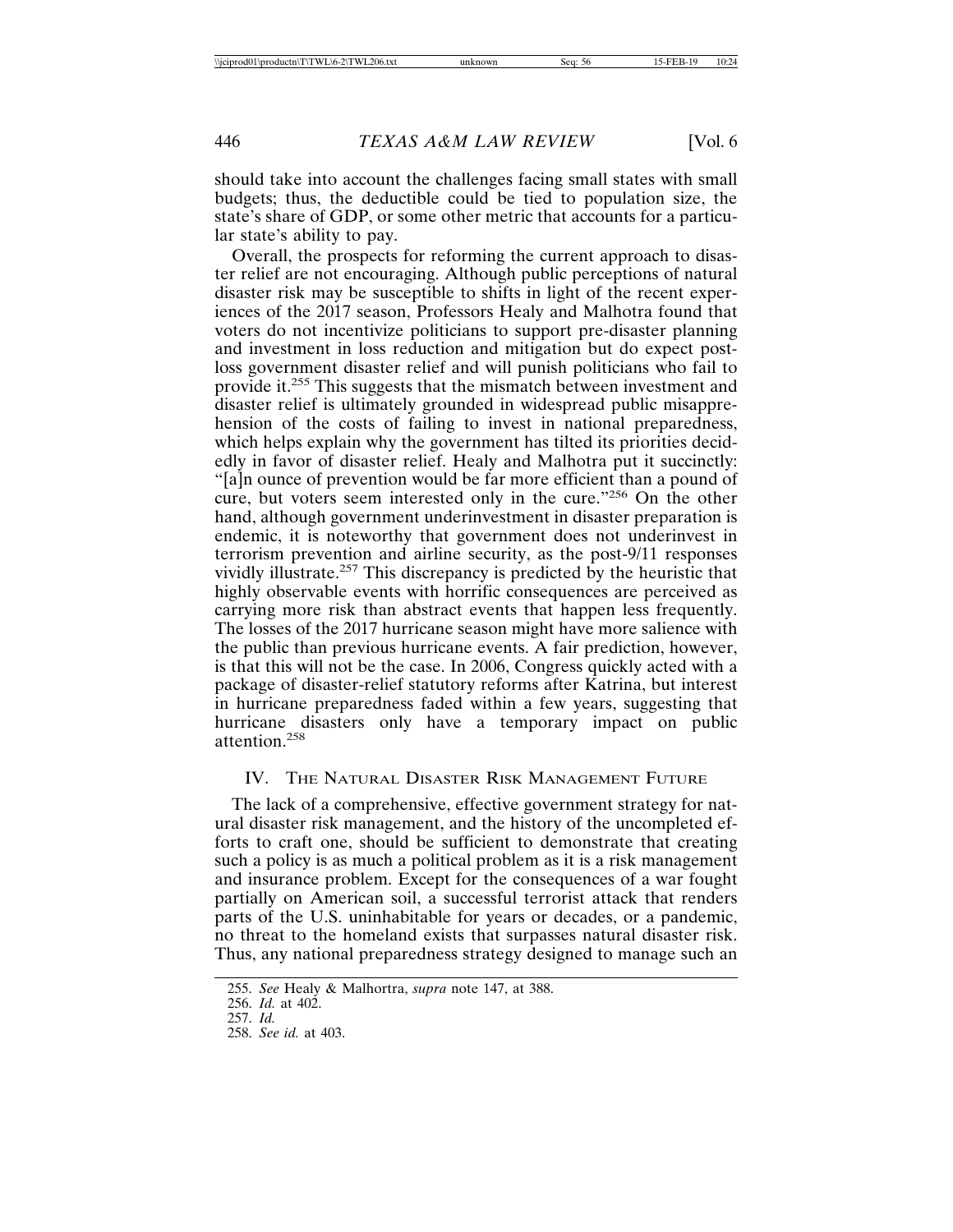eventuality must involve a consensus forged in a national conversation that includes the executive and legislative branches of the federal government.

Although understanding risk management and insurance as a niche within the larger political system is not the way insurance discussions are usually framed, the insight that politics plays a role in natural disaster risk management is not especially remarkable. It has long been understood that risk management and insurance mechanisms exist and operate within the larger political system where values and assets are allocated.259 Government actors, private individuals, firms, and insurance companies constantly make choices about whether to invest in (or reward) mitigation or prevention, what kinds and scope of coverages to make available at what prices, which individuals or firms to allow to enter risk distribution pools, or which underwriting classifications to use or permit to be used. The sum of these choices allocates and distributes resources and assets in society. How the resulting gains, losses, benefits, and burdens are allocated will be a part of, and will ultimately align with, the allocation of values, assets, and resources in the larger political system.

Risk management in any context rarely involves simple questions and obvious choices, but when a risk implicates national security and affects tens of millions of people, even imagining solutions that do not require a national political conversation is very difficult. The most basic lesson of the risk management-recovery matrix is that the calculus for creating a national preparedness policy for natural disasters is extraordinarily complex. Understanding the relationships within the matrix is hard because data and knowledge are incomplete in many parts of the matrix; the impact of pushing one lever within the matrix on the rest of the apparatus is frequently unknown. In earlier sections, the discussions isolated some points in the matrix where mismatches and inefficiencies are more readily observable and are especially significant; it also identified some options for future reforms. But at each of these points, the various solutions, if implemented, create different arrays of winners and losers, which means that discussions of which ones to choose will be contested.

In other words, the overarching question lying at the heart of the matrix—and one that is typical of most substantial issues of governance and public policy—is who should pay for the costs of prevention,

<sup>259.</sup> This is one of the many important insights of Spencer Kimball, a preeminent and influential insurance law scholar during the last half of the twentieth century. *See* SPENCER L. KIMBALL, INSURANCE AND PUBLIC POLICY (1960); Spencer L. Kimball, *The Purpose of Insurance Regulation: A Preliminary Inquiry in the Theory of Insurance Law*, 45 MINN. L. REV. 471, 524 (1961) ("Insurance is a small world that reflects the purposes of the larger world outside it."). For an explanation of the well-known description of politics as a system for the authoritative allocation of values, see DAVID EASTON, A FRAMEWORK FOR POLITICAL ANALYSIS (1965); DAVID EASTON, A SYS-TEMS ANALYSIS OF POLITICAL LIFE (1965).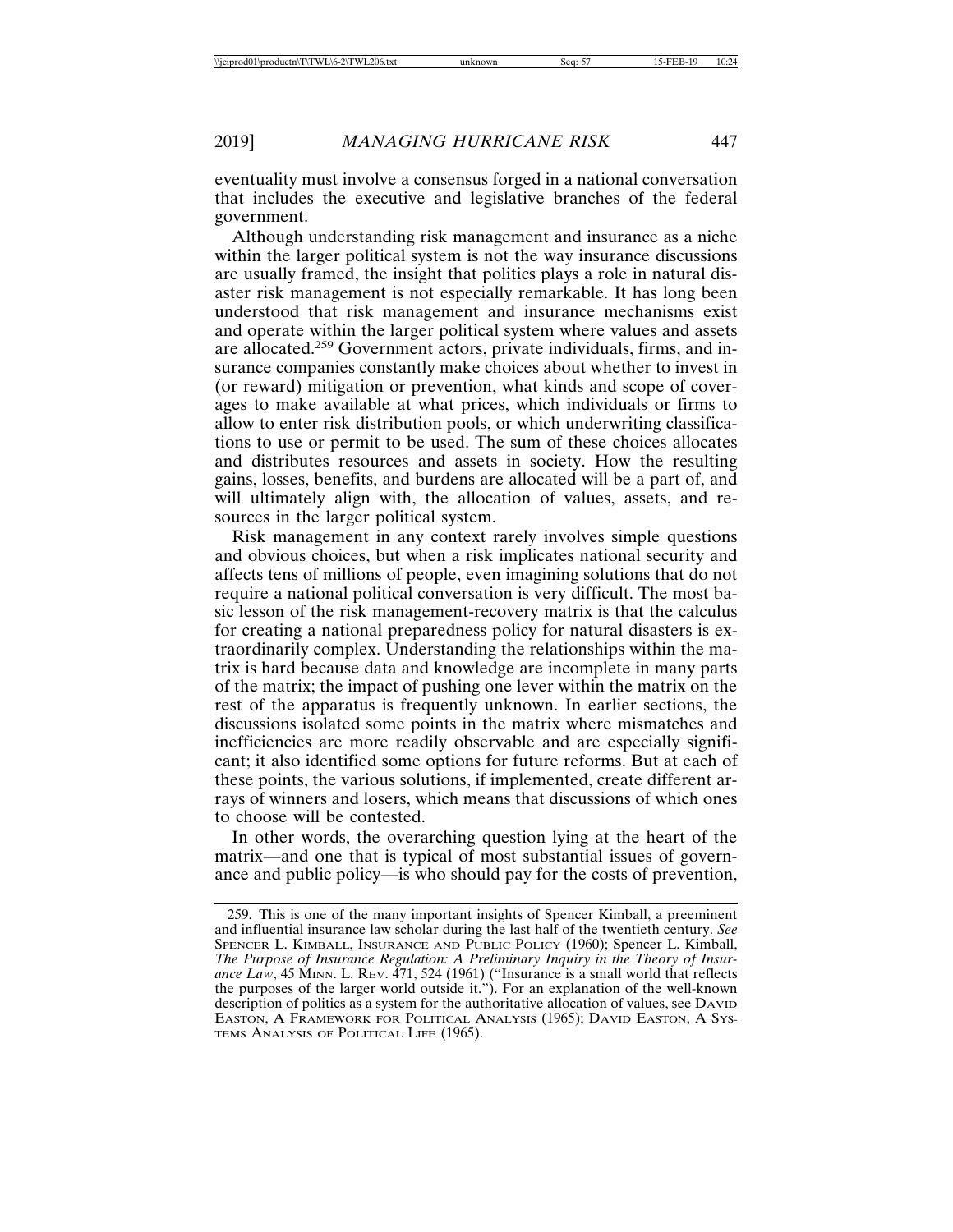mitigation, and recovery with respect to hurricanes and other natural disasters. This is not so much a question of risk management and insurance as it is a question of allocation of values within the political system.

Explaining the political system as a collection of interactions through which a society's values are authoritatively allocated has an important shared element with traditional explanations of risk management activities and insurance mechanisms. A political system consists of processes and structures, with institutions of government constituting the most obvious examples of the latter. Authority (i.e., the authoritative allocation of values) assumes power, and allocation assumes scarcity (i.e., limited supplies of assets or resources). Although allocations in a political system need not be entirely distributive—for example, integrative solutions that create more value are often available, if the constraints of effort and time permit them to be found—they are inevitably partly distributive, which means there are winners and losers, and the losers provide cross-subsidies to the winners.

Insurance and other risk management strategies share this characteristic; they are essentially exercises in cross-subsidization. The essence of insurance is to pool, *ex ante*, assets from the many and redistribute them, *ex post*, to the unfortunate few who need them based on agreed standards from the time the pool was created. The unfortunate who suffer loss benefit from (i.e., are subsidized by) contributions made by the fortunate. Those excluded from the pool are on their own, and the unfortunate in that cohort bear commensurately greater burdens from loss-producing events insured by the pool.

The foregoing manner of cross-subsidization is desirable, but not all kinds of cross-subsidization are. If risk is not valued accurately, those who pay more in premiums than the value of their risk provide a cross-subsidy to those who pay less, and this kind of cross-subsidy is undesirable. Generally, policyholders expect that insurance will be priced close to the value of the risk transferred. Those who create or face low amounts of risk do not expect to provide subsidies to those who make choices to bear more risk. Similarly, those who make higher-risk choices, although they might prefer to pay less in premiums and might advocate that outcome, cannot reasonably expect those who make lower-risk choices to pay the larger costs associated with their higher-risk choices.<sup>260</sup> Automobile insurance provides a

<sup>260.</sup> At a certain point, when the cost of measuring the difference between a higher-risk choice and a lower-risk choice exceeds the benefit in premium reduction that can be offered the lower-risk insured, the measurement and the distinction will not be made, and the higher-risk and lower-risk insureds will be pooled together. In other words, market settle toward an equilibrium in which insureds of different risk levels will be grouped within a single pool. For more discussion, see JERRY & RICH-MOND, *supra* note 66, at 14–16.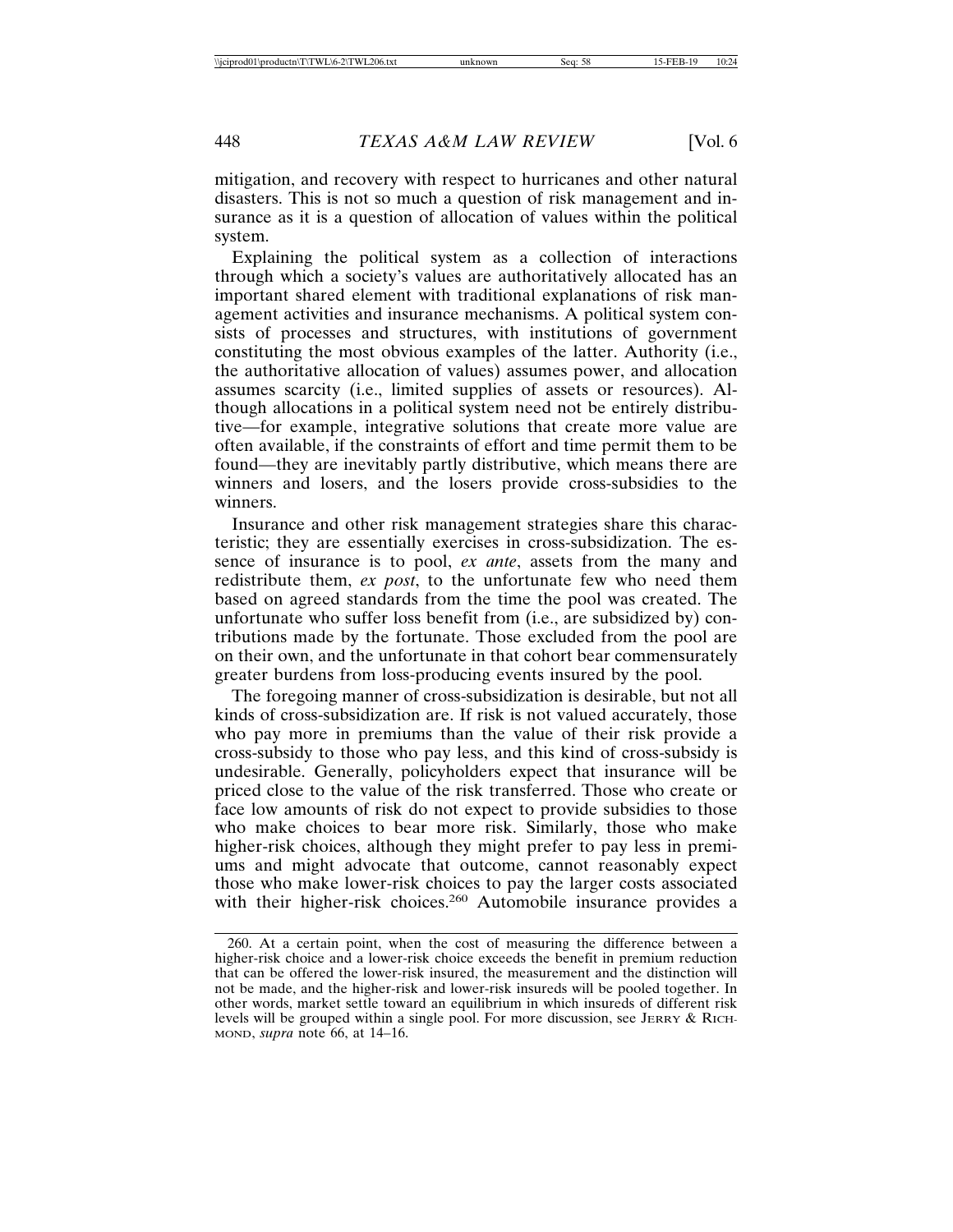good illustration: those who drive fewer miles, own less expensive cars that cost less to repair, and have a history of fewer accidents and traffic tickets do not expect to subsidize the insurance of those who have accidents more frequently in luxury vehicles that they operate more often. To translate the example to natural disaster risk, owners of less expensive homes located in areas with no hurricane risk (e.g., a homeowner in Green Bay, Wisconsin) do not expect premium pricing that causes them to subsidize those who own more expensive homes in higher-risk areas (e.g., an owner of beachfront property in Pensacola Beach, Florida).

Because there are cross-subsidies throughout the risk managementrecovery matrix, one way to frame a discussion about future risk management policy is to ask how these cross-subsidies should be designed. Our society has rejected on both economic and political grounds an answer that each individual and firm is on its own when dealing with natural disaster risk, so some cross-subsidy of disaster victims is certain to occur. The government plays an indispensable role in natural disaster recovery, and public resources will always be important elements of the matrix, so taxpayers generally will be a source of the cross-subsidy to disaster victims. But are there limits on these crosssubsidies? Should the taxpayer cross-subsidy be limited when an individual fails to purchase available flood insurance, or fails to invest to some extent in pre-loss mitigation? Likewise, it is impossible to imagine a scenario where insurance will not play a major role in preparing for natural disaster loss and in providing compensation for loss once it occurs. To the extent private insurance is part of the grand strategy, the cross-subsidies are internal to the risks transferred to and distributed within the pool of covered insureds. To the extent government resources are used to subsidize the purchase of premiums in the private market, backstop the coverage, or underwrite the risk, the taxpayers provide the cross-subsidy. In these situations, are there limits to taxpayer-provided cross-subsidies resulting from a need for fiscal restraint in the context of expanding federal budget deficits? Further, the challenges created by the nature of natural disaster risk—i.e., all the factors that make it a difficult risk<sup>261</sup>—render it impossible to imagine a scenario where government will not play a role in regulating and supporting the private market. But, again, the question is how much support at what cost, with the resulting cross-subsidies, is too much?

The last question posed is not unfamiliar territory. Our political system is well acquainted with lines of insurance where a social policy intervenes and recasts the undisturbed market's cross-subsidies. When insurance is viewed as being imbued with characteristics of a public good to which all should have access, the economic realities of those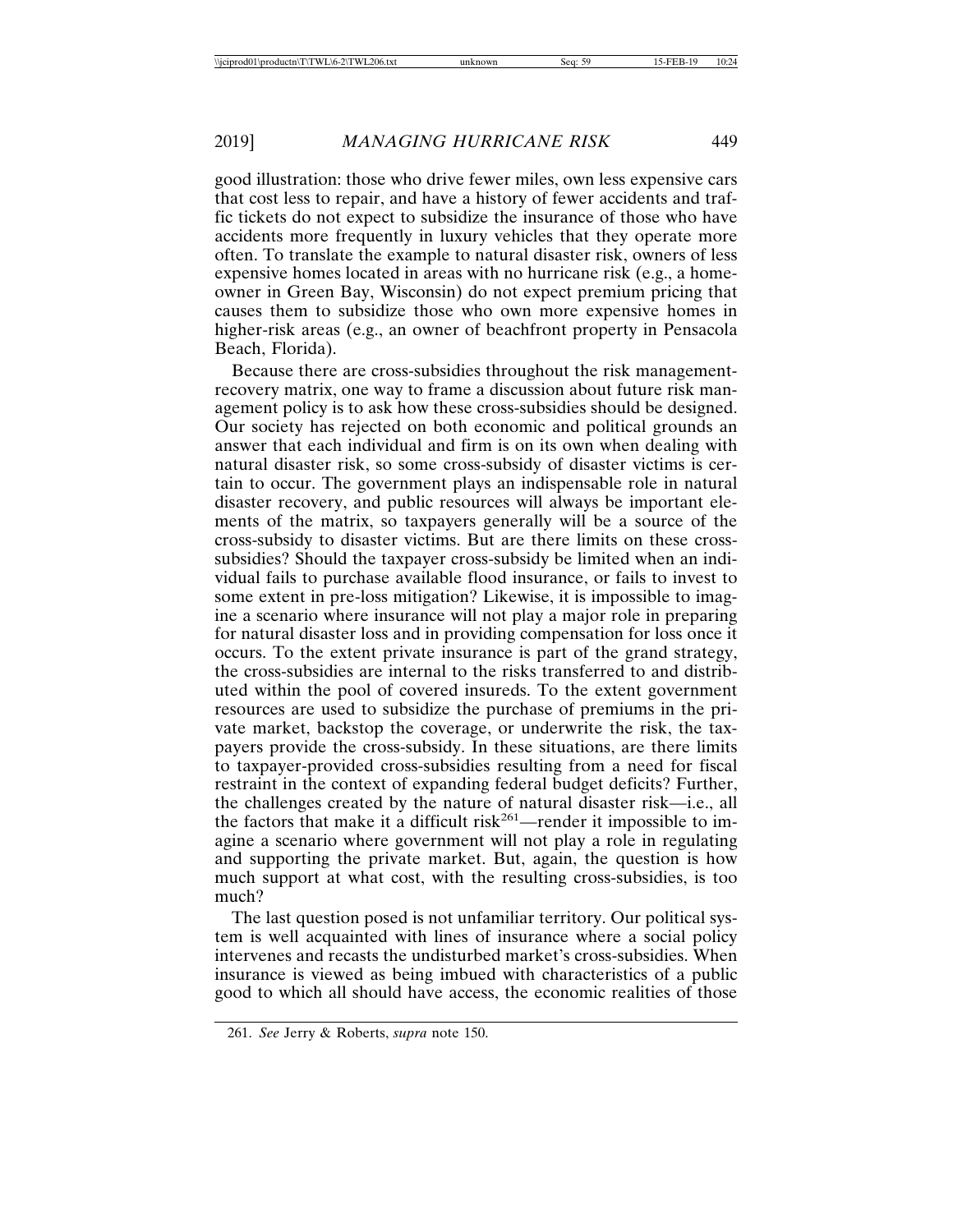who have less ability to pay for the insurance sometimes leads to a government-imposed, means-based premium structure or a public subsidy arrangement that enables lower-income, lower-wealth individuals to have access to the market. In other situations, the high costs of insurance are perceived to impair useful, publicly valuable economic activity by individuals and firms, causing government to intervene to cap liabilities or regulate the market to make insurance more accessible. When this happens, the cost of access is ultimately subsidized by someone other than the firms and businesses that receive the benefit of the access. Does protection from natural disaster risk rise to this level of public good such that these kinds of market reforms are appropriate? Thus far, the outcomes in the U.S. political process indicate that the answer is in the affirmative, as this is the premise behind the creation of the NFIP and underlies the country's willingness to invest enormous sums in *ex post* disaster relief assistance. But how far should this willingness extend, especially given the misfiring in the current NFIP apparatus and the rapidly increasing costs of natural disaster relief?

The enormous costs of hurricanes and other natural disasters lay these kinds of questions squarely before us. Finding good answers is difficult. For example, in a market where many property owners already choose not to insure hurricane risk, accurately pricing wind and flood risk in hurricane-prone areas will drive prices higher, which will cause some policyholders to leave the market and make the market less accessible to those with limited financial resources. Absent government intervention to ameliorate these effects, insurance purchases will decline, which will have two consequences: (1) more households will endure greater financial hardship; and (2) the burdens on *ex post* disaster relief programs will grow—assuming disaster relief continues to enjoy a high priority in the list of core government responsibilities.

Other intersections in the matrix raise similar questions. For example, who should pay for prevention and mitigation efforts? One point of view would place these costs on the owners of the properties and assets that receive the benefits of prevention and mitigation, but in many instances these costs are prohibitive. Yet failing to take these measures puts pressure on disaster relief, which is essentially a crosssubsidy provided by taxpayers. To relieve taxpayers from the burdens of paying for post-loss disaster relief—essentially a massive subsidy from the taxpaying public to victims of disasters—Congress could choose to shift the taxpayer subsidy to mitigation and prevention expenditures that reduce the burdens on post-disaster relief efforts. When assets important to national security are located in harm's way (i.e., the Houston petrochemical industry $^{262}$ ), the case for public in-

<sup>262.</sup> *See* Bill Gilmer, *Proximity Counts: How Houston Dominates the Oil Industry*, FORBES (Aug. 22, 2018), https://www.forbes.com/sites/uhenergy/2018/08/22/proximity-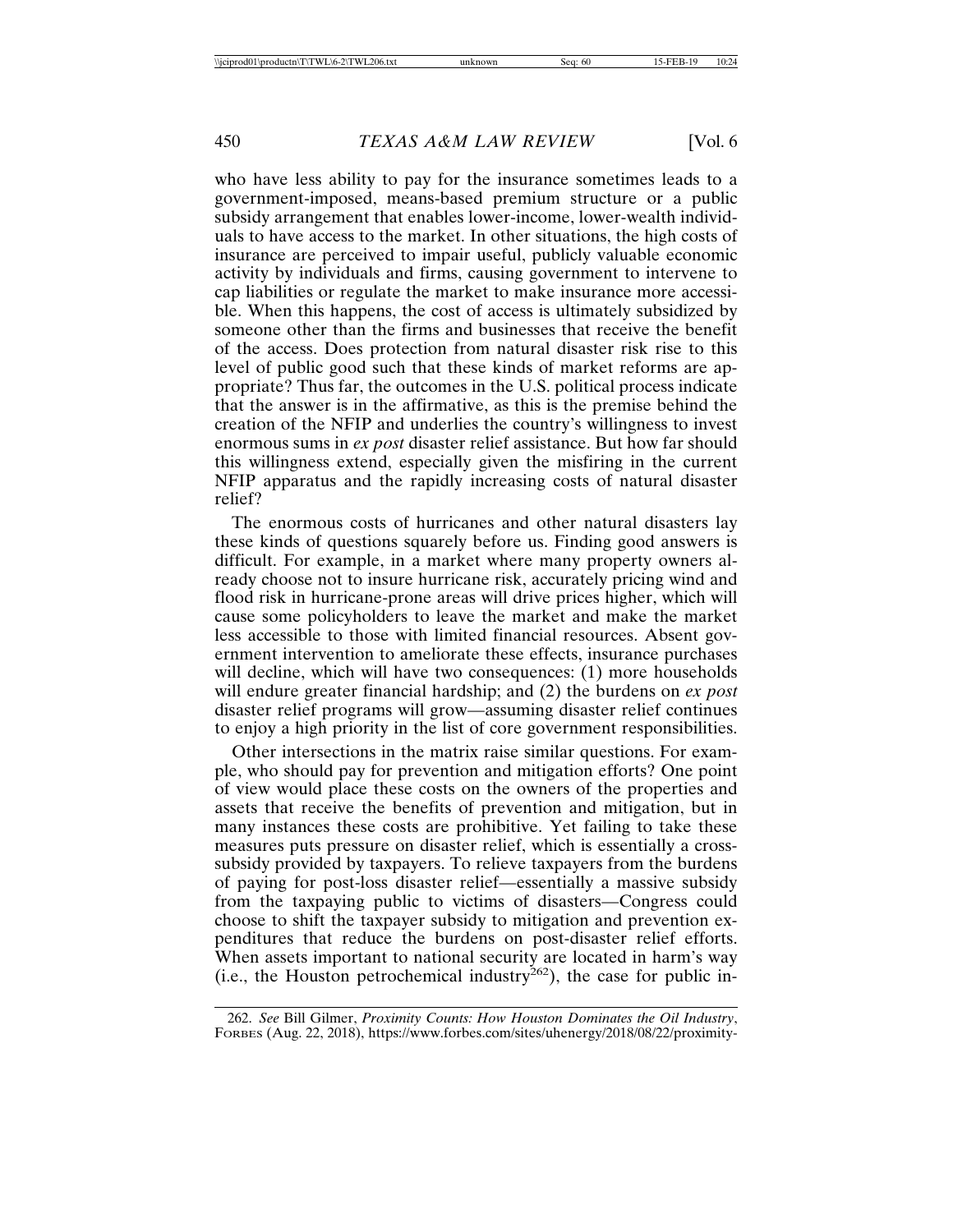vestment in prevention and mitigation is stronger. But even here the argument is controversial: Should taxpayers subsidize prevention and mitigation efforts to benefit industries whose products—even if used willingly by consumers (many of whom resist conservation efforts that would reduce reliance on the products in question)—have contributed to the climate change that increases the catastrophic losses that necessitate the increased investment in mitigation?<sup>263</sup>

Yet another question with cross-subsidy implications involves whether prevention, mitigation, and relief efforts should occur primarily at the federal level or at the state and local levels of government. Just over half of all states currently have dedicated disaster relief funds, some of which contain no money, and some of the most exposed states (e.g., Florida) are among those without dedicated disaster relief funds.264 Although some argue—reminiscent of the federal-state relationship for disaster assistance of nearly 100 years ago—that disaster relief is primarily a local and state responsibility, the reality is that stressed state budgets are not capable of assuming the primary financial responsibility for either disaster relief or prevention and mitigation investments.265 Although the lack of state readiness may be one result of the assumption that the federal government is poised to provide disaster relief and to supplement it when needed, no small amount of irony exists in the fact that lax state and local regulation coupled with underinvestment in pre-loss disaster relief funds in some regions results in increased natural disaster losses. Yet to the extent the federal government assists state efforts, a cross-subsidy is created between taxpayers in states that do not face the hurricane risk and those in states that do. One point of view is that this cross-subsidy

264. *See* Marshall, *supra* note 236.

counts-how-houston-dominates-the-oil-industry/#6caa1a6a6107 [https://perma.cc/ CSZ7-5E8C].

<sup>263.</sup> This is the essence of the debate over a controversial proposal to build, largely at federal government expense, a \$61 billion network of concrete seawalls, earthen barriers, floating gates, and steel levees on the Texas Gulf Coast to protect the petrochemical industry and other assets along the Gulf. *See* Jonathan Hilburg, *Texas Fast-Tracks Seawalls for Oil and Gas Infrastructure*, ARCHITECTS NEWSPAPER (Aug. 23, 2018), https://archpaper.com/2018/08/rebuild-texas-seawalls-oil-gas-infrastructure/ [https://perma.cc/P62K-MTD2]; Will Weissert, *Big Oil Asks Government to Protect It From Climate Change*, AP NEWS (Aug. 22, 2018), https://apnews.com/4adc5a2a2e6b45 df953ebcba6b63d171 [https://perma.cc/RLW6-PMRE].

<sup>265.</sup> *See* Cezary Podkul & Heather Gillers, *Why Are States So Strapped for Cash? There Are Two Big Reasons*, WALL ST. J. (Mar. 29, 2018, 1:52 PM), https://www.wsj .com/articles/why-are-states-so-strapped-for-cash-there-are-two-big-reasons-15222555 21 [https://perma.cc/4AJ7-LADP] (explaining that states are already facing challenges to maintain core services in the face of increasing costs of Medicaid and public-employee health and retirement costs). A foreseeable \$200 billion disaster event dwarfs the Florida budget (\$88.7 billion FY2019 budget) and is roughly equivalent to the entire two-year budget in Texas (\$217 billion for the 2018 and 2019 budgets). *See* TEX. COMPTROLLER OF PUB. ACCOUNTS, CERTIFYING THE 2018–2019 TEXAS STATE BUDGET, *available at* https://comptroller.texas.gov/about/media-center/infographics/ 2017/budget-certification/.